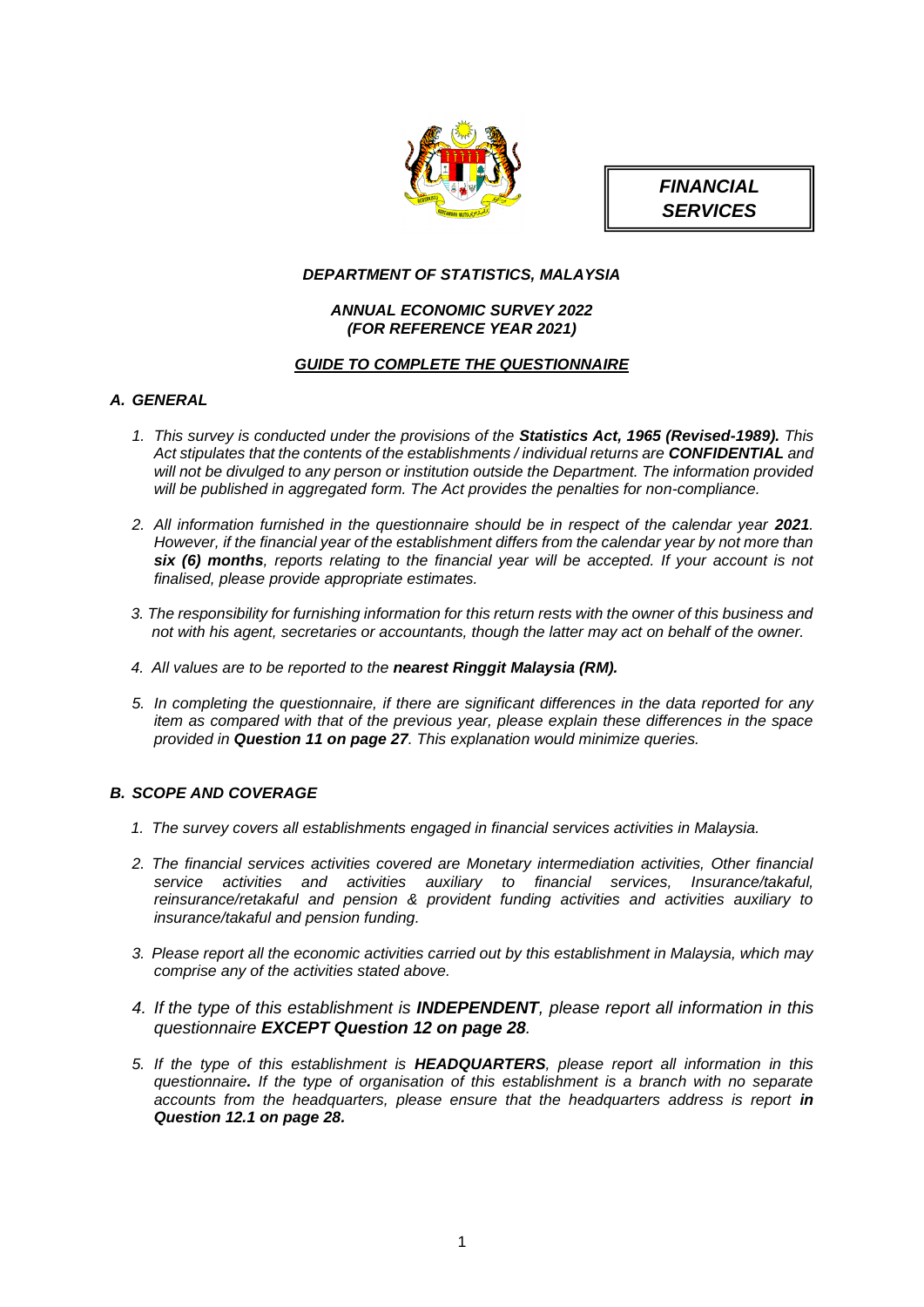# *C. SPECIFIC GUIDE TO COMPLETE THE QUESTIONNAIRE*

#### *Question 1: Identification Particulars*

*1.1 Please provide the registration number of company / business if registered with the Companies Commission of Malaysia (CCM) or other registration number.*

#### *1.2 Please mark (X) in one box only.*

- *1) Independent is a single establishment and does not have any branch or operation office.*
- *2) Headquarters is a legal administrative unit which has an authority in decision making with respect of financial and allocating resources for the production of goods and services.*
- *3) Branch / Operations Office*

*Branch refers to two or more establishments engaged in the same type of business under single ownership and control with its headquarters. It is directly managed by the headquarters for the purpose of marketing and direct shipments of its products after receiving orders from customers.*

*Operations Office refers to establishments which display products for promotion and sales purpose.*

- *1.3 Please provide the commencement year of your business. Commencement year was the period whereby the company started to operate financial activities.*
- 1.4 Please report the operating period of this establishment. The operating period should cover at *least six (6) months of the reference year.*

*Examples:*

*(a) 1 st January 2021 to 31st December 2021*



*(b) 1 st July 2021 to 30th June 2022*



*(c) 1 st July 2020 to 30th June 2021*



*1.4.1 If the reporting period does not cover a full year, please check the reasons below:* 

#### *(a) Seasonal operations*

*Seasonal business refers to a business that is carried out in line with the season / condition changes. Most businesses may run businesses in certain seasons.*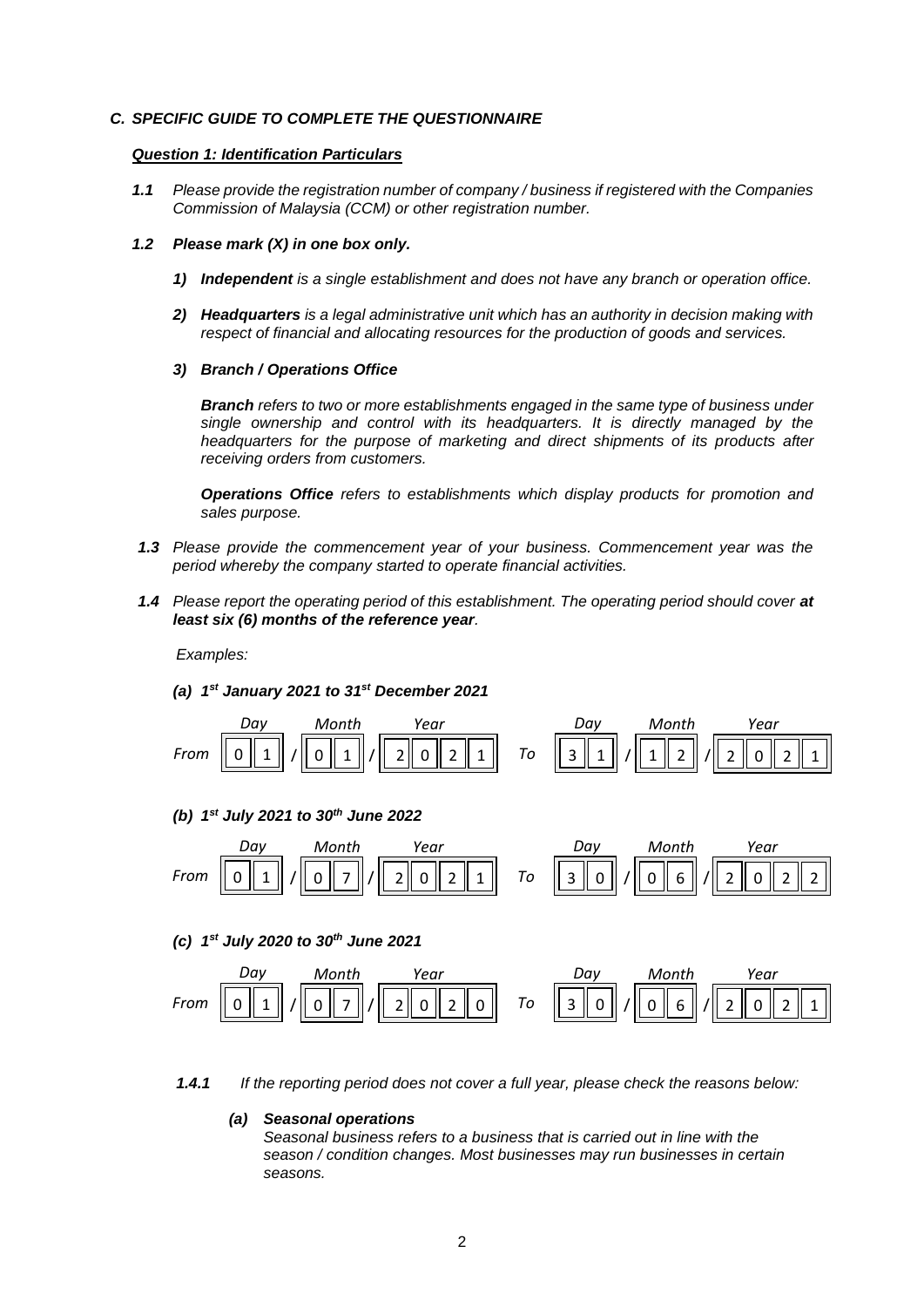*(b) New business*

*New business created for the purpose of providing goods and services.*

- *(c) Change of ownership The business is transferred one person or entity to another.*
- *(d) Change of fiscal year Change in accounting period of company.*
- *(e) Ceased operations Business is no longer operational.*
- *(f) Temporarily inactive Business is discontinued for the certain period.*
- *(g) Others (please specify)*
- *1.5 Please provide the website address for this establishment (example: https://www.dosm.gov.my)*
- *1.6 Please specify the address of your business operation if it differs from the postal address given on the front page.*

*The business address refers to the address of the physical location where the business is located. If the location of the business is outside the town limits, please indicate the detailed address or location such as the town or village nearest to the business. Please ensure the postcode is filled in the box provided.*

# *1.7 Please mark (X) in one box only.*

*Please confirm the data reported in this return relate only to this establishment where the location is the same as the address given in Question 1.6.*

## *1.8 Please mark (X) in one box only.*

*Please specify the principal activity of this establishment.*

- *1) Central Banking*
- *2) Commercial banks*
- *3) Islamic bank*
- *4) Offshore banks*
- *5) Investment banks*
- *6) Development financial institutions (with deposits taking functions)*
- *7) Activities of holding companies*
- *8) Venture capital companies*
- *9) Property unit trust (REITs)*
- *10) Other administration of trusts accounts*
- *11) Trusts, funds and similar financial entities n.e.c*
- *12) Financial leasing activities*
- *13) Development financial institutions (without deposits taking functions)*
- *14) Credit card services*
- *15) Licensed money lending activities*
- *16) Pawnshop and pawnbrokers includes Ar-Rahnu*
- *17) Co-operative with credits functions*
- *18) Other credit granting n.e.c.*
- *19) Factoring companies*
- *20) Representative office of foreign banks*
- *21) Nominee companies*
- *22) Other financial service activities, except insurance/ takaful and pension funding n.e.c.*
- *23) Stock exchange*
- *24) Securities exchange*
- *25) Administration of financial markets n.e.c.*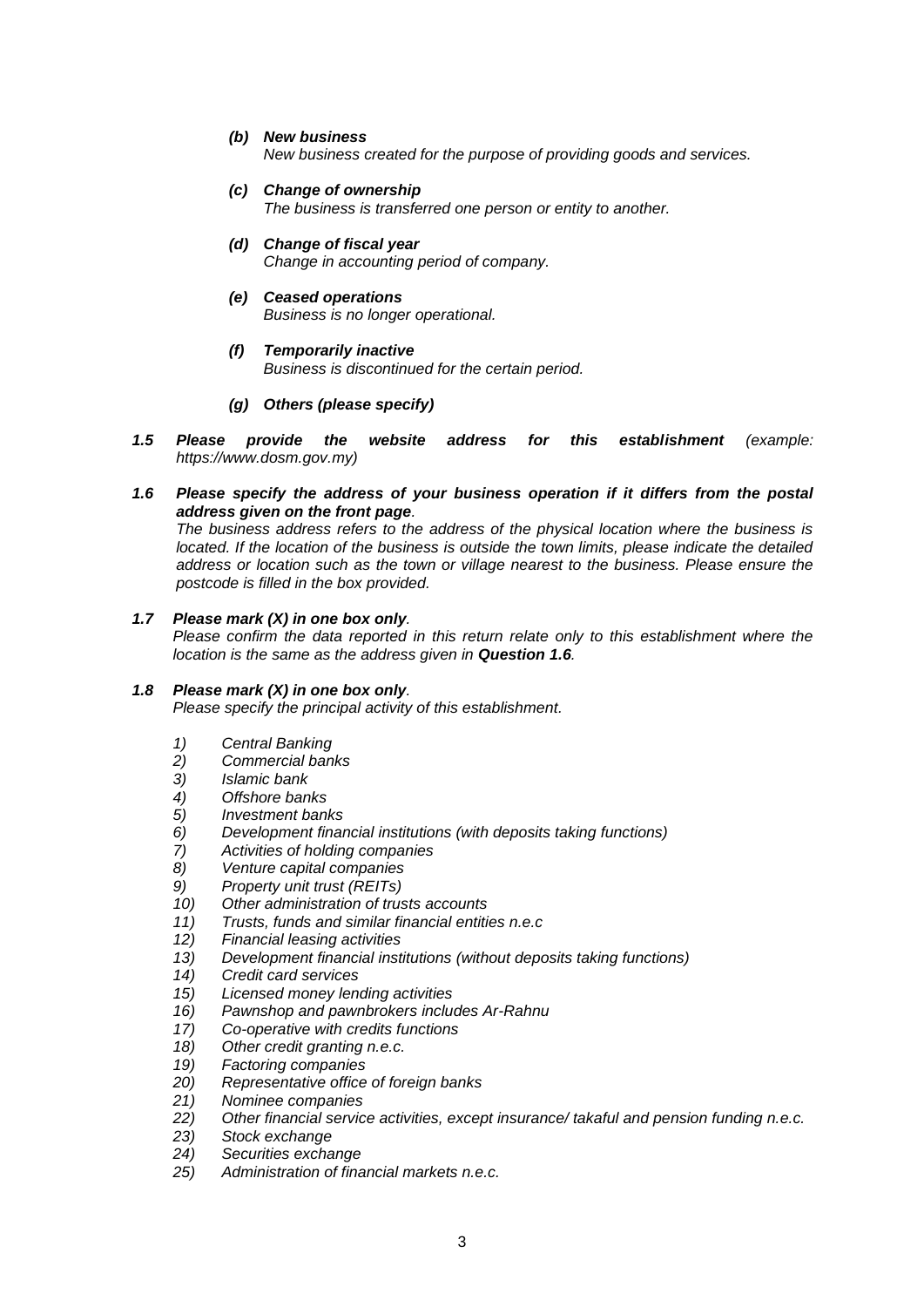- *26) Stock, share and bond brokers*
- *27) Commodity brokers and dealers*
- *28) Gold bullion dealers*
- *29) Foreign exchange broker and dealers (Bureaux de change)*
- *30) Money-changing services*
- *31) Investment advisory services*
- *32) Financial consultancy services*
- *33) Activities auxiliary to finance n.e.c.*
- *34) Assets/ portfolio management*
- *35) Unit trust management companies*
- *36) Life insurance*
- *37) Family takaful*
- *38) General insurance*
- *39) General takaful*
- *40) Composite insurance*
- *41) Offshore insurance*
- *42) Offshore takaful*
- *43) Life reinsurance*
- *44) General reinsurance*
- *45) Composite retakaful*
- *46) Offshore reinsurance*
- *47) Offshore retakaful*
- 
- *48) Pension funding 49) Provident funding*
- *50) Insurance adjusting service*
- *51) Insurance brokers*
- *52) Takaful brokers*

## *1.9 Please specify the principal activity of this establishment.*

# *1.10 Please specify percentage of this establishment's revenue which is generated from the following activities:*

*If there is secondary activity other than manufacturing, please specify the activity along with the percentage of income received.*

## *1.11 Please mark (X) in one box only*

*Investment refers to the holding of financial asset abroad by resident (individual, establishment or other organisation). Financial asset consists of investment in subsidiaries or associated companies, equity securities, debt securities, bond, trust unit, trade credit, loan extension, deposit, advances and other assets.*

## *Question 2: Legal Organisation*

## *2.1 Please mark (X) in one box only.*

# *(a) Individual proprietorship*

*Refers to the business owned, funded and managed by one person that is the owner concerned. The business is purely for profit. The owner has the ultimate right for the business and business liability is unlimited.*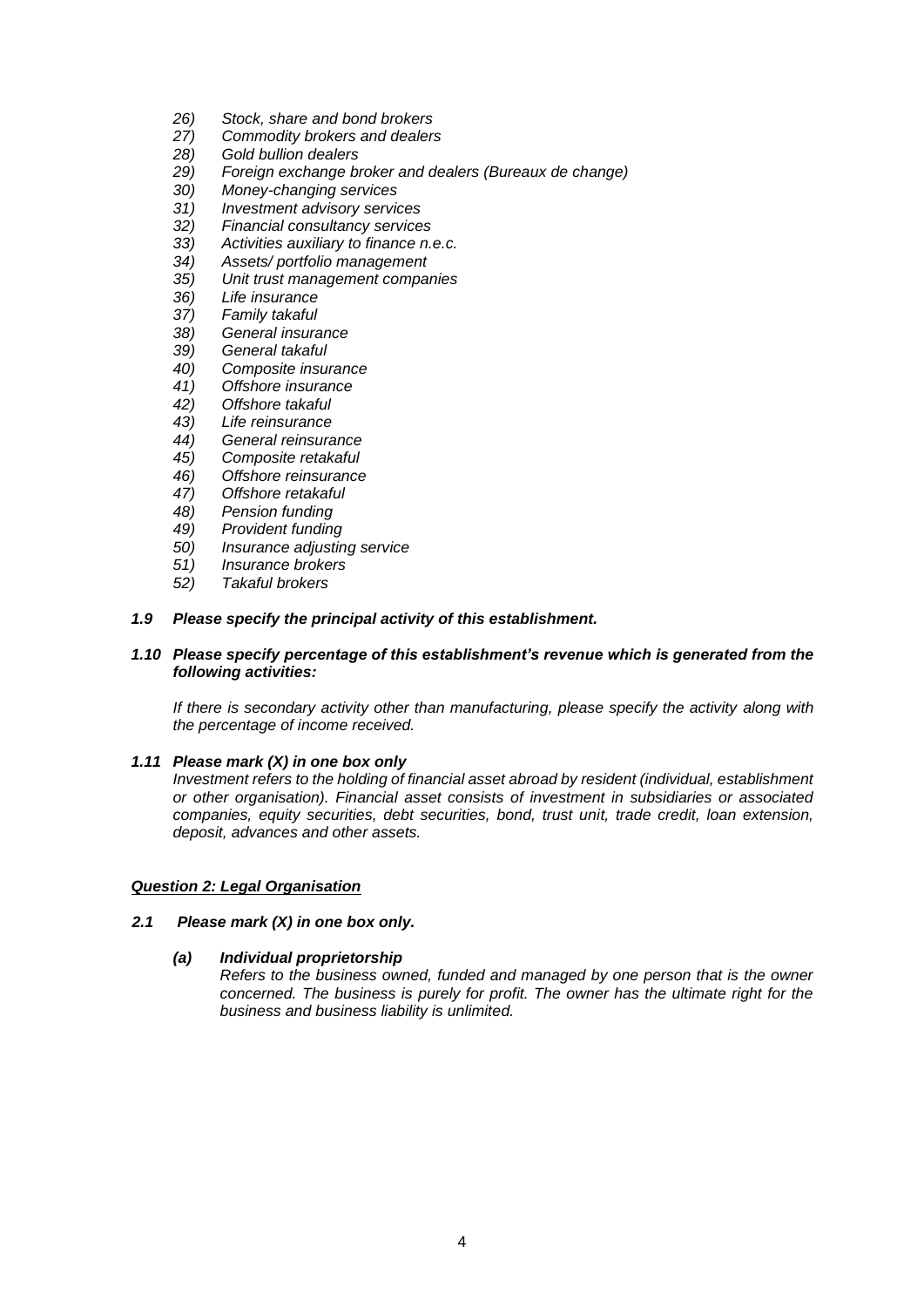# *(b) Partnership*

*Refers to the group of individuals who agreed to conduct a business through an agreed contract based on the capital contribution which has been specified in the relevant agreement with the objective of making a profit. The business is managed by all or any one acting for all parties. As stipulated under Company Act 1965, trading partnership must comprise at least two members and should not exceed a maximum of twenty members. Liability for the business partnership is unlimited.*

# *(c) Limited Liabilities Partnership*

*Refers to business entity regulated under the Limited Liability Partnerships Act 2012. It is featured with the protection of limited liability to its partners similar to the limited*  liability enjoyed by shareholders of a company coupled with flexibility of internal *business regulation through partnership arrangement similar to a conventional partnership.*

# *(d) Private Limited Company*

*A private company established to undertake a business with the objective of making a profit. The shares are closely held by the shareholders of the company who have control over its operation.*

## *Characteristics:*

- *i. Regulated under the Companies Act 1965 and is a legal entity separate from the owners;*
- *ii. Number of its shareholders between 1 - 50 members;*
- *iii. Company owners have limited liability;*
- *iv. Shareholders who own 51% or more of the total shares shall be entitled to manage the company. The company's shares can be traded but not in the open market;*
- *v. Trading of share must be with the consent of the other shareholders;*
- *vi. Not listed on the Stock Exchange; and*
- *vii. Business life expectancy is longer and can be identified by the words "Sendirian Berhad" (Sdn. Bhd.) at the end of the company name.*

# *(e) Public limited company*

*A public limited company is a company established, with limited liability, by a minimum of two persons to operate the business with the objective of making a profit. The shares in a public limited company are openly held and in the case of company listed on the Bursa Malaysia, the shares are freely transferable.* 

## *Characteristics:*

- *i. Regulated under the Companies Act 1965 and is a legal entity separate from the owner;*
- *ii. Owned by the shareholders and there is no limit to the shareholder;*
- *iii. Management of the company is under the board of director responsibilities as appointed by shareholders; and*
- *iv. Listed on Bursa Malaysia.*

## *(f) Co-operative*

*Refers to a voluntary association with an unrestricted number of members and registered under the Co-operative Societies Act 1993. Funds are collectively owned to meet the needs of the members.*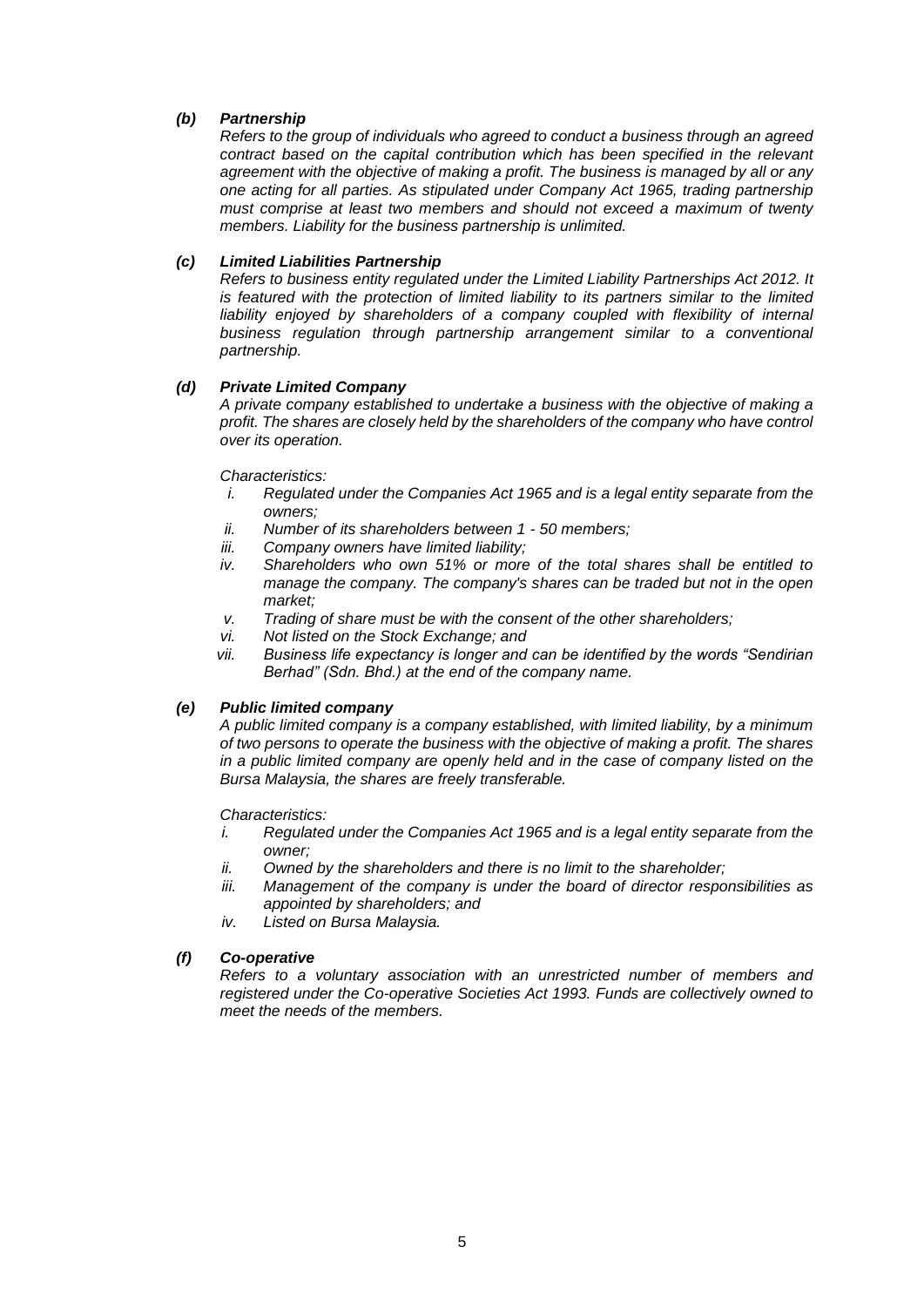# *(g) Public corporation*

*Refers to bodies set up for the purpose of conducting business activities which consists of Statutory Bodies and Non-Statutory Bodies.*

*Characteristics:*

- *i. Statutory body established under an Act of Parliament or of the State and regulated directly by the minister whom formulated the key policies of the organisation and are usually involved in the socio-economic development (e.g.: MARA and FELDA); and*
- *ii. Non-Statutory Bodies established under the Companies Act 1965 and the Government has equity with indirect control from the minister. Business is characterised by activities for the purposes of gain to the government in addition to socio-economic areas who cannot be undertaken by private sector activity (e.g.: Syarikat Bekalan Air Selangor Sdn Bhd (SYABAS)).*

#### *(h) Private non-profit making organisation*

*Refers to a non-stock company set up with limited liability. It comprises mainly welfare, religious, educational, health, cultural, recreational and other organisations providing social and community services to households. These services are provided free of charge or at prices which do not necessarily or fully cover the cost of providing such services. Any profit made is re-invested in the organisation.*

## *2.2 Please mark (X) in the appropriate box for those who answered either Item 2.1 (a), (b), (c) or (d) only.*

*Woman-owned establishment refers to a minimum of 51 per cent of the equity held by a woman OR the biggest shareholders are women and the establishment is managed by a woman OR the Chief Executive Officer or Managing Director is a woman that owns at least 10 per cent of the equity.*

# *2.3 Please mark (X) in one box only.*

Youth-owned establishment *refers* to the owner's age of the establishment which is not less *than 18 years old and not more than 30 years old on the date of appointment. At least 51 per cent and above of the equity held by a youth OR the Chief Executive Officer or Managing Director is a youth that owns at least 10 per cent of the equity.*

#### *Question 3: Shareholders' Fund and Ownership Structure*

#### *3.1 Shareholders' fund*

*Shareholders' fund refers to investment through the purchase or ownership stake in the business to get some share of the income and the assets of the companies.*

#### *(a) Paid-up capital*

*Paid-up capital is the capital that has been issued by the shareholder. Each company is allowed to issue the share capital by a maximum limit of the authorised capital registered in the Companies Commission of Malaysia (CCM).*

- *i. For individual proprietorship, partnership establishment or limited liabilities partnership, it refers to the capital contributed by the proprietor or partners;*
- *ii. For private or public limited companies, it refers to the paid-up share capital of companies;*
- *iii. For public corporation, it refers to the capital paid by the Malaysian government; and*
- *iv. For co-operative, it refers to the shares subscribed and paid by members, and/or subscription capital.*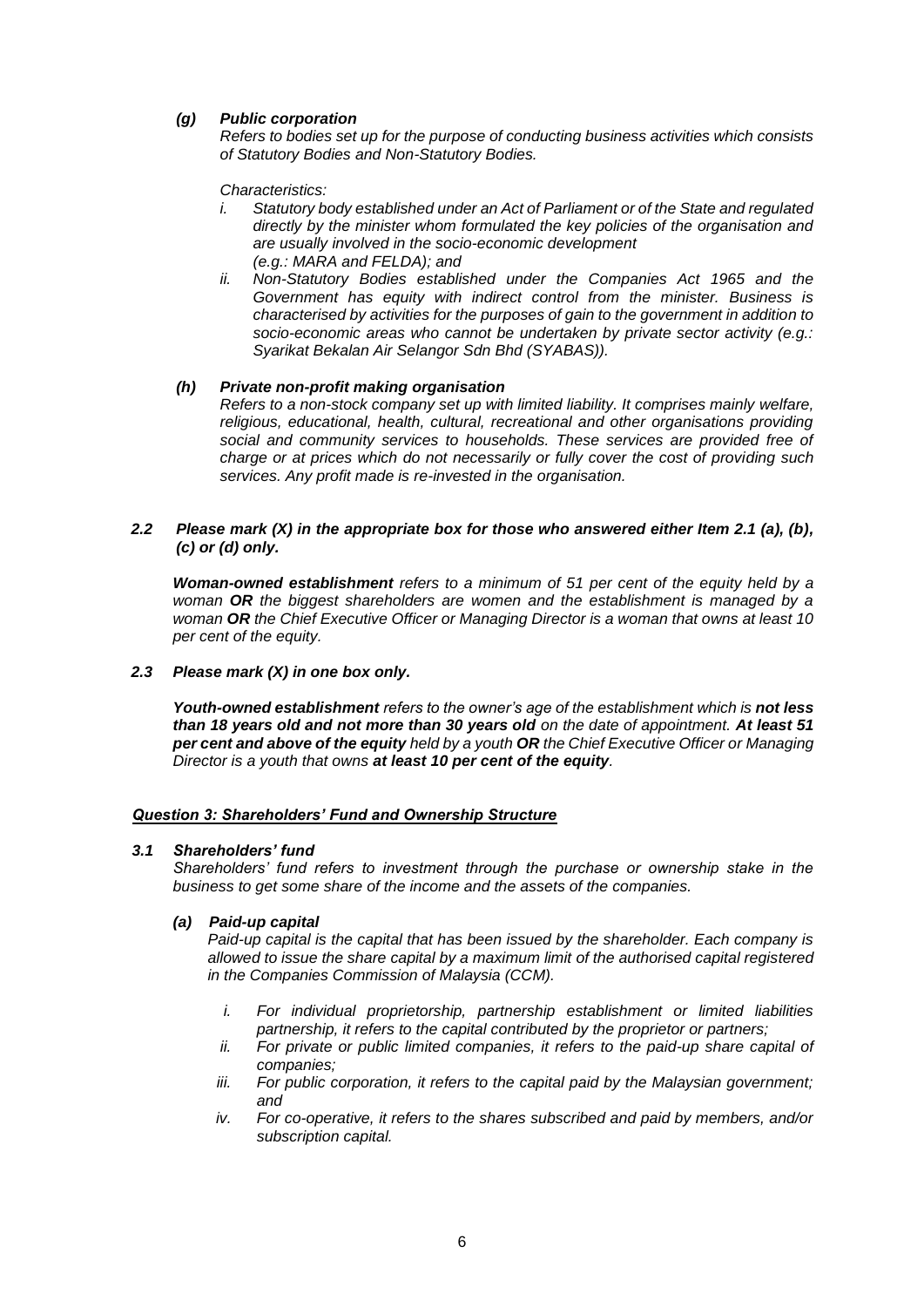# *(b) Reserves*

- *Reserves are a special fund amount allocated for certain purposes:*
- *i.* For limited companies, it refers to the accumulated profit or loss such as capital *reserves, share premium account, general reserves, foreign exchange reserves and other reserves;*
- *ii. For individual proprietorship or partnership establishment, it refers to the balance in the profit and loss account; and*
- *iii. For co-operative, it refers to accumulated profit or loss and reserves fund.*

# *3.2 Ownership Structure*

*Please report the percentage (%) of ownership of the establishment based on the paid-up capital as at 31***st** *December 2021.*

The ownership of an establishment is classified by the residential status of the owner(s) of *the majority (more than 50%) of the paid up capital and not by their citizenship status.*

## *3.2.1 Held directly by Malaysian resident*

- *3.2.1.1 Individuals who located in Malaysia for a period of at least one year by nationality and ethnicity;*
	- *(i) Citizen*
		- *(a) Malay*
		- *(b) Other Bumiputera (e.g.: Iban, Kadazan, Bajau, Murut)*
		- *(c) Chinese*
		- *(d) Indians*
		- *(e) Others (e.g.: Sikh)*
	- *(ii) Non-citizen*
- *3.2.1.2 Establishment or institution that was / is operating in Malaysia for a period of at least one year in which the economic interests based in Malaysia. An institutional unit has a centre of economic interest in the region in a state where there is a location such as a building, place of production, or other premises on which or from which the unit engages and intends to continue engaging, either indefinitely or over a long period, in economic activities and transactions with significant scale. The ownership structure of an institution or establishment shall reported by ethnicity such as:*
	- *(a) Malay*
	- *(b) Other Bumiputera (e.g.: Iban, Kadazan, Bajau, Murut)*
	- *(c) Chinese*
	- *(d) Indians*
	- *(e) Others (e.g.: Sikh)*

## *3.2.2 Held directly by Federal, State and Local Government Agencies & Statutory Bodies*

 *Refers to organisations owned by the Federal, State or Local Government and the examples are as follows:*

- *Khazanah Nasional Berhad*
- *Employee Provident Fund*
- *Johor Port Authority*
- *Agricultural Bank of Malaysia (Agro Bank)*
- *Penang Port Commission*
- *Public universities*
- *Malaysia Airport Berhad*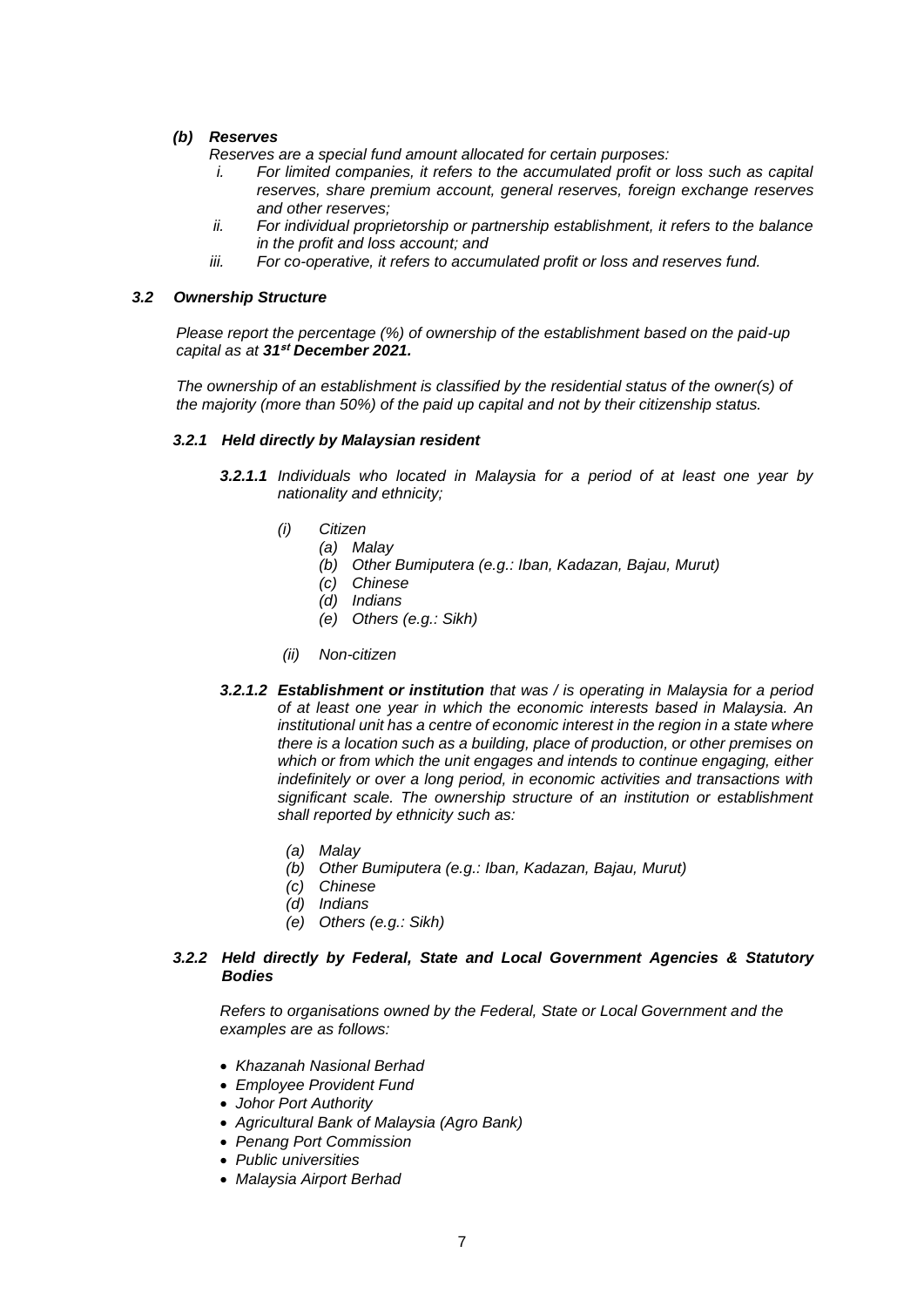- *Majlis Amanah Rakyat (MARA)*
- *Menteri Besar Incorporation*
- *Perbadanan Usahawan Nasional Berhad (PUNB)*

# *3.2.3 Held directly by non-Malaysian resident*

*A non-Malaysian resident is any individual, establishment or other organisation located / operating abroad.* 

*Resident status of a foreign government representatives, international organisations, foreign students and patients are as follows:*

- *Foreign government representatives (embassies, consulates, military bases, foreign governments) in Malaysia are regarded as extraterritorial organisations thus regarded as non-residents;*
- *Malaysia's official representatives abroad is considered as resident of Malaysia*
- *International organisations are not regarded as resident for any economy / country; and*
- *Foreign students and patients are treated as residents of their home country.*

# *3.3 If paid-up capital is directly or indirectly held 50 per cent or more to the establishment by a foreign company / individual, please specify the country of the ultimate parent company.*

*Ultimate parent company refers to the companies that owned, directly or indirectly, the effective equity interest in this establishment (50 per cent or more). The share of ultimate parent company is not majority owned by another company.*

*The country refers to location where the ultimate parent company is undertaking economic activities / business.*

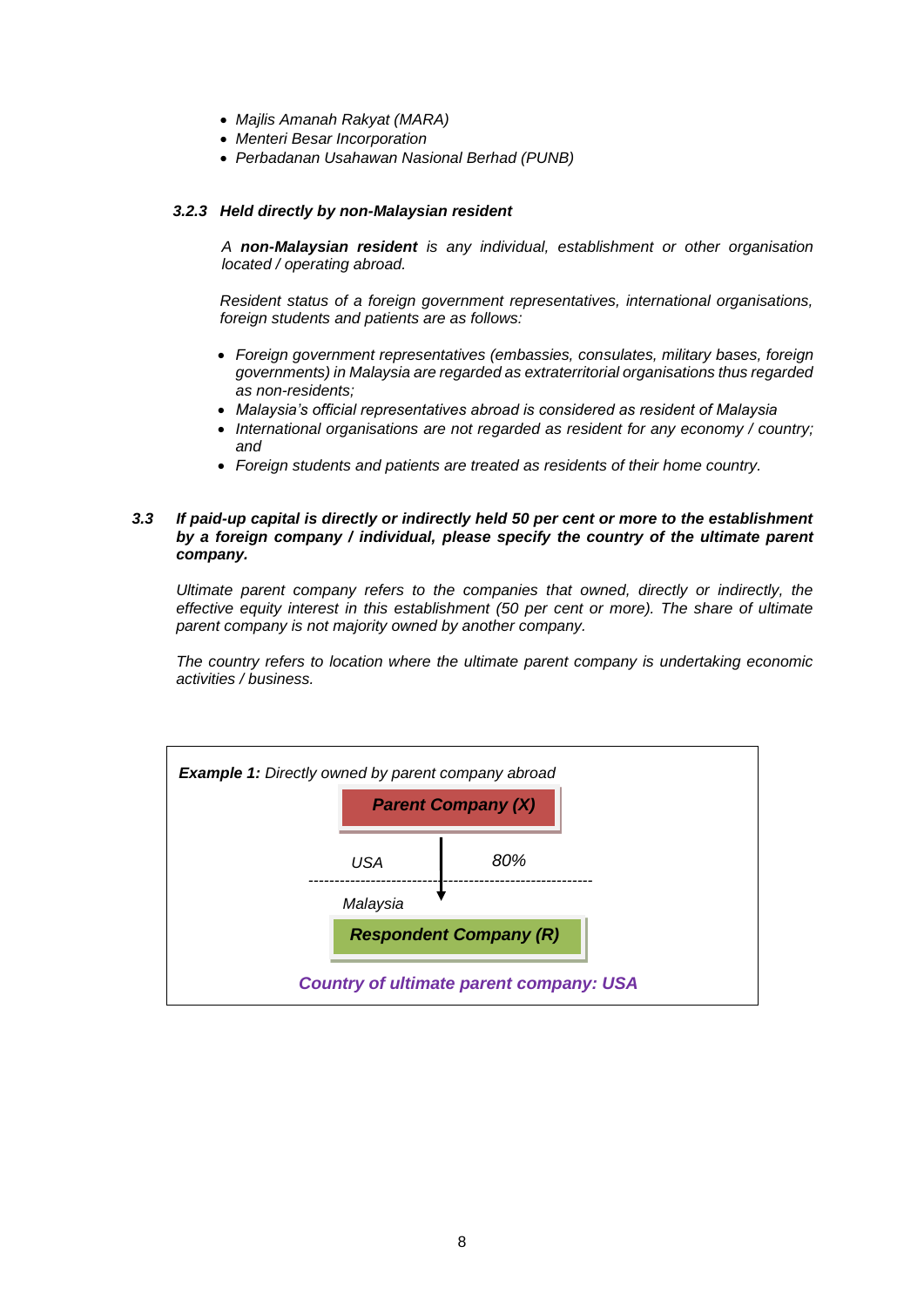

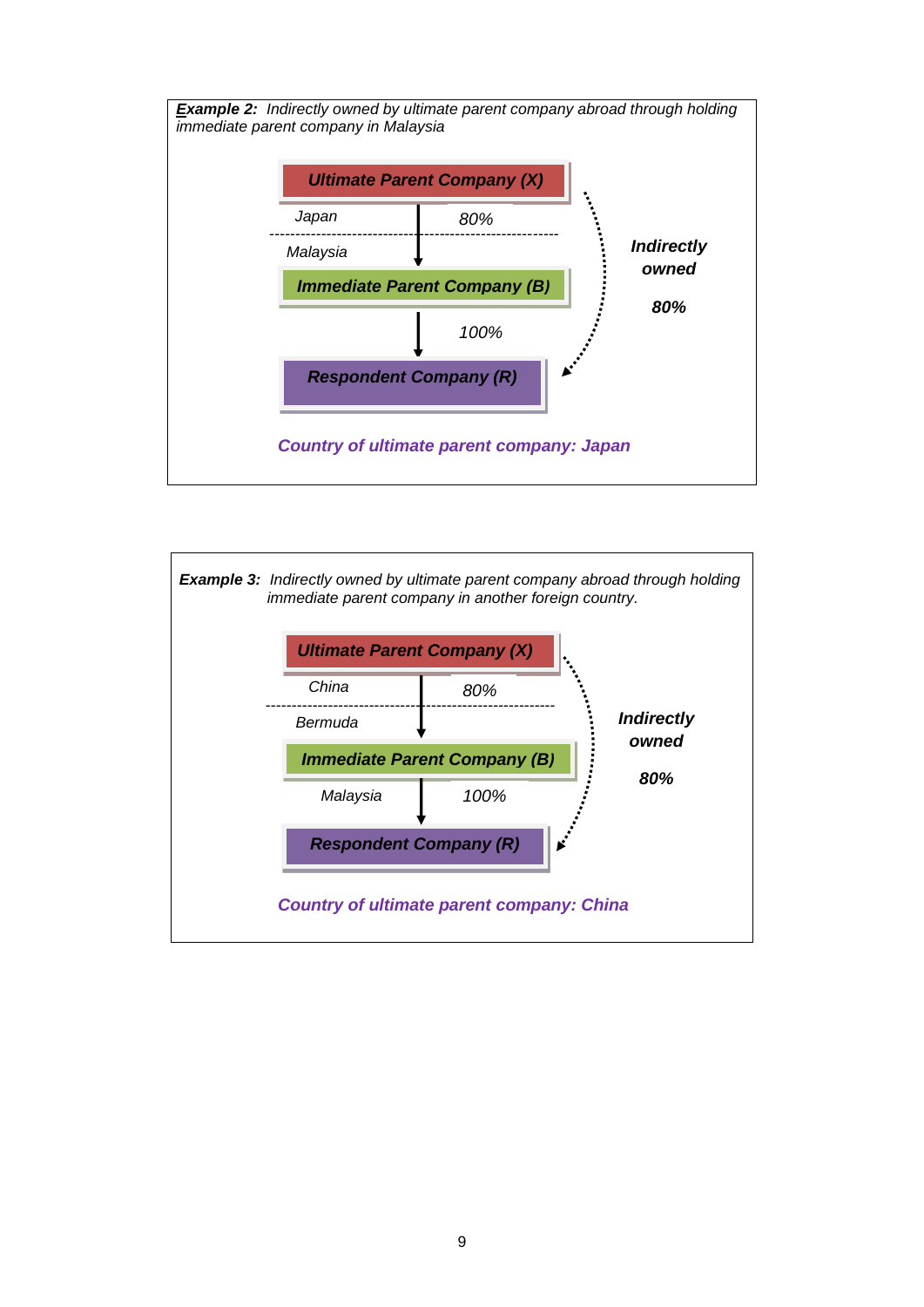# *Question 4: Capital Expenditure and Value of Assets*

*Capital Expenditure is the total expenditure incurred for the purchase or replacement of the assets of the establishment.* 

*Value of assets is the value of acquisition or used of such entities in a period of time. The value of assets can be distinguished from non-financial assets and financial assets. For non-financial assets, it distinguished between production and non-production assets. Production assets consist of structure, machinery & equipment and other assets.*

- *i. Information required in this question are: a. inventory value of assets as at the first and last day of the reference year; and b. value of transactions of assets during the reference year.*
- *ii.* Net book value as at the beginning of the year, to be recorded in **column 0410**, that is the book *value, net of depreciation in the year before.*
- iii. Value of additions during the year includes all acquisitions of assets by the establishment, *whether new purchases, obtained from other establishments or produced by its employees. Major repair and improvements to existing assets which extended their normal economic life or raised their productivity are to be reported. Current repairs and routine maintenance are to be excluded.*
- *iv. Acquisition from other establishments should be valued at the full cost incurred, i.e. at delivery price plus the cost of installation, including any necessary fees and taxes (e.g. stamp duty and cost of ownership transfer), but excluding financing costs.*
- *v. Assets acquired `in gratis' from another establishment under the same ownership should be valued as though purchased from outside the establishment.*
- *vi. New purchases include imported (new & used) cover acquisitions of new assets including imports of used assets since they represent newly acquired assets for the Malaysian economy. This refers to fixed assets that is not used in Malaysia, including imported fixed assets, whether new or used in column 0411.*
- *vii. Used Malaysian assets refer to all assets previously used in Malaysia including those reconditioned or modified before acquisition are to be treated as used in column 0412.*
- *viii. Built / self-produced for assets produced by the establishment for its own use, the costs of all works done during the year should be recorded. Any overhead costs allocated to this work should be included in column 0413.*

*Capital transaction should generally be recorded when ownership is acquired. Normally it should coincide with the time at which the assets are in its completed form and delivered to the control of the establishment. This is the basis for recording expenditure of all fixed assets except construction work. In the case of construction, the value of construction work done is the value of work carried out on projects completed during the reference year, plus the value of work under construction at the end of the reference year minus the value of work at the beginning of the reference year.*

- *ix. The value of fixed assets sold or discarded during the year regardless of their condition is to be reported according to the actual amount realised in column 0414.*
- *x. Gain / loss from sales / revaluation of assets refer to an asset is sold above / below the net book value, a gain / loss from the sale of asset is realised and should be reported in column 0415.*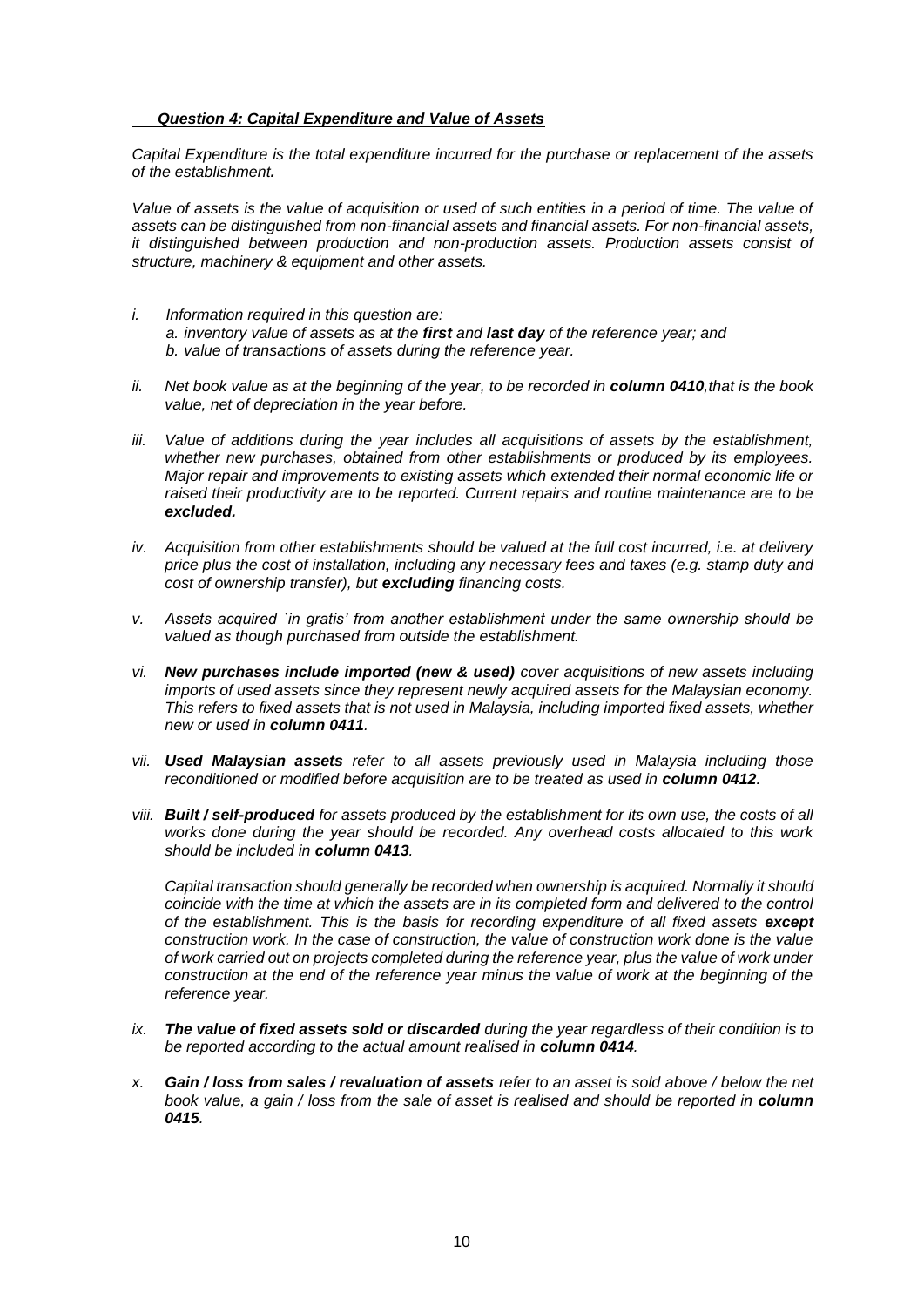*Similarly, an asset can be revalued to reflect the current market value and a gain / loss from revaluation the asset is realised and should also be reported under column 0415. If it is a loss, the figure should be written beginning with symbol (-).*

- *xi. Current depreciation / amortisation represents loss or diminution of value of an asset consequent upon wear and tear, obsolescence or permanent fall in market value (depreciation allowed for a tax purposes is acceptable). The value reported in the establishment's books of accounts for each class of fixed assets should be reported separately in column 0416. This includes amortisation of leasehold land. Total of depreciation should be equal to item 9.27 of Question 9.*
- *xii. The closing net book value of reference year in column 0417 =*
	- *+ the opening net book value*
	- *+ value of assets acquired*
	- - *assets sold or discarded*
	- *+/- gain / loss from sales / revaluation of assets*
	- - *current depreciation*
- *xiii.* The amount paid for the use of any assets taken on lease or rent is to be reported in **column** *0418.*

# *The types of assets are defined as follows:-*

## *4.1. Fixed assets*

*Fixed assets cover assets (land, buildings, transport equipment, information and communications technology, machinery and equipment etc.), new or used, which have a productive life of more than one year and are intended to be used by the establishment.*

## *4.1.1 Land*

*Includes the value of sites without taking into account on land improvements and structures. (e.g. reclaimed land and coastal land reclaimed to create a land)*

# *4.1.2 Buildings and other construction:*

- *(a) Residential consists entirely or primarily of dwellings.*
- *(b) Non-residential buildings for industrial, commercial or public use e.g. factories, warehouses, office buildings, stores, restaurants, garage, shops, hospitals, school, etc.*
- *(c) Other construction work includes building or renovation of roads, railroads, sewers, bridges, harbours, car parks, pipelines, etc.*

## *4.1.3 Land improvement*

*Includes all value of work done on clearing, preparing construction sites and landscaping but excludes the value of land before improvement. It also includes outlays on land reclamation and land clearance irrespective of whether it represents an addition to total land availability or not. For example, irrigation and flood control projects, dams and dykes which are part of these projects, clearance and forestation to timber tracts and forests.*

## *4.1.4 Transport equipment*

*Refers to equipment used for the conveyance of goods and / or persons for business purpose.*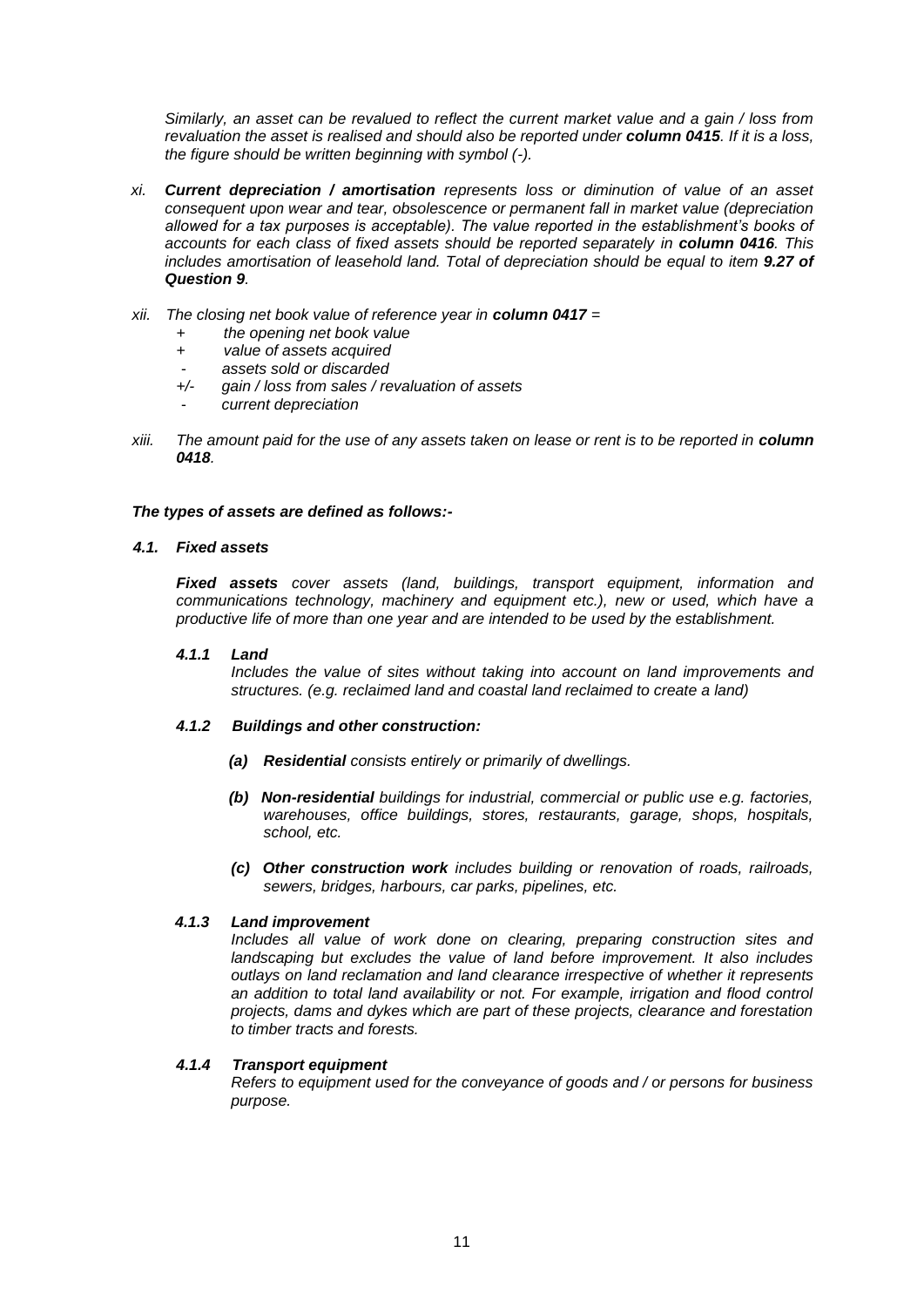## *4.1.5 Information and communications technology*

# *(a) Computer hardware*

*Refers to all computer hardware used for processing, storing and transmitting data and information related to computer system.*

# *(b) Computer software*

*Refers to software used in operating the computer programme and database whether it is self-produced, custom-made as well as ready-made (noncustomised).*

# *(c) Telecommunications equipments*

*Refers to mobile phones, personal digital assistants (PDAs), satellite dishes, audio-visual equipments (e.g. radio, television) and other television / radio transmitters and receivers.*

# *4.1.6 Machinery and equipment*

# *(a) Main machinery and equipment*

*Includes power generating machinery, office machinery and equipment, metal working machinery, construction and other industrial machinery, cranes, fork-lift equipment etc., durable containers, equipment and instruments used by professionals and any other machinery and equipment including major repair and improvement to these types of machinery and equipment*

# *(b) Drone*

*A drone or unmanned aircraft system (UAS) means an aircraft and its associated elements which are operated with no pilot on board. There are three categories of drones, which are:*

## *(i) Small unmanned aircraft system*

*unmanned aircraft system, other than a balloon or a kite, having a mass of not more than 20 kilogrammes without its fuel but including any articles or equipment installed in or attached to the aircraft at the commencement of its flight.*

# *(ii) Small unmanned surveillance aircraft*

*a small unmanned aircraft which is equipped to undertake any form of surveillance or data acquisition.*

## *(iii) Unmanned aircraft system of more than 20kg*

## *4.1.7 Furniture and fittings*

*Covers all items required to furnish and equip a building, e.g., chairs, tables, carpeting etc.*

- *4.2. Other assets refer to intangible assets that includes patent and goodwill.*
	- *4.2.1 Patent refers to exclusive right to manufacture a mechanical invention which runs for numbers of years. Patent is valued at cost.*
	- **4.2.2 Goodwill arises from the good reputation of a company and the customer's loyalty it** *has gained. When a business is purchased for a price in excess of the value of its net assets, then the excess presumably is for goodwill.*

# *4.2.3 Work in progress*

*Refers to assets (e.g. building, machinery & equipment etc.) partially completed and has yet to be capitalised. For example, if a company is constructing an asset such as building to be used in production, and the asset is only partially completed, the amount spent would be recorded as work in progress.*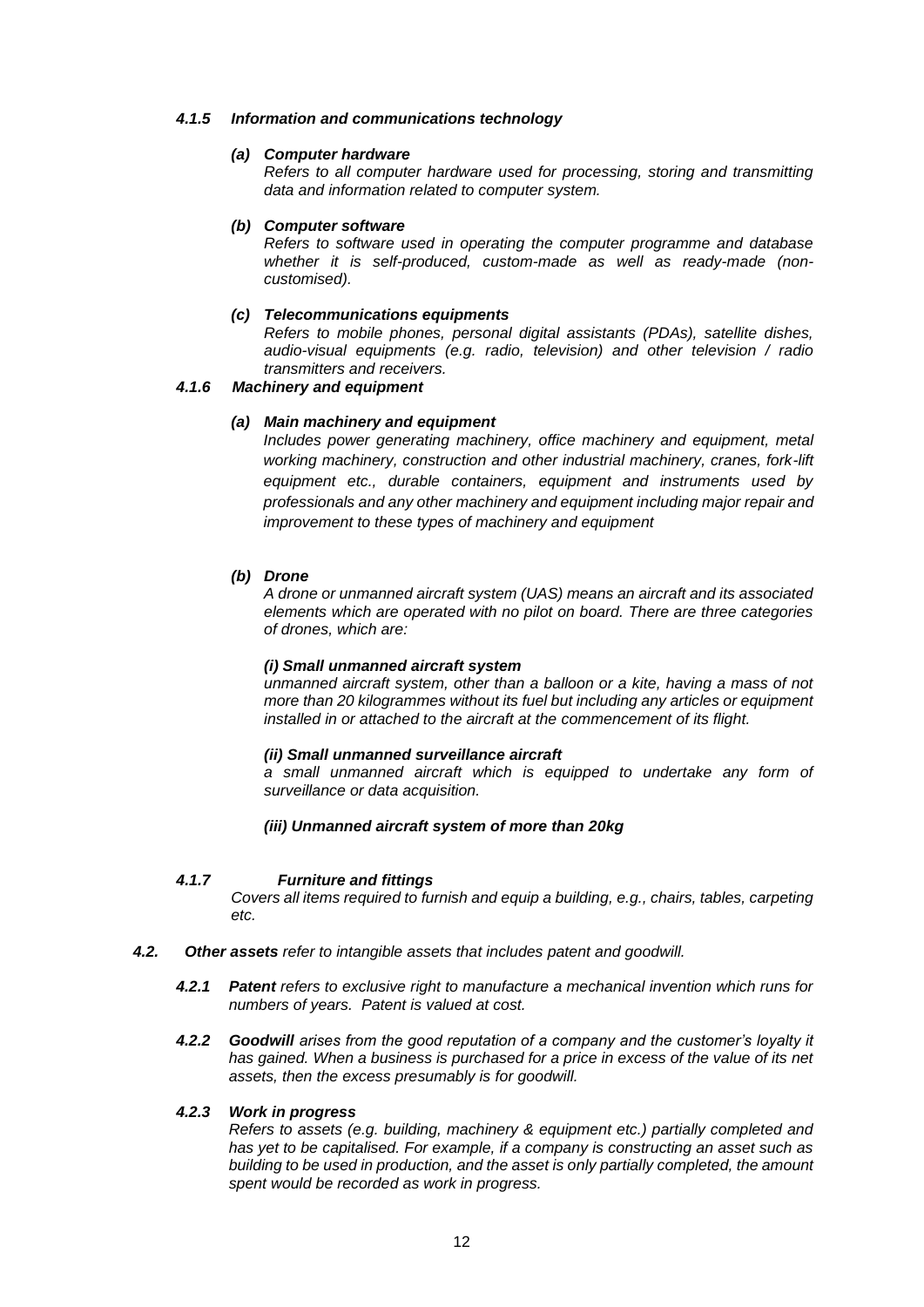# *4.3. Others*

*This item covers assets / capital expenditure, if any, that are unable to classify above e.g. jewellery, antiques and arts. Exclude all financial assets such as cash, debtors and stocks (share).*

# *4.4. Total*

*Please total up 4.1.1 to 4.3.*

# *4.5. Work in progress (detailed)*

*Specify the current expenditure of work in progress for the reference period by type of assets i.e. residential, non-residential, other construction, machinery and equipment and others.*

# *Question 5: Persons Engaged and Salaries & Wages*

# *A. General definitions*

*This question is divided into FIVE parts. Please complete your employees' particulars as the following definitions:*

- *i. Question 5A (Number of Persons Engaged [Male])*
- *ii. Question 5B (Number of Persons Engaged [Female])*
- *iii. Question 5C (Salaries & Wages Paid [Male])*
- *iv. Question 5D (Salaries & Wages Paid [Female])*
- *v. Question 5E (Number of Non-Malaysian Workers by Country of Origin and Length of Service in Malaysia*

# *Question 5A and 5B (PERSON ENGAGED)*

*1. Number of persons engaged (columns 0520, 0506, 0523 and 0515)*

*Please report all persons engaged in this establishment by category of workers, citizenship and ethnic group from columns 0520 & 0506 (Male) and 0523 & 0515 (Female) during December 2021 or the last pay period in the reference year. The number of persons reported should include persons on short-term leave such as sick leave or vacation leave. Directors of incorporated enterprises who are paid solely for their attendance at Board of Directors' meetings, persons on indefinite leave, military leave or on pension are excluded* 

- *2. The number of non-Malaysian citizen by category of the length of services in Malaysia (columns 0521, 0522, 0524 dan 0525)*
- *3. Number of persons engaged provided by other establishment during December 2021 (column 0509 and 0518)*

*Refers to the number of persons employed in this establishment but salaries and wages paid by establishment that supply the workers. Payment for the salaries & wages to that establishment need to be reported in Question 9.34 on page 25.*

## *Question 5C and 5D (SALARIES AND WAGES PAID)*

# *Annual salaries & wages (column 0526, 0527, 0528 and 0529)*

*Please report all payments (salaries, wages, bonuses, commissions, overtime pay and cash allowances including cost of living, housing, transportation, food, traveling etc.) made throughout the reference year to all paid employees in each category and citizenship from columns 0526 & 0527 (Male) and 0528 & 0529 (Female). For all directly employed workers, report the total payments made before deductions for income tax and employees' contributions to Employees' Provident Fund (EPF) / Social Security Organisation (SOCSO) / other provident / superannuating funds. The employer's contributions to such funds as mentioned above should be excluded.*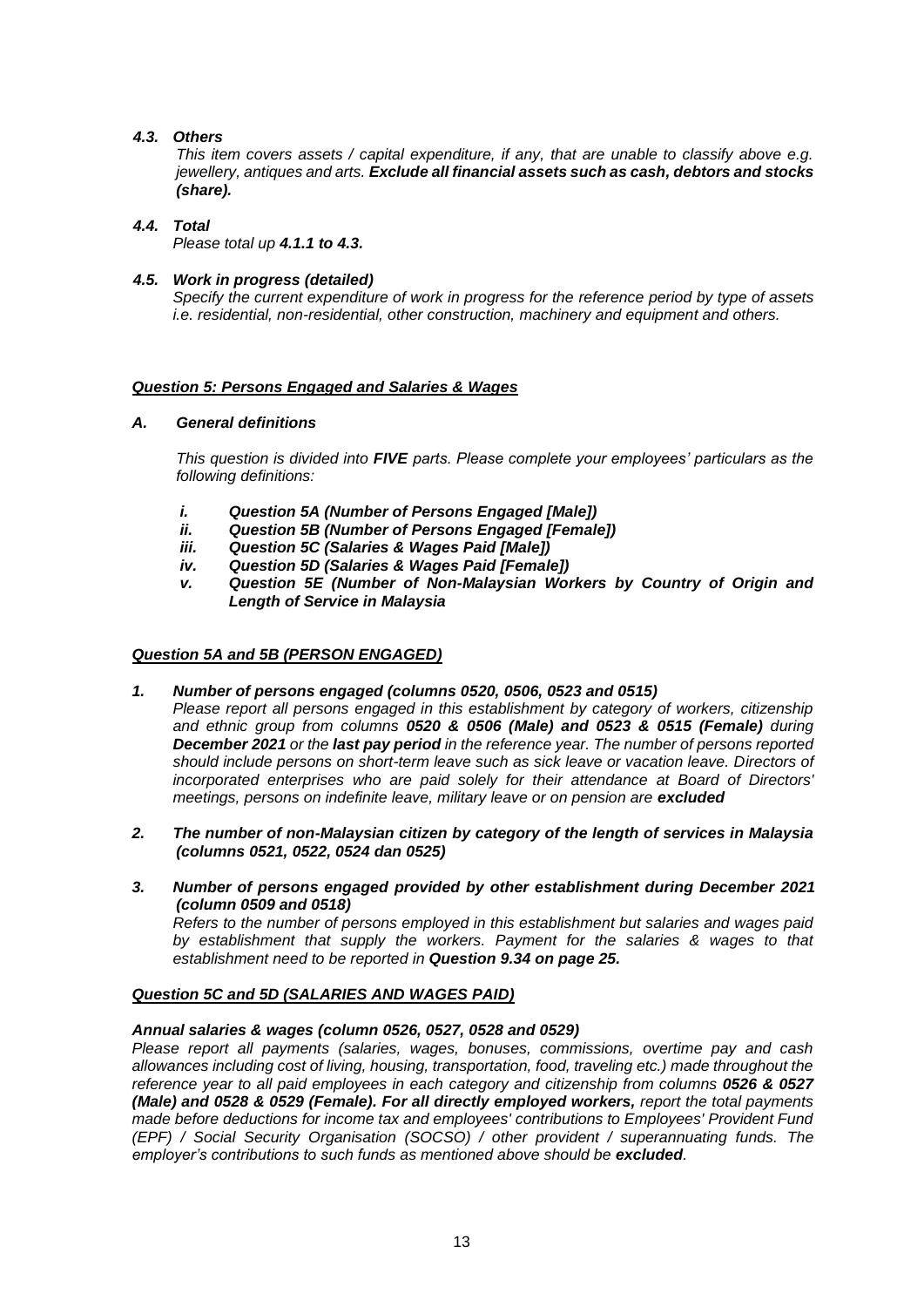# *Question 5E (NUMBER OF NON-MALAYSIAN CITIZEN PERSONS ENGAGED BY COUNTRY OF ORIGIN AND LENGTH OF SERVICE IN MALAYSIA)*

# *The country of origin and length of service of employee*

*The country of origin of an employee refers to the country in which an employee was born and a place of life that is different from the country of employment now. Length of service refers to the amount of time an employee has served in Malaysia, not limited to the establishment currently working.*

# *B. Definitions of category of workers / occupation*

## *5.1 Working proprietor and active business partners*

*Include all individual proprietors and partners (part-time or full-time) who are actively engaged in the work of the establishment. Sleeping partners and inactive members of proprietor's family are excluded, unless they participate in the control and management of the business. This category is not applicable to limited companies or public corporations, the ownership of which is represented by equity shares.*

# *5.2 Unpaid family workers*

*Include all family members (full-time or part-time) of any of the owners of the establishment who*  during the specified period worked a minimum of one-third of the normal working time but did *not receive any payment, neither in cash nor in kind for the work done. These workers definitely received food, shelter and other support as part of the household of the owner whether they work in the establishment or not.*

*However, if regular salaries and allowances are received by family workers and they contribute to EPF or other superannuating funds, they should be considered as paid employees, thus it has to be reported in Question 5A and 5B, item 5.3 and 5.4 in accordance with whether they are full-time or part-time workers as defined above.*

*This category of unpaid family workers is not applicable to limited companies or public corporations, the ownership of which is represented by equity shares.*

# *5.3 Paid employees (full-time)*

*Full-time workers refer to all those who normally work for at least 6 hours a day or 20 days a month. Persons working away from the establishment whose pay and services are under the control of the establishment such as sales representatives, engineering representatives, maintenance and repair personnel, if any, are to be included. Also included among the employees are paid managers and working directors of incorporated enterprises, except when paid solely for their attendance at Board of Directors' Meetings. All such employees are to be reported according to category of workers as defined below:*

# *5.3.1 Managers*

*Managers are those plan, analyse, formulate, direct and advise on government policies, or carry out similar tasks on behalf of special interest organisations; or plan, organise, lead, control and coordinate the policies and activities of an enterprise, organisation, department or internal section. Example of occupation in this category is company manager.*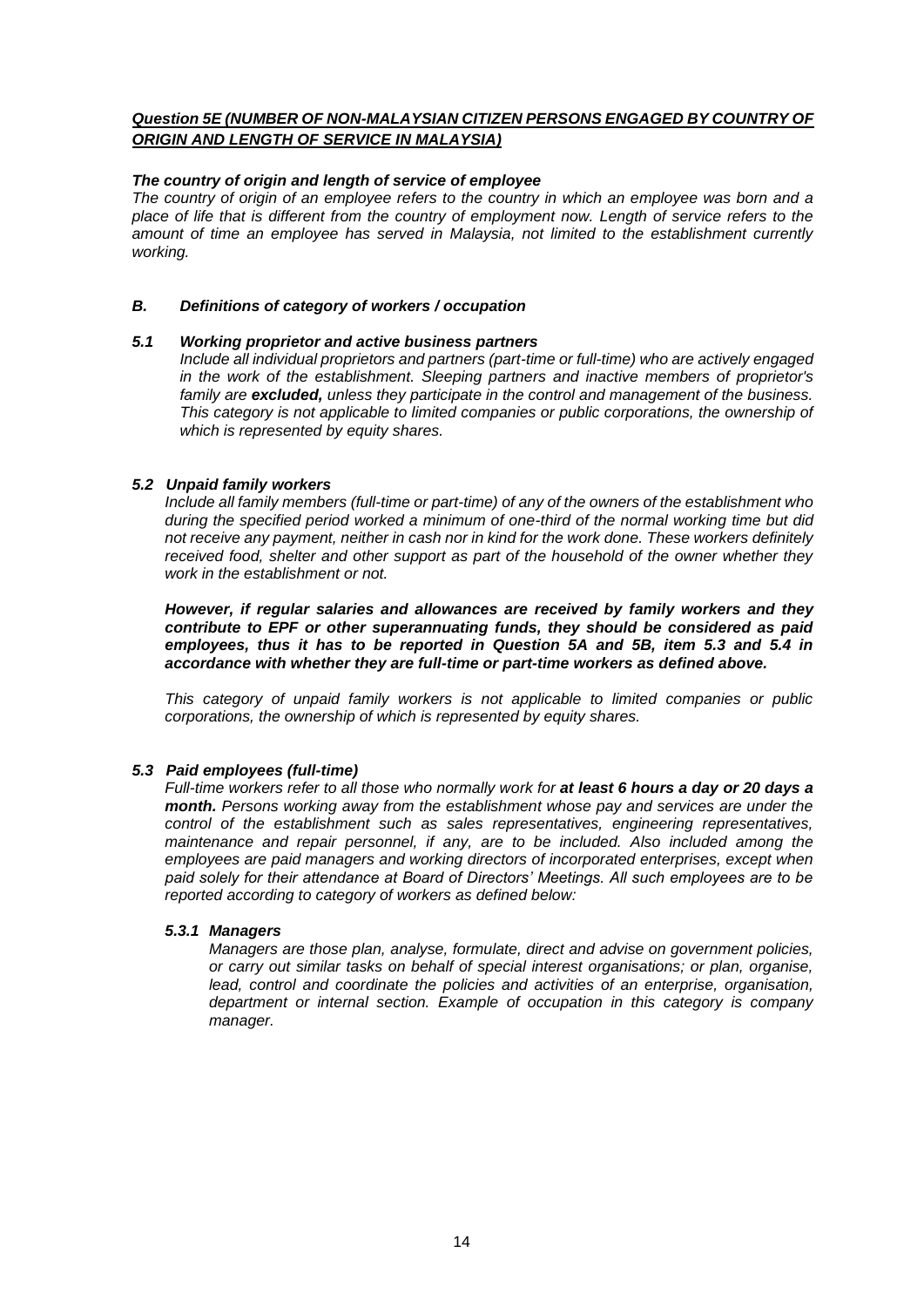# *5.3.2 Professional*

*Professionals are those who conduct, analysis and research, and develop concept theory method of operation. Increase the existing stock of knowledge, apply scientific or artistic concepts and theories, teach about the foregoing in a systematic manner, or engage in any combination of these three activities*

# *(a) Professionals (except Researcher)*

*Other professionals except Researcher. Example of occupations in this category are engineer, administrative executives, lawyer and accountant.*

## *(b) Researcher*

*Specifically refers to the Researcher Position. Researcher conducts research, improve materials and industrial products and processes or develop concepts, theories and operational methods, and apply scientific knowledge based on the investigation of systematic and organised.*

*For example, a person holding the post of an engineer and carries out research job is not classified as a researcher.* 

## *5.3.3 Technicians and Associate Professionals*

*Technicians and Associate Professionals perform technical and related tasks connected*  with research and the application of scientific or artistic concepts and operational *methods, and government or business regulations. Most occupations in this major group require tertiary education. Example of occupations in this category are motor vehicle technicians.*

# *5.3.4 Clerical Support Workers*

*Clerical Support Workers perform tasks record, organise, store and retrieve related*  information and perform clerical duties especially in connection with administrative *operations, handling of money, travel arrangements and requests for information and appointments. Example of occupations in this category are clerks, book keepers, typists, stenographers, receptionists, secretaries and storekeepers.*

# *5.3.5 Service and Sales Workers*

*Service and Sales Workers are those who provide personal services related to travel, housekeeping, catering, personal care, or protection against fire and unlawful acts, or, demonstrate and sell goods in wholesale or retail shops and similar establishments, as well as at stalls and markets. Example of occupations in this category are cashiers, stalls and market sales person, shop sales assistant, tickets clerk and security guards.*

## *5.3.6 Craft and Related Trades Workers*

*Craft and Related Trades Workers are those who apply their specific knowledge and skills in the fields of mining and construction, metal forming, and erect metal structures, make, fit, maintain and repair machinery, equipment or tools, carry out printing work as well as produce or process foodstuffs, textiles, or wooden, metal and other articles including handicraft goods. Example of occupation in this category are house builder, carpenter and mechanics.* 

*The work is carried out by hand and by hand-powered and other tools which are used to reduce the amount of physical effort and time required for specific tasks, as well as to improve the quality of the products. The tasks call for an understanding of all stages of the production process, the materials and tools used, and the nature and purpose of the final product.*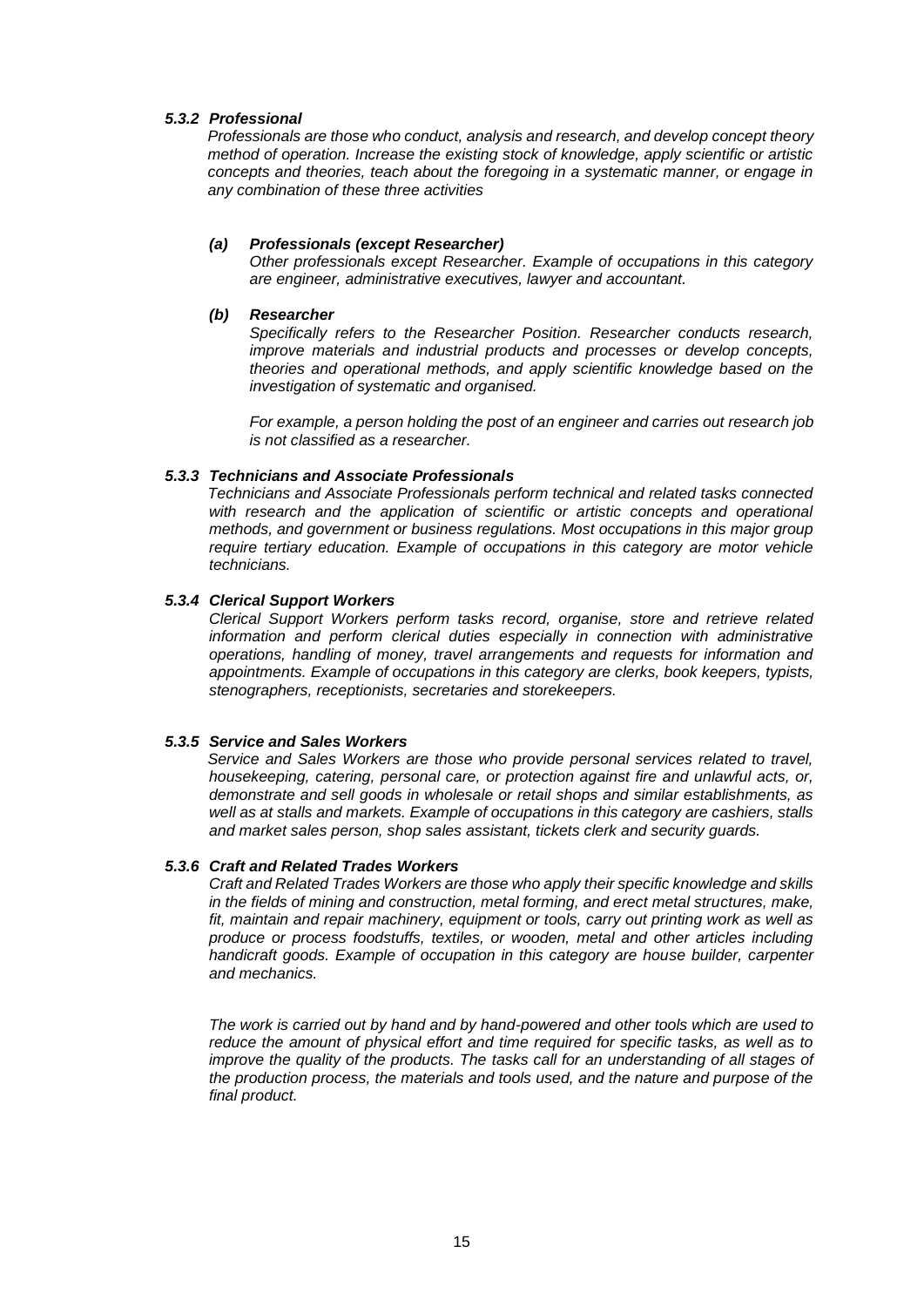# *5.3.7 Plant and Machine Operators and Assemblers*

*Plant and Machine Operators and Assemblers are those who operate and monitor industrial and agricultural machinery and equipment, drive and operate trains, motor vehicles and mobile machinery and equipment, or assemble product from component parts according to strict specifications and procedures.* 

*The work mainly calls for experience with and an understanding of industrial and agricultural machinery and equipment as well as an ability to cope with machine-paced operations and to adapt to technological innovations, Example of occupation in this category is plant operator.*

# *5.3.8 Elementary Workers*

*Elementary occupations are those who perform simple routine tasks and non-systematic*  tasks which mainly require the use of handheld tools or with the assistance of simple *machines, and in some cases considerable physical effort. Example of occupations in those category are general workers, cleaners, dispatch rider and agricultural, forestry, livestock and fishery labourer.*

*5.3.9 Total paid employees (full-time) Please total up item 5.3.1 to 5.3.8.*

## *5.4 Paid Employees (part-time)*

*Refer to those who worked less than 6 hours a day and / or less than 20 days a month and received pay.*

*5.5 Total Please total up item 5.1, 5.2, 5.3.9 and 5.4.*

## *Question 6: Number of Persons Engaged by Qualification*

*The report of the number of persons engaged by qualifications are classified to the Academic and Technical / Skills divided into 7 major groups:*

## *6.1 Postgraduate*

*Refers to Masters Degree and Doctor of Philosophy (PhD) holders from institutions of higher learning (local / overseas).*

# *6.2 Bachelor / Advanced Diploma or equivalent*

## *(a) Academic*

*Refer to first degree from institutions of higher learning (local or overseas). Advance diploma or professional qualifications which are deemed to be at par or higher than first degree are also to be included, such as ACCA, CIMA (accounting), LLB (law) ICSA (secretarial) etc.*

# *(b) Technical*

*Refers to the first degree specialised in technology (Technical and Skills) from the Malaysian Technical University Network (MTUN) of Universiti Malaysia Perlis (UniMAP), Universiti Malaysia Melaka (UTEM), Universiti Tun Hussein Onn Malaysia (UTHM) and Universiti Malaysia Pahang (UMP).*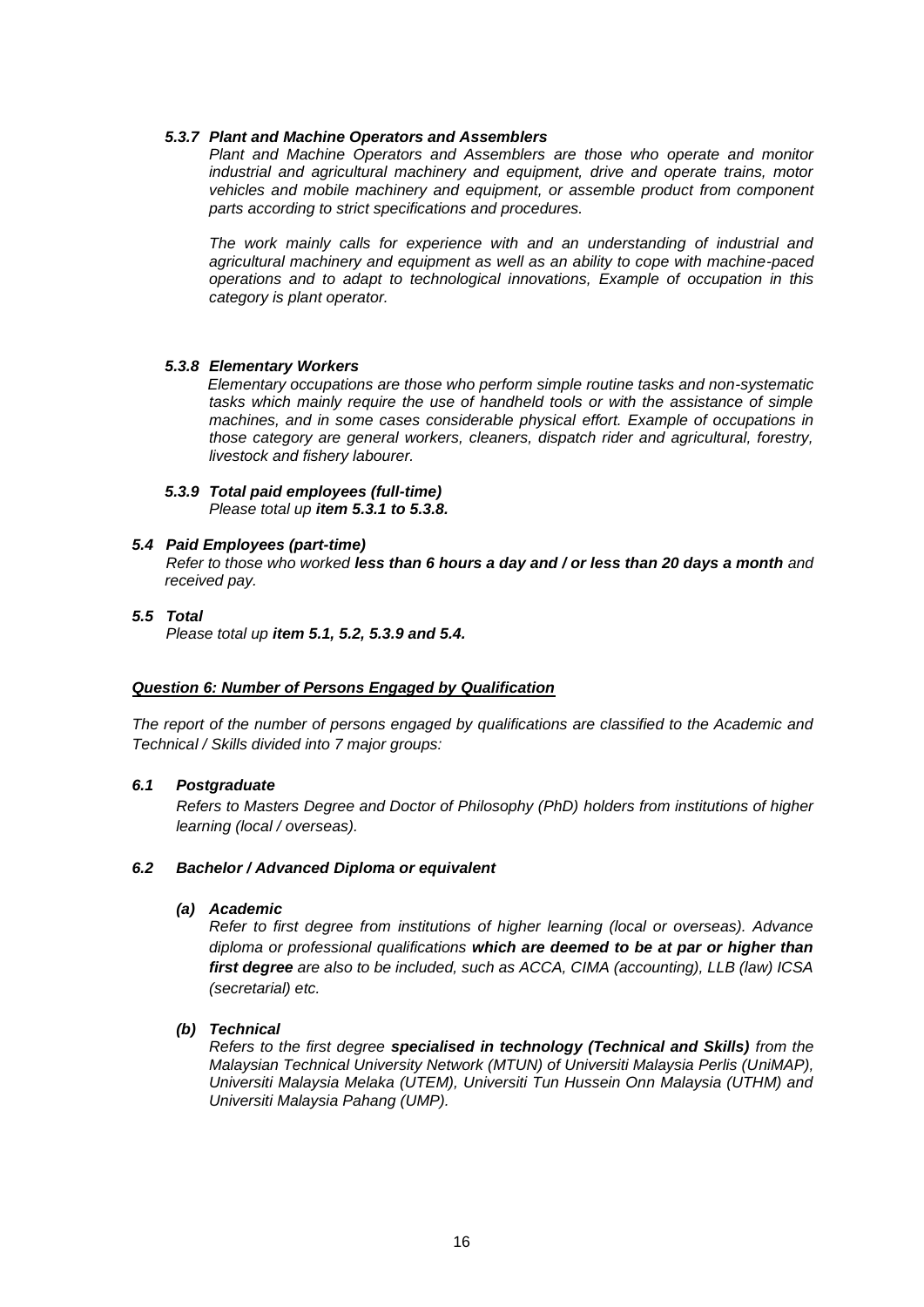# *6.3 Diploma*

# *(a) Academic*

*Refers to certificate and diploma or equivalent certificate obtained from universities, colleges, polytechnics, recognised bodies or equivalent. The duration of study to obtain a diploma or certificate is at least two years.*

# *(b) Technical and Vocational (TVET)*

*Refers to diploma from institutions of higher learning, polytechnics or colleges (local / overseas) which are not recognised as a degree specialising in Technical and Vocational Education and Training (TVET). For example, Malaysians Skills Diploma (DKM) and Malaysian Advanced Skills Diploma (DLKM) certified by Department Skills Development, Ministry of Human Resource.*

# *6.4 STPM or equivalent*

*Refers to STPM / STP / HSC / GCE 'A' Level qualifications or passed the matriculation examination conducted by any recognised university or college.*

# *6.5 Certificate*

# *(a) Academic*

*Refers to the certificate obtained from community colleges, polytechnics and private college which are academics oriented.*

# *(b) Skills Certificate (TVET)*

# *(i) Malaysian Skills Certificate Level 3*

*Refers to qualification of certificate that are certified by the Department of Skills Development, Ministry of Human Resource. Competent to perform various work activities. Have a responsibility and in addition to control and guide the others. Recognised as a Skilled Workers.*

## *(ii) Malaysian Skills Certificate Level 1&2*

*Refers to qualification of certificate that are certified by the Department of Skills Development, Ministry of Human Resource. Recognised as the Semi-Skilled Workers.*

## *(iii) Other Skills Certificate*

*Refers to qualification of certificate obtained from the by Community Colleges, Polytechnics, Industrial Training Institute, National Youth Skills Institute, and private college specialising in Technical Vocational Education and Training.*

# *6.6 SPM / SPM(V) or equivalent*

*Refers to SPM / SPM(V) / MCE qualifications or equivalent examinations such as GCE 'O' Level.*

## *6.7 Below SPM / SPM(V) qualification*

*Refers to qualifications such as PMR / SRP / LCE, completed primary school or below.* 

# *6.8 Total*

*Please total up 6.1 to 6.7.* 

*This total must be equal to the corresponding figures reported in Question 5A (Male) and 5B (Female) excluding total persons provided by other establishment.*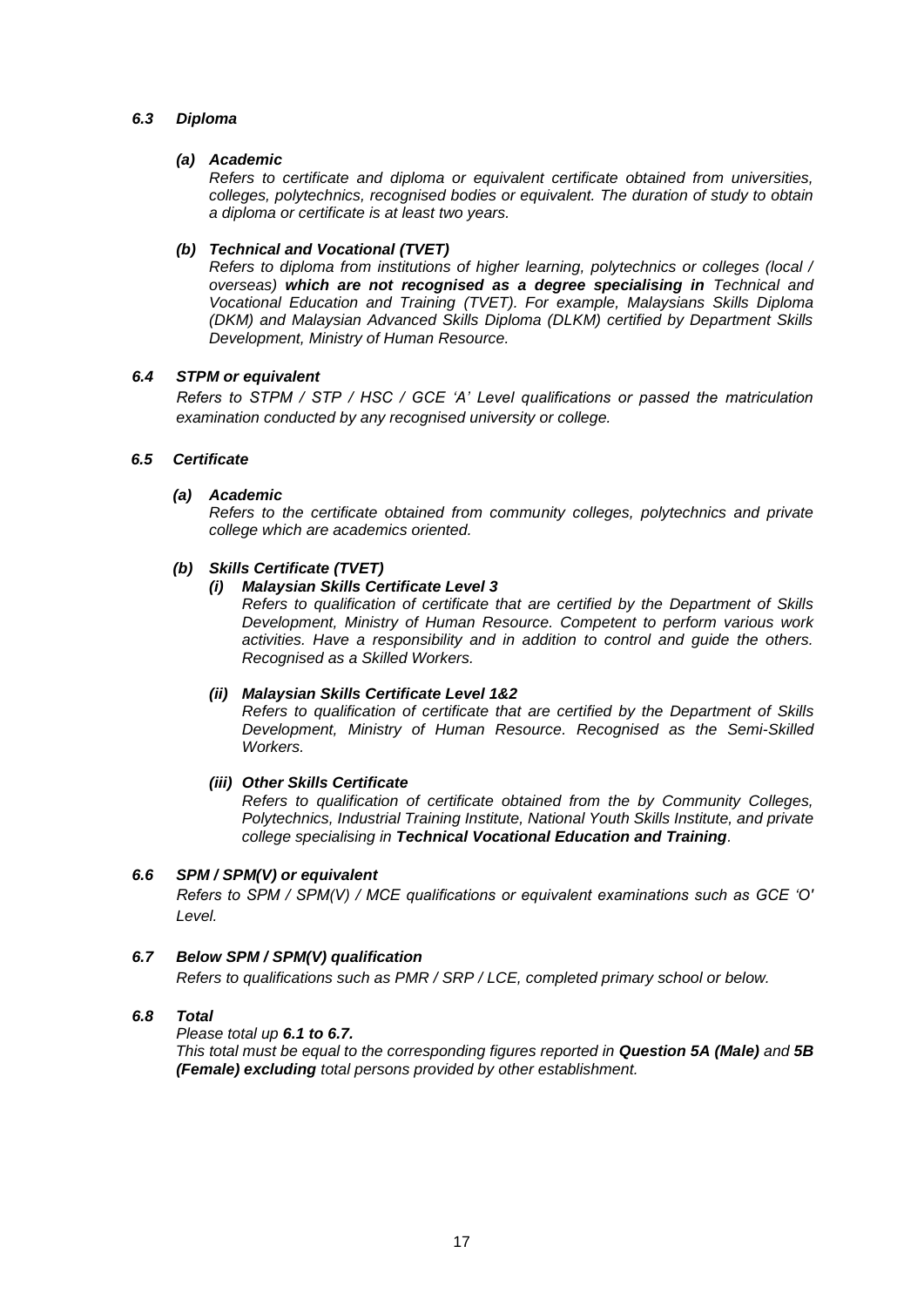# *Question 7: Man-Hours Worked During The Reference Year*

- *7.1 Number of workers per shift Refers to number of workers per shift.*
- *7.2 Number of days worked during the reference year Refers to the actual number of days which the establishment normally operated during the reference year.*
- *7.3 Number of hours worked in a shift Refers to the total hours of worked per shift.*
- *7.4 Total man-hours worked Refers to 7.1 x 7.2 x 7.3.*
- *7.5 Total overtime man-hours worked during the year Refers to the total number of man-hours worked outside the normal working hours of the establishment.*
- *7.6 Total man-hours worked during the year Refers to the total 7.4 and 7.5.*
- *7.7 Wages paid during the reference year Refers to the total wages paid for the work performed outside the normal working hours of the establishment.*

# *Question 8: Turnover / Income*

*The data reported for this Question should be based on the Profit & Loss Account / Financial Statement and other supporting documents for the reference year 2021. Please provide best estimates if the account is not finalised or not available.*

#### *8.1A Interest / financing income*

*Refer to income earned from loan and depositing cash in any financial institution.*

#### *8.1B (a) Interest and income from loans and financing Refers to income and interest received from loans and financing.*

- *(b) Financial leasing / hire purchase Refers to income received from finance lease / hire purchase activities.*
- *(c) Factoring*

*Refers to income received from factoring activities.*

## *(d) Income from interest*

*Refers to income received as a result of loans and financial capital deposited in financial institutions, amount due from FIs, securities transactions & investments etc.*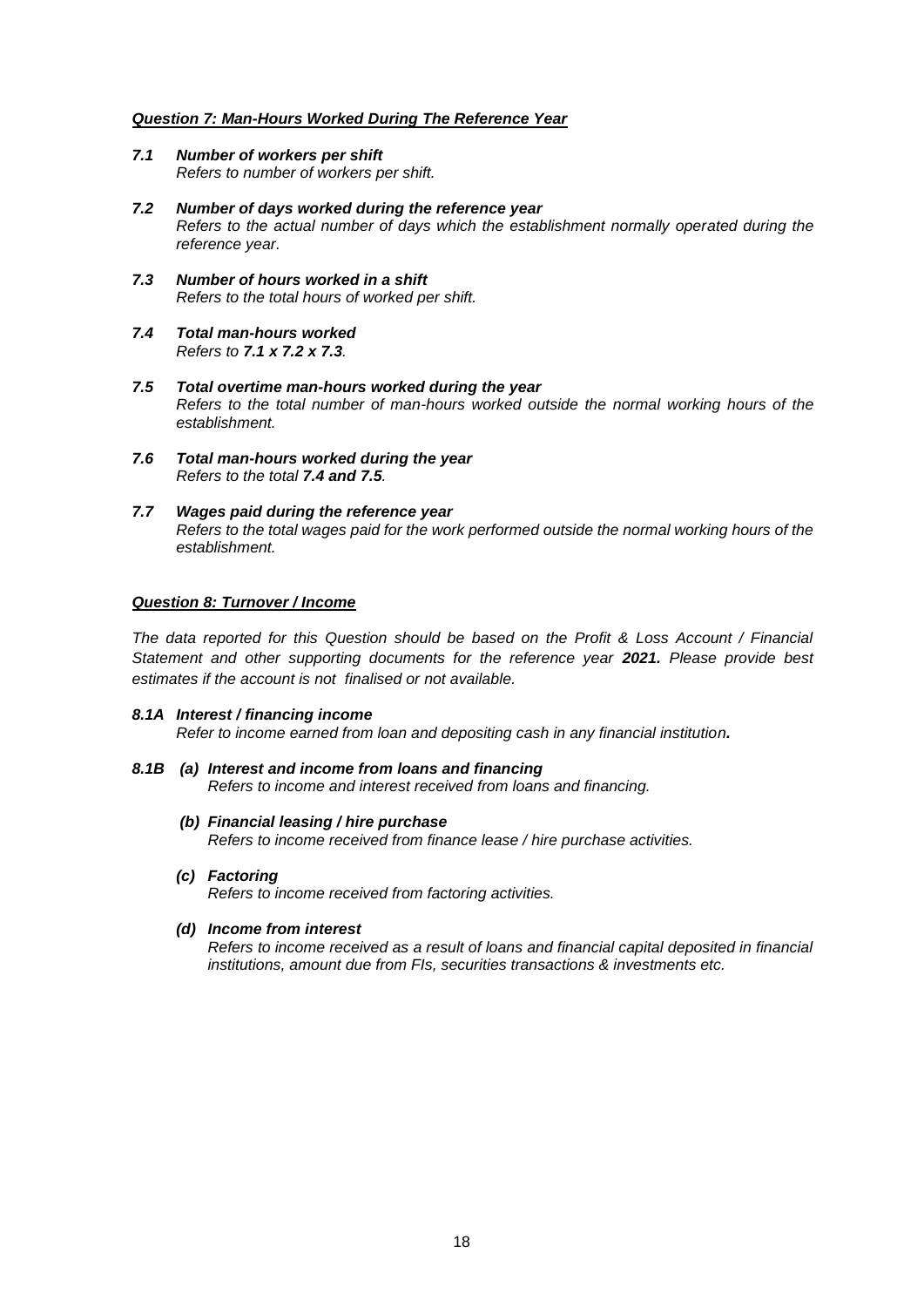# *(e) Premium income*

*Refers to income derived from premium payments*

**(i)** *Life insurance / takaful Refers to income derived from premium payments for the life insurance / takaful.*

## **(ii)** *General insurance / takaful:*

### *(a) Marine, aviation and transit*

*Refers to income derived from premium payments for the marine, aviation and transit.*

*(b) Motor vehicle Refers to income derived from premium payments for the motor vehicle.*

## **(c)** *Fire and other property damage*

*Refers to income derived from premium payments for the Fire and other property damage.*

## *(d) Medical*

*Refers to income derived from premium payments for the medical.*

## **(e) Others**

*Others than stated above.*

# *8.2 Income from management services / fee / consulting*

*Refers to income received by your establishment for management services / fee / consultancy activities or projects of other establishments*

### *8.3 Commissions and brokerage earned*

*Refers to commissions and brokerage earned for selling goods or services on behalf of other establishments.*

*8.4 Value of stamp duties collected on share transactions Self-explanatory.*

# *8.5 Dividend income*

*Refer to income earned from the subsidiaries & related companies and the ownership of shares and investment*

# *8.6 Gain from foreign exchange / financial assets Please provide the net gain from such transaction. Examples for financial asset are treasury bill, government security, bond, investment certificate and others.*

- *8.7 Royalties, copyrights, licensing and franchise fees Refers to income received from royalties, copyrights, licensing and franchise fees received.*
- *8.8 Rental income received from: Refers to:*

## *(a) Land*

*Refers to income received for land use based on rent or lease.*

## *(b) Residential building*

*Refers to income received as a rental from this establishment's residential building / premises to another establishment.*

## *(c) Non-residential building*

*Refers to income received as a rental from this establishment's non-residential building / premises to other establishments.*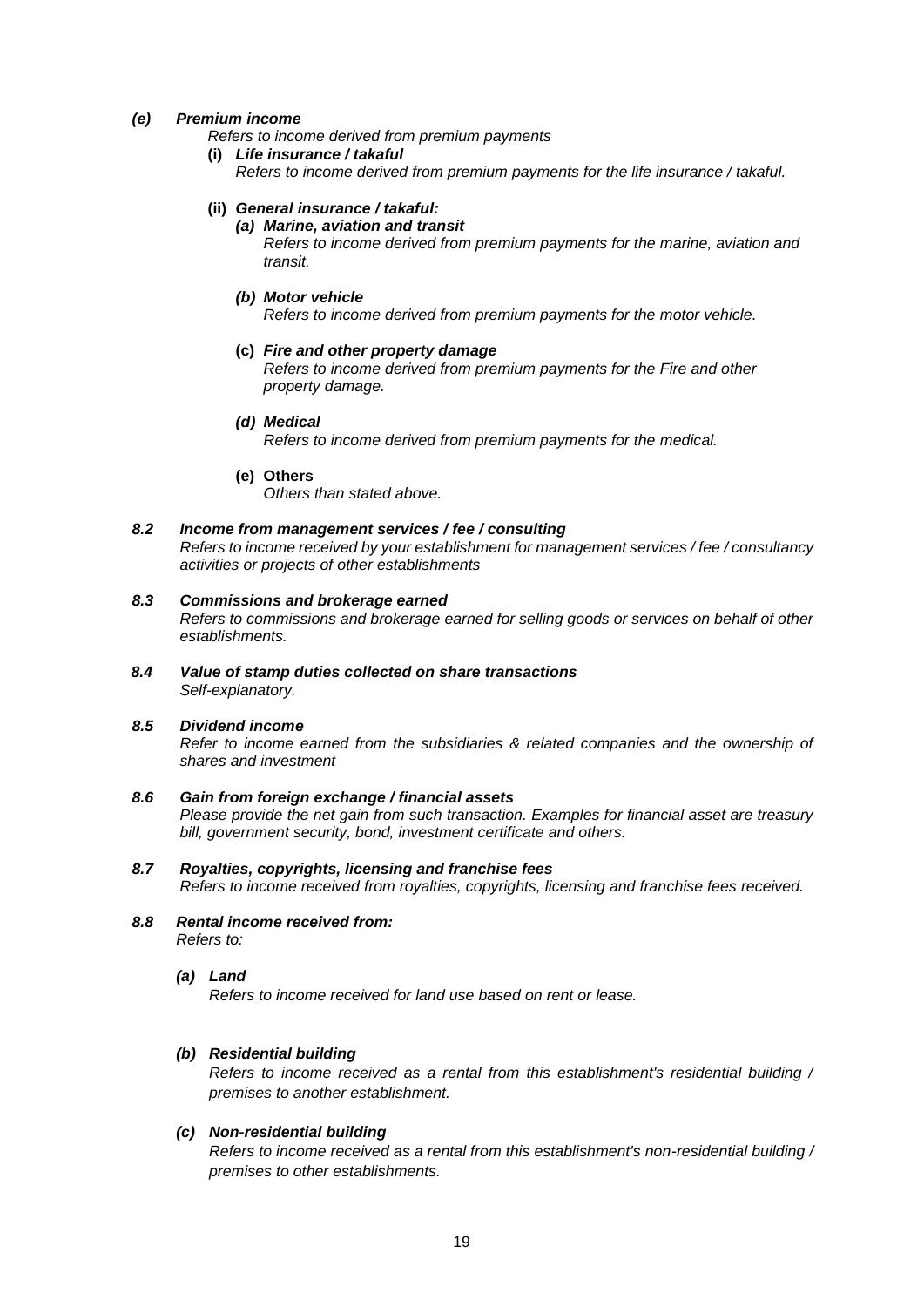# *(d) Transport equipment*

*Income from renting transport without its operator.*

- *(e) Machinery and equipment Refers to all income received as a rental from machinery and equipment.*
- *(f) Furniture and fittings Income received from renting furniture.*
- *(g) Others The rental income other than those mentioned above*
- *8.9 Non-operating income Refers to*

## *(a) Subsidies*

# *(i) Subsidies on salaries and wages*

*Income derived from subsidies on salaries and wages received either from the Government, Statutory Bodies, Non -Governmental Organizations or corporate sponsorships.*

# *(ii) Subsidies on products*

*Income derived from subsidies on products received either from the Government, Statutory Bodies, Non -Governmental Organizations or corporate sponsorships.*

## *(iii) Subsidies on production*

*Income derived from subsidies on withdrawals received either from the Government, Statutory Bodies, Non -Governmental Organizations or corporate sponsorships.*

# *(b) Claims and compensation received*

*Income derived from claims and compensation received*

## *(c) Bad debts recovered*

*Income derived from bad debts recovered*

#### *(d) Gain from sales / revaluation of assets Income derived from gain from sales / revaluation of assets*

# *(e) Remittances, gifts or grant received*

*Income derived from remittances, gifts or grant received from the Government, Statutory Bodies, Non -Governmental Organizations or corporate sponsorships.*

*(f) Others non-operating income (please specify)*

# *8.10 Please indicate if this establishment have income from e-sports activities.*

*If 'Yes', please state the total income in this e-sports activity*

*Electronic sports (also known as e-sports) is a form of competition using video games. esports often takes the form of organised, multiplayer video game competitions, particularly between professional players, either individually or as teams. Unlike traditional sports like football and badminton, e-sports players are competing virtually via gaming platforms such as personal computer, console, and mobile instead.*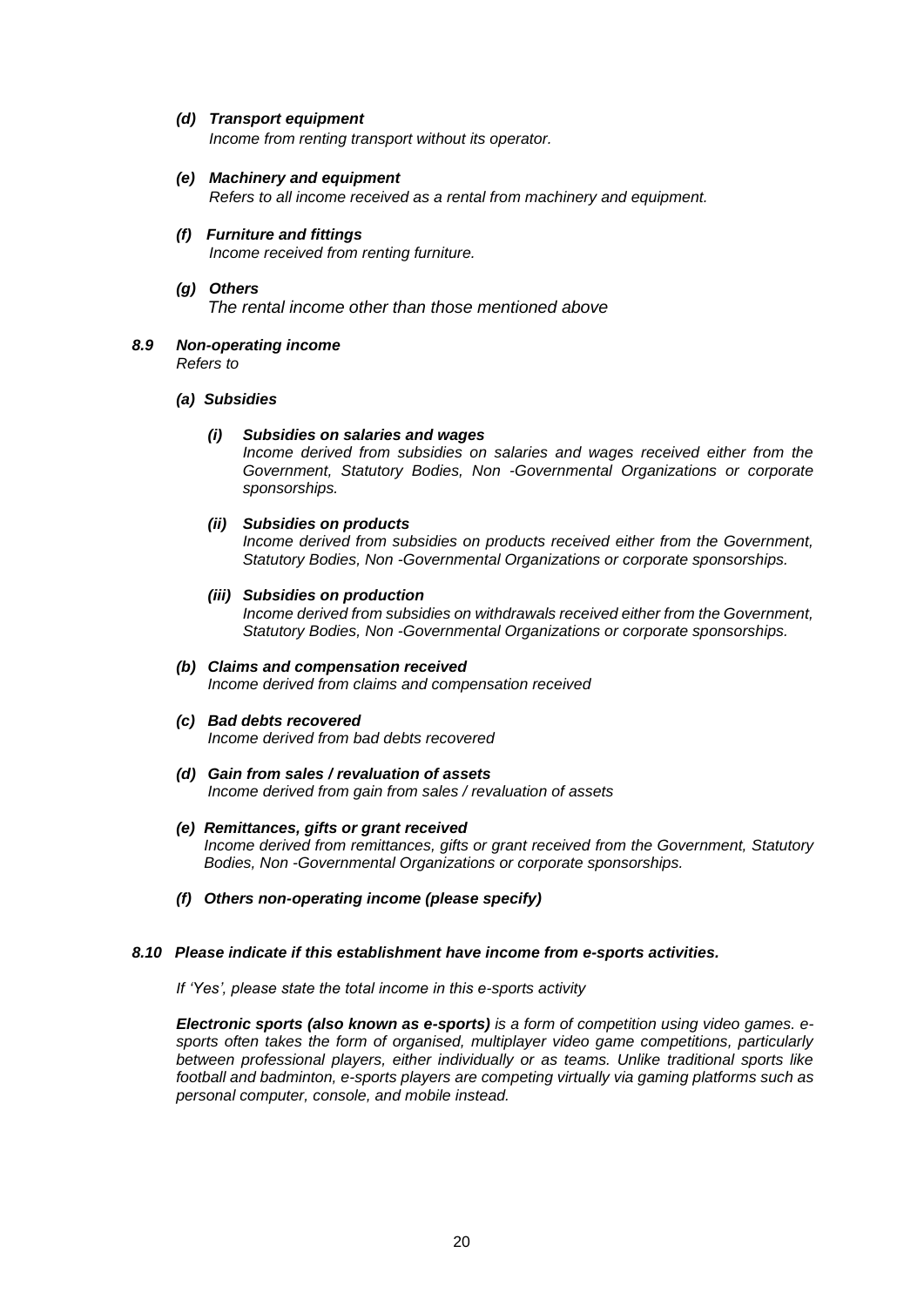- *8.11 Others operating income (please specify) Please specify if any*
- *8.12 Total income Please total up item 8.1 to 8.11*
- *8.13 Capital transfers received Refers to a transaction in which one institutional unit provides a financial asset or fixed asset to another unit without receiving any goods, services or assets.*
- *8.14 Grand Total Please total up item 8.12 and 8.13.*

# *Question 9: Expenditure*

*The data reported for this Question should be based on the Profit & Loss Account / Financial Statement and other supporting documents for reference year 2021. Please provide the best estimates if the account is not finalised or finalised.*

# *9.1 Management fees and Central Depository System (CDS) charges*

*Refers to fees for management services provided by other establishments or individuals for planning, organisation, cost projecting and human resource management.*

*The Central Depository System (CDS) is an electronic book system that records and monitors security and registers securities/ money transfers. Other transactions that can be done by depositors through the Central Depository System are registering bank account information, updating account details, reactivating CDS accounts, depositing share certificates, issuing delisted company shares and closing CDS accounts. Investors wishing to trade in Bursa Malaysia -listed securities must open a CDS account with an Authorized Depository Agent (ADA), i.e. stockbroking company*

## *9.2 Payments for*

- *(a) Interest and finance expenses on deposits*
- *(b) Floating rate interest / profit*
- *(c) Others interest / payment*

## *9.3 Net claims incurred*

# **(i)** *Life insurance / takaful*

*Refers to income derived from premium payments for the life insurance / takaful.*

# **(ii)** *General insurance / takaful:*

# *(a) Marine, aviation and transit*

*Refers to income derived from premium payments for the marine, aviation and transit.*

## *(b) Motor vehicle*

*Refers to income derived from premium payments for the motor vehicle.*

#### **(c)** *Fire and other property damage*

*Refers to income derived from premium payments for the Fire and other property damage.*

*(d) Medical* 

*Refers to income derived from premium payments for the medical.*

## *(e) Miscellaneous*

*Others than stated above.*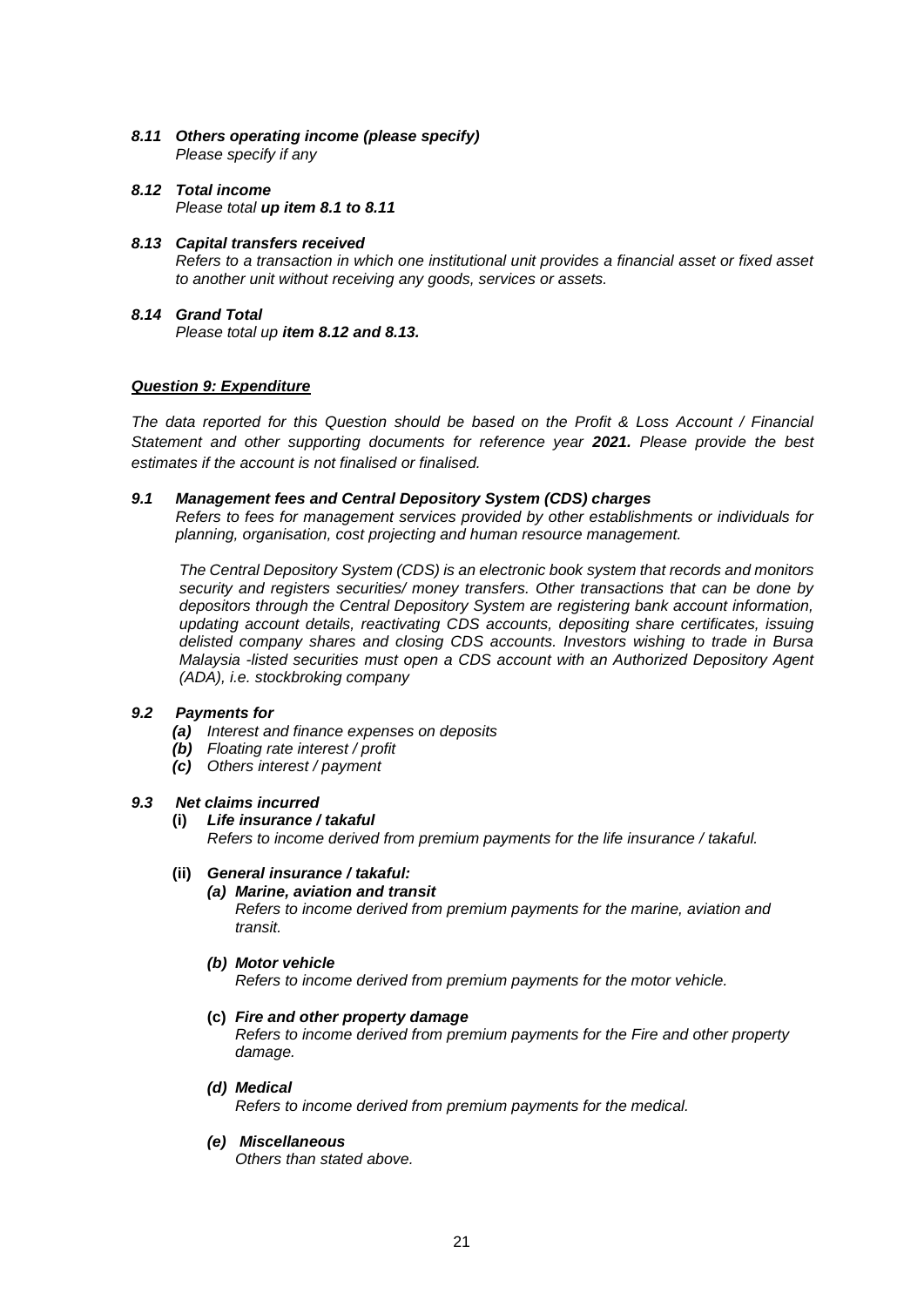## *9.4 Insurance premiums except workers' compensation insurance*

*Refers to insurance premium paid by this establishment on building, machinery and equipment, transport equipment and goods (excluding workers compensation insurance).*

# *9.5 Interest paid*

*Refers to annual interest paid on loans taken by this establishment from financial institutions.*

## *9.6 Value of other supplies consumed:*

*(a) Material for repairs and maintenance Refers to the value of materials use or repairs and maintenance.*

## *(b) Stationery and office supplies*

 *Refers to value of stationery and office supplies consumed.*

## *(c) Others*

*Please provide the value of other supplies if any.*

# *9.7 Cost of printing*

*Refers to payment for printing services provided by other establishments such as poster, label, tickets etc.*

## *9.8 Water purchased*

*Refers to charges for water consumption. If the charges for electricity and water consumed are combined together in the account, please provide an estimate for water consumed.*

## *9.9 Electricity purchased*

*Refers to charges for electricity consumed. If the charges for water and electricity consumed are combined together in an account, please provide an estimate for electricity consumed.*

## *9.10 Fuels, lubricants and gas*

*Refers to the purchase of fuels (example diesel oil, petrol, furnace oil, and fuel oil), lubricants (example lubricating oil and grease) and gas (example liquefied petroleum gas, natural gas and natural gas for vehicle) consumed.* 

## *9.11 Payments for current repairs and maintenance work done by others on this establishment's fixed assets*

*Refers to the total of repairs and routine maintenance work done by others on the establishment's fixed assets such as buildings, transport equipment, machinery, furniture &* fittings and computer. However, major repairs of capital in nature should be reported in **column** *(0413) in Question 4 as capital expenditure and value of assets.* 

## *9.12 Research and development expenditure*

*Refers to expenditure incurred on Research and Development (R&D) activities. R&D is the systematic study of new processes, techniques and applications & products.*

## *(a) In-House*

*The percentage of expenses incurred by the establishment itself for the purposes of research and development.*

## *(b) Outsource*

*The percentage of expenses paid to other establishment for the purposes of research and development.*

## *9.13 Payment for data processing and other services related to information technology*

*Refers to payment for services related to data processing and tabulation (data capture and data transfer from various medium).*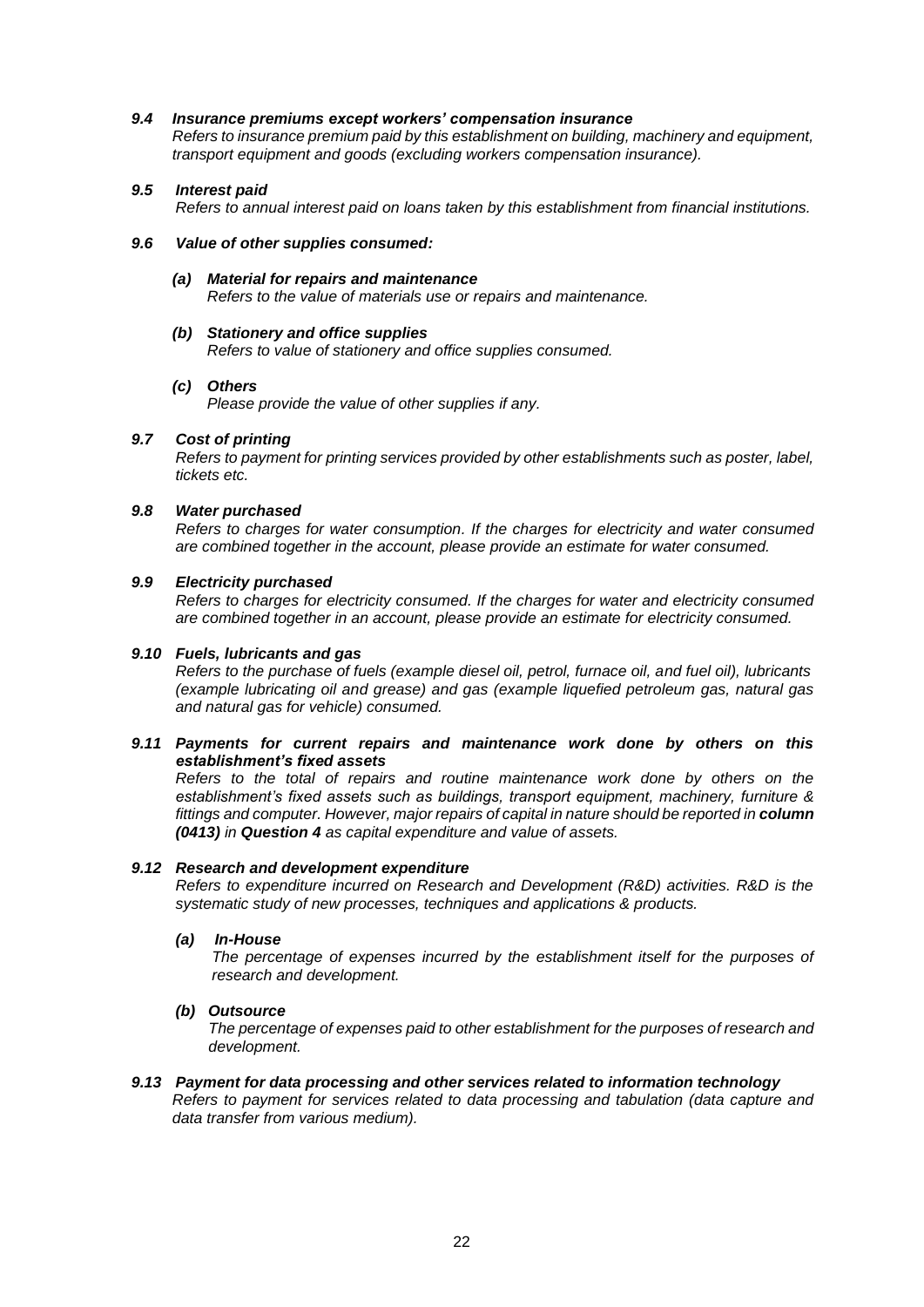### *9.14 Telecommunication fees (e.g. telephone, internet etc.)*

*Refers to fees for telecommunication services encompass telephone, telegram, cable broadcasting, satellite, electronic mail and internet.*

#### *9.15 Payment for security services*

*Refers to payments for security services such as escort police for the transfer of explosives and security guard services to withdraw money from banks.*

#### *9.16 Advertising and promotion*

*Refers to payments for advertisement or promotion of goods, services and name of your company or business through media such as newspaper, television, radio, internet or other media, whether locally or overseas.*

*9.17 Payment for other professional services (e.g. architectural, engineering, surveying consultancy fees etc.)*

*Refers to fees for professional services provided by architectural, engineering, surveyor and other consultancy firm etc.*

#### *9.18 Accounting, secretarial and audit fees*

*Refers to fees of accounting, auditing, tax related and secretarial duties services performed by accounting, secretarial and audit establishments.*

### *9.19 Legal fees*

*Refers to fees for legal services.*

#### *9.20 Management fees*

*Refers to fees for management services provided by other establishments or individuals for planning management, organisation and cost projecting and human resource.*

### *9.21 Entertainment expenses*

*Refers to expenses for the entertainment of business clients by the establishment.*

## *9.22 Postage (include courier services)*

*Refers to charges for postal services encompass the pick-up, transport and delivery of letters, newspaper, periodicals magazines and other printed matters, and parcels. Also included are mail box rental services.*

#### *9.23 Bank charges*

*Refers to bank charges for financial services provided by financial institution. e.g. payments for cheque books, bank drafts, letters of credit, bankers' acceptance and commissions and fees related to transactions in securities.*

#### *9.24 Commission and agency fees*

*Refers to commission and fees paid to other establishments or individuals or agents for selling goods or providing services on behalf of the establishment.*

#### **9.25** *Purchase of transportation services*

*Payment for purchases of transport services with driver*

#### *9.26 Rental payments*

*Refers to rent or leasing on land and also rental payments on operational leasing of building / premises, machinery and equipment, transport equipment and other assets*

#### *9.27 Current depreciation on fixed assets*

*Refers to the amount reported for the reference period as in Question 4 in field 041699.*

#### *9.28 Royalties paid to*

*Refers to royalties paid including license fees for good and services used of patents, copyrights, trademarks, franchises etc. based on licensing agreements.*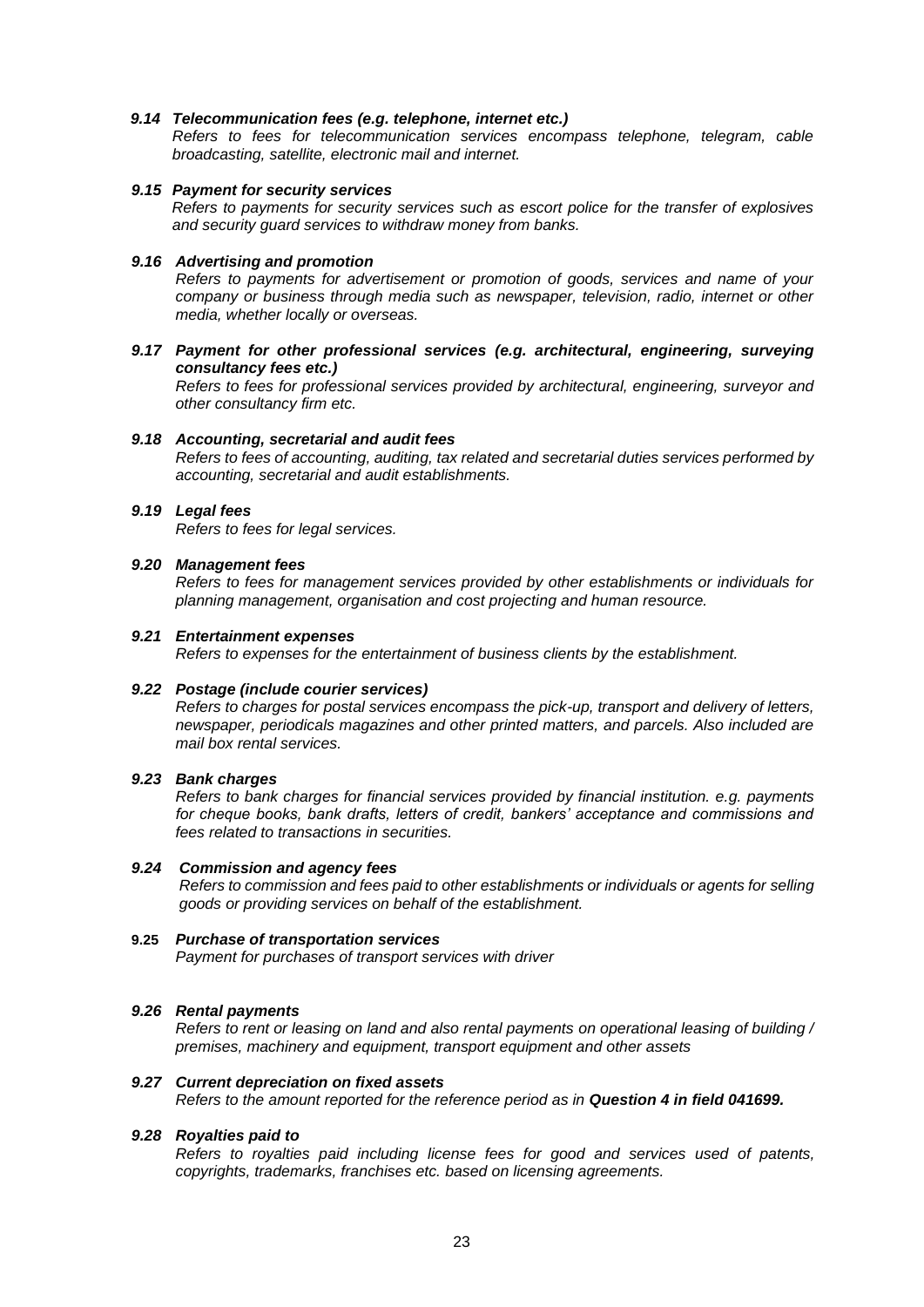# *(a) Government / Statutory Bodies*

*Please specify the type of royalties.*

*(b) Non-government organisations / corporate sponsorship Please specify the type of royalties.*

## *9.29 Indirect taxes and government license:*

# *(a) Assessment (on land and buildings) and quit rent*

*Refers to assessments on land and building collected by the local authorities such as City Hall, Municipal Council and quit rent by the District Land and Mines Office.*

*(b) Road tax*

*Refers to road tax collected by the Road Transport Department for motor vehicles.*

- *(c) Business registration fees, driving license etc. Refers to business registration fees includes co-operative for Companies Commission of Malaysia (CCM).*
- *(d) Service tax or sales tax Refers to the tax charged for the services or sales*

# *9.30 Travelling expenses (include both local and overseas travelling, petrol / diesel bills and parking fees for own vehicles)*

*Refers to expenses incurred by the establishment for performing official duties outside the office such as travelling, lodging, food, petrol / diesel bills, parking fees other related expenses.*

## *9.31 Non-operating expenditures*

*Refers to the indirect expenditure incurred by the establishment including foreign exchange losses, losses on sales, bad debts written-off and current transfers.*

- *(a) Losses from foreign exchange / financial assets*
- *(b) Losses from sales / revaluation of assets*
- *(c) Bad debts written-off*
- *(d) Current transfers such as remittances, gifts, donations, fine, etc.*
- *(e) Others non-operating expenditure (please specify)*

## *9.32 Please indicate if this establishment have expenditure in e-sports activities.*

*If 'Yes', please state the total expenditure in this e-sports activity*

*Electronic sports (also known as e-sports) is a form of competition using video games. Esports often takes the form of organised, multiplayer video game competitions, particularly between professional players, either individually or as teams. Unlike traditional sports like football and badminton, e-sports players are competing virtually via gaming platforms such as personal computer, console, and mobile instead.*

## *9.33 Others operating expenditure*

*Please specify other expenses not reported above (if any).*

## *9.34 Employment costs*

## *(a) Salaries and wages paid*

*Refers to the amount reported for the reference period as in the Question 5C (Total annual salaries & wages male) and Question 5D (Total annual salaries & wages female).*

#### *(b) Payment of gratuity, retirement / retrenchment benefits to employees Refers to payments paid by employers to employees upon retirement or being retrenched.*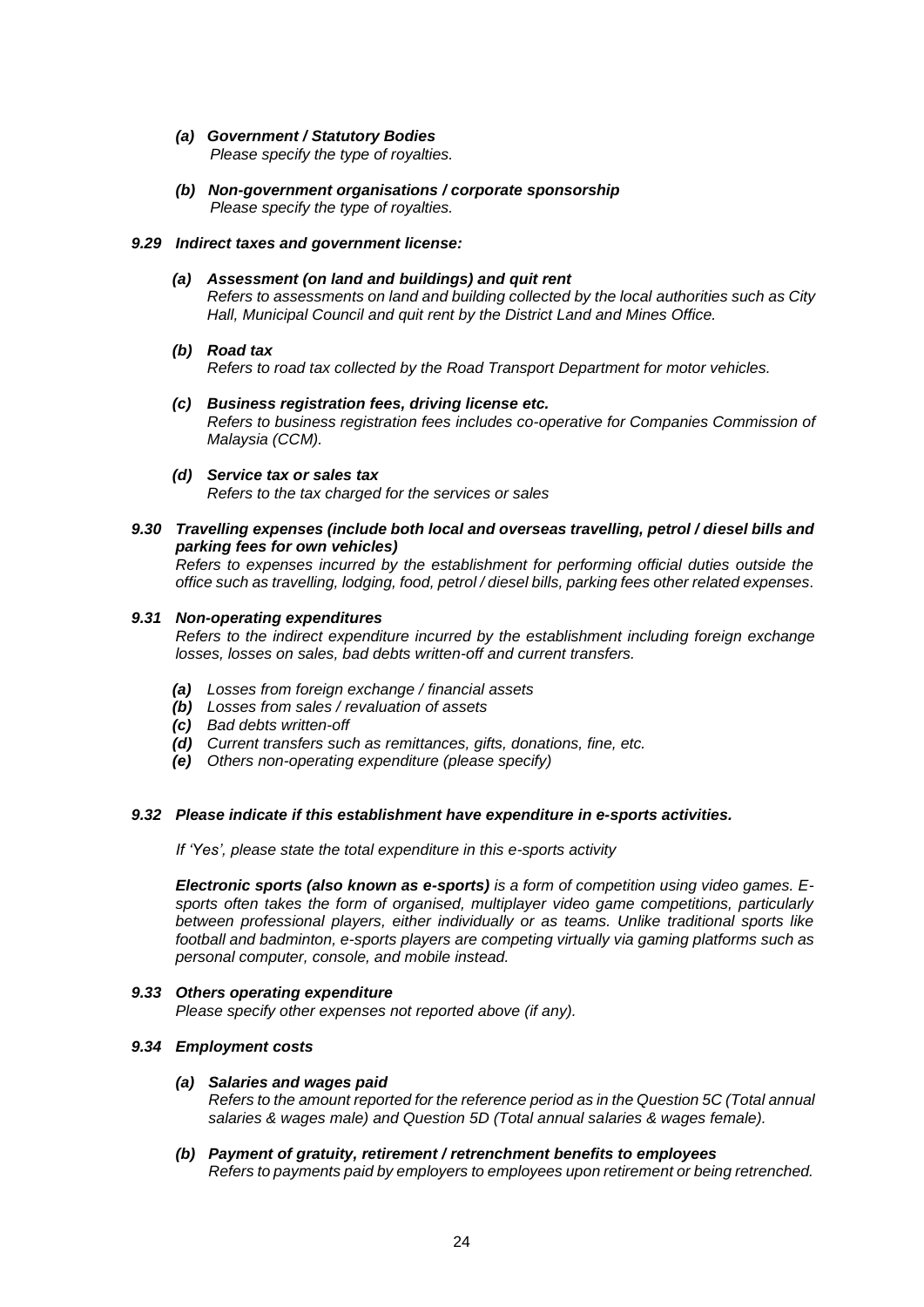### *(c) Payment in kind to paid employees*

# *(i) Free medical attention*

*Refers to value fees for medical treatment to your employees.* 

*(ii) Others (e.g. free food, free accommodation etc).*

*Refers to value of food and accommodation etc. provided (free) by the establishment to your employees.* 

- *(d) Employer's contribution to provident funds, social security schemes, pensions and welfare schemes*
	- *(i) Employees Provident Funds (EPF) Refers to employers' contribution paid by the establishment to EPF.*
	- *(ii) Other Provident Funds Refers to employers' contribution paid by the establishment to provident funds other than those organised and managed by the government. E.g. Co-operative*
	- *(iii) Social Security Organisation (SOCSO) Refers to employers' contribution paid by the establishment to SOCSO.*
	- *(iv) Private social security schemes (e.g. workers' compensation insurance) Refers to employers' contribution by the establishment to social security schemes other than those managed by the government such as workman compensation.*
	- *(v) Gratuity benefits schemes, retirement / retrenchment Refers to employers' contribution to retirement or retrenchment schemes other than those managed by the government.*
- *(e) Fees paid to non-working directors for their attendance at Board of Directors' meetings*

*Refers to the payment by the establishment to non-working directors for their attendance at Board Meetings.*

## *(f) Value of free wearing apparel provided Refers to value of free wearing apparel provided to employees such as uniforms, overalls*

*and office attire.*

*(g) Staff training cost*

*Refers to training cost, workshop and seminar funded by the employers, either locally or overseas.*

*(h) Cost of transporting workers (to and from workplace)*

*Refers to cost of transportation of workers to and from work place undertaken by your establishment such as factory bus services.*

*(i) Levy on labours*

*Refers to charges paid in the reference year by the employer of foreign workers to the government. The levy was RM410 for domestic helper, plantation workers RM640, construction, manufacturing services sector RM1,850.*

*(j) Expenses on share-based payment to employees (including shares & stock options)*

*Refers to the amount of expenses incurred from share -based payment transactions for employee performance shares or stock options, offered by companies to employees who work as part of their remuneration package.*

*(k) Other labour costs (please specify)*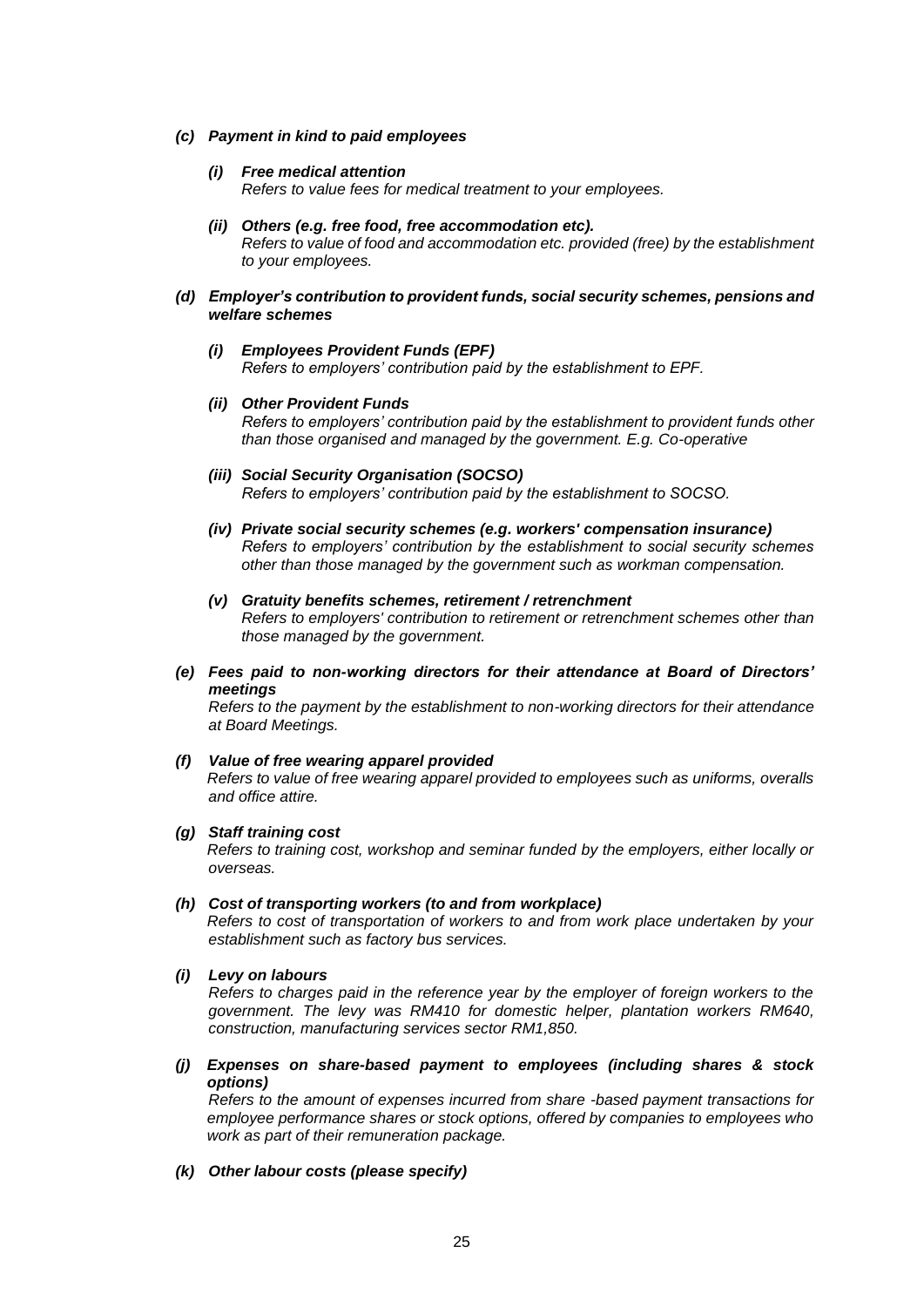### *Please provide other cost if any.*

## *9.35 Payment to other establishment for providing workers*

*Refers to the payments made to other establishment for providing workers for the purpose of obtaining service.*

# *9.36 Total expenditure*

*Please total up item 9.1 to 9.35.*

### *9.37 Capital transfers made*

*Refers to the rights to use of a capital which has been transferred to others without receiving any returned whether in term of goods, services or assets.*

#### *9.38 Financial lease charges*

*Refers to total payment made for renting or leasing of asset in view of owning the assets ultimately.*

#### *9.39 Dividend payable*

*Refers to income from the ownership of shares and is payable to the shareholders.*

#### *9.40 Direct taxes paid (e.g. company tax and stamp duties)*

*Refers to taxes paid by the establishment to the Inland Revenue Board during the reference year. Stamps duties for agreement or contract document and entertainment duties for entertainment business activities are also included in this category.*

# *9.41 Grand total Please total up item 9.36 to 9.40.*

## *Question 10: Value of Stocks*

*Not applicable. Please proceed to Question 11.*

## *Question 11: Profit / Loss Before Tax*

- *11.1 Please report net profit or loss before tax for the current year (2022) and previous year (2021) as reported in Profit & Loss Account.*
- *11.2 If there is any change in activity or difference in the profit / loss (> or <30%) as compared to the previous year, please mark the reasons below:*

#### *(a) Business model change*

*Changes in the model business as a result of changes in strategies or processes that exist in establishments used in the past. Change is also a transformation designed to be a new organisation.*

## *(b) Currency exchange rate impact*

*Considering the effects of currency exchange fluctuations into other currencies. For example, the exchange rate of Ringgit Malaysia can be converted into dollars in the market.*

- *(c) Price changes in goods or services rendered Change in current price or quantity of goods sold or services rendered.*
- *(d) Contracting out*

*A contractual agreement to pay other entity to perform the work of the establishment.*

*(e) Organisation change*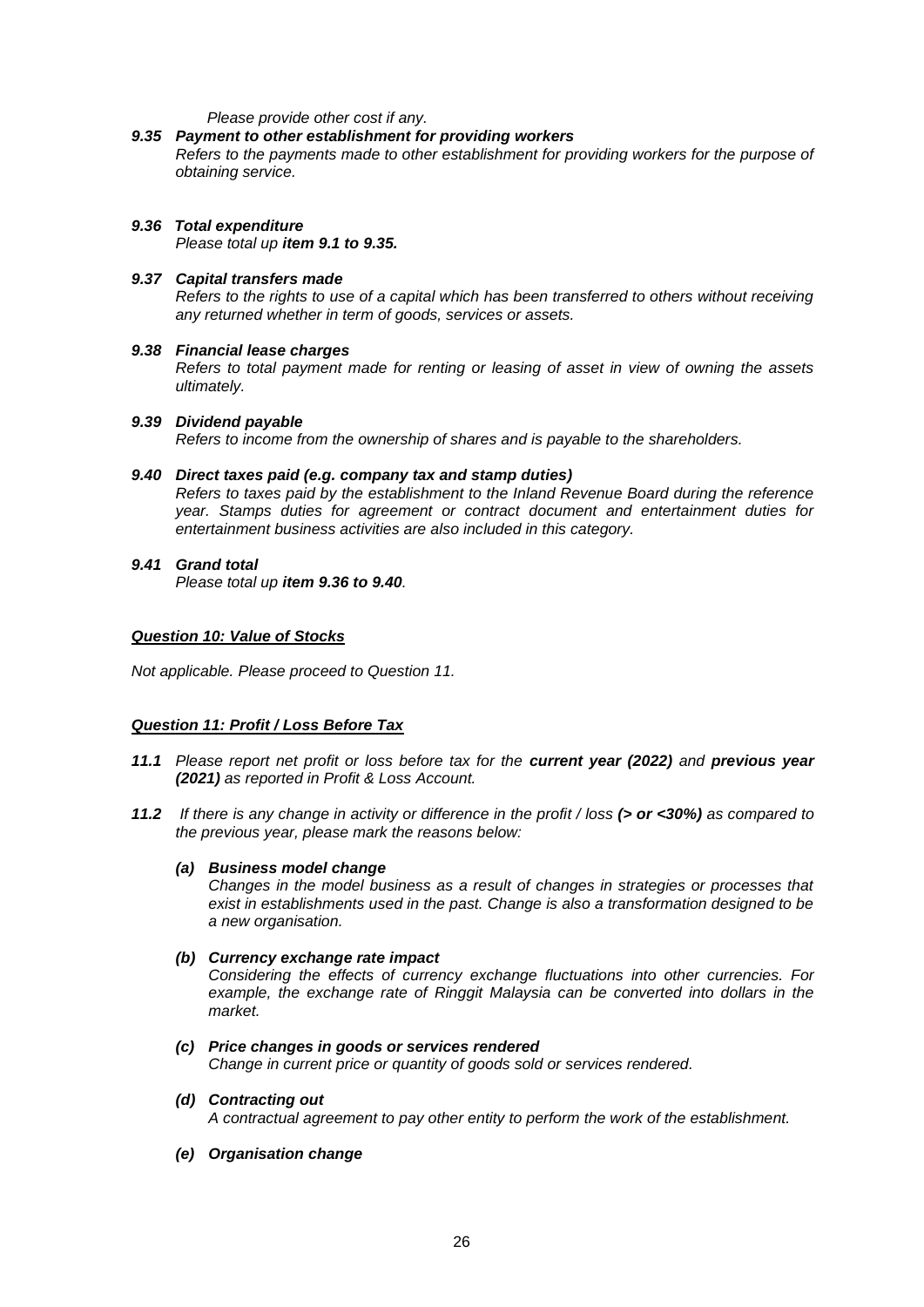*The process of changing strategies, procedures, technology and culture within the organisation.*

*(f) Changes in the cost of labour or raw materials*

*Changes in the amount of salary paid as well as the change in the total cost of all components in stocks that have not been utilised in the work in progress or the finished product.*

*(g) Natural disaster*

*Natural occurrences such as floods, landslides or earthquakes cause severe damage.*

*(h) Recession*

*A period of economic downturn caused a decline in trade and industry activity.*

*(i) Product change*

*Exchange to a new product from existing ones.*

- *(j) Sold business units Businesses sold for loss / profit.*
- *(k) Expansion Refer to opening a new branch in different locations and keeping the business in the same location.*
- *(l) New / lost contract Acceptance of new contract / lost in business.*
- *(m) Factory / premise closures Discontinue operation in factory / premise.*
- *(n) Acquisition of business units Recruitment of business units and interests of becoming a new business.*
- *(o) Strike or blockade The commotion organised by workers or associations as a protest.*
- *(p) Changes towards automation Automation is the use of technology (machines or information technology) to reduce the involvement of manpower in the production process.*
- *(q) Others Please specify.*

## *Question 12: Additional Information on Headquarters / Branches*

- *12.1 If your establishment is a branch, please state the headquarters name and address.*
- *12.2 If your establishment is the headquarters, please state the number of branches with total sales value accordingly. Total value must be equal to the sum of item 8.1 until 8.6 on page 19 and 20 under question 8.*

#### *Question 13: Loans / Financing, Deposit and Liabilities*

*Please provide the value of total loans 13.1, deposit accepted 13.2 and actuarial 13.3 for the previous year (2020) and current year (2021).*

*Not applicable. Please proceed to Question 14 Question 14: Type of Organisation*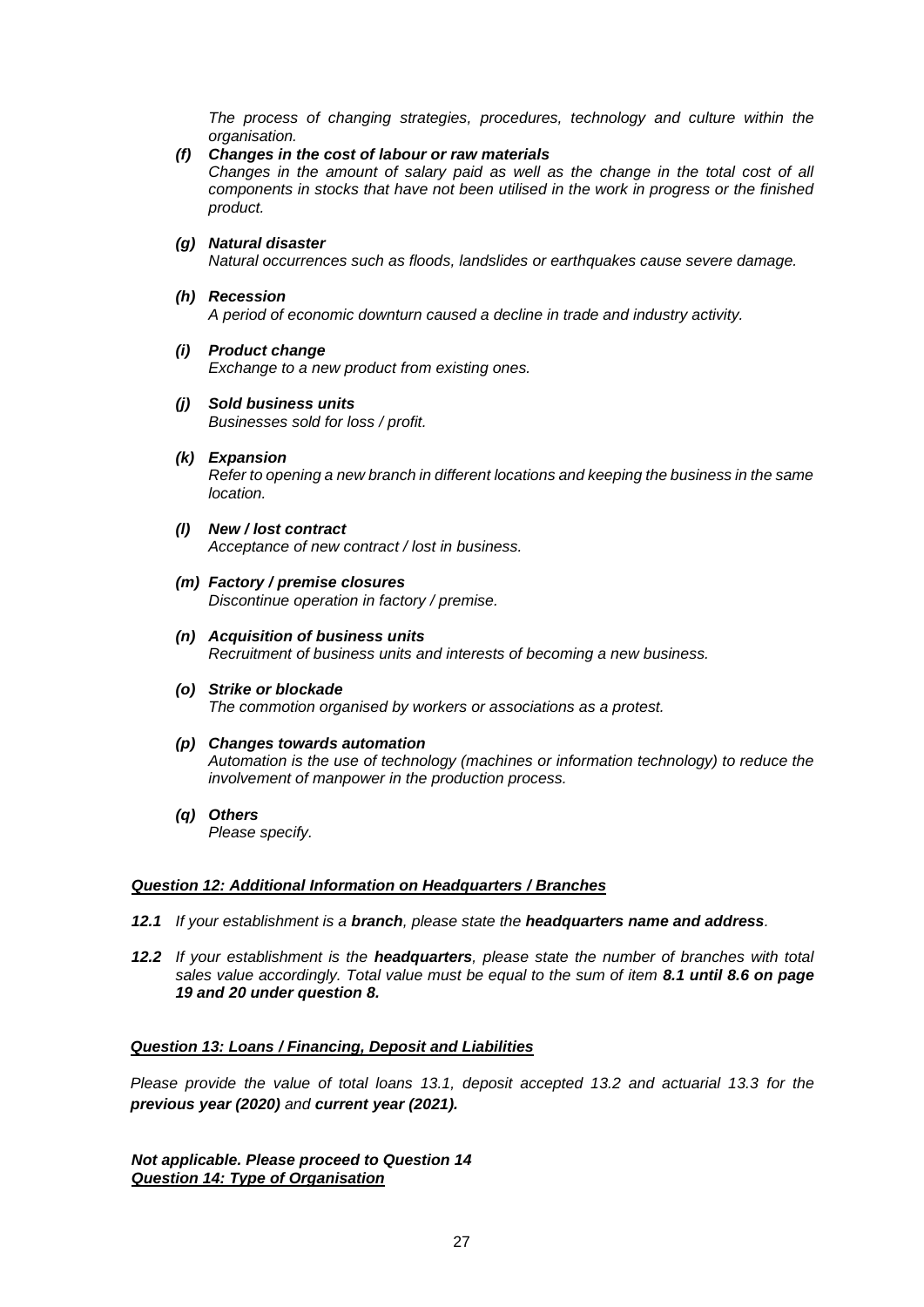# *Not applicable. Please proceed to Question 15 Question 15: Water, Lubricants, Fuels and Electricity Consumed*

# *15.1 Water*

*The quantity and value of water consumed during the reference year should be reported in this item.* 

# *15.1.1 Water purchased*

*Refers to the value and quantity of water purchased.*

# *15.1.2 Water abstracted*

*Refers to amount of water that is removed from any source, either permanently or temporarily in a given period of time.*

*Please specify the percentage of water abstracted by source*

- *(i) Surface water (e.g. River, Dam, Lake)*
- *(ii) Groundwater*
- *(iii) Sea water*

# *(a) Water abstracted for own use*

*Water abstracted for own use from surface water, groundwater and seawater sources for the purpose of operational and sanitary activities*

# *(b) Water abstracted for sale / distribution*

*Water abstracted from surface water, groundwater and treated sea water sources to be sold to other establishments (abstraction for distribution)*

## *15.1.3 Reused water*

*Refers to the produced wastewater that is not discharged to sewer system. It will be supplied to other users / establishments for further use with or without prior treatment. It is also commonly referred to as reused water.*

## *15.1.4 Water incorporated into product (e.g. beverages, food, etc,)*

*Refers to the quantity of water incorporated into product produced by an establishment, usually the manufacturing industry. (e.g., use of water in the manufacture of beverages)*

## *15.1.5 Wastewater discharged / removal*

*Refers to the estimated quantity of water that is no longer needed / water released. Wastewater can be supplied to a sewerage facility (wastewater to the sewer) or discharged directly into the environment through surface water, groundwater and sea.*

## *15.2 Lubricants*

*The quantity and value lubricants consumed during the reference year are to be reported in this item.*

# *15.3 Fuels*

*The quantity and value of fuels consumed by type during the reference year are to be reported in this item. The quantity and value of petrol, diesel and other fuels used for vehicles and machinery are to be included.*

# *15.4 Electricity*

## *15.4.1 Electricity purchased*

*The quantity and value electricity purchased during the reference year are to be reported in this item.*

## *15.4.2 Electricity generated*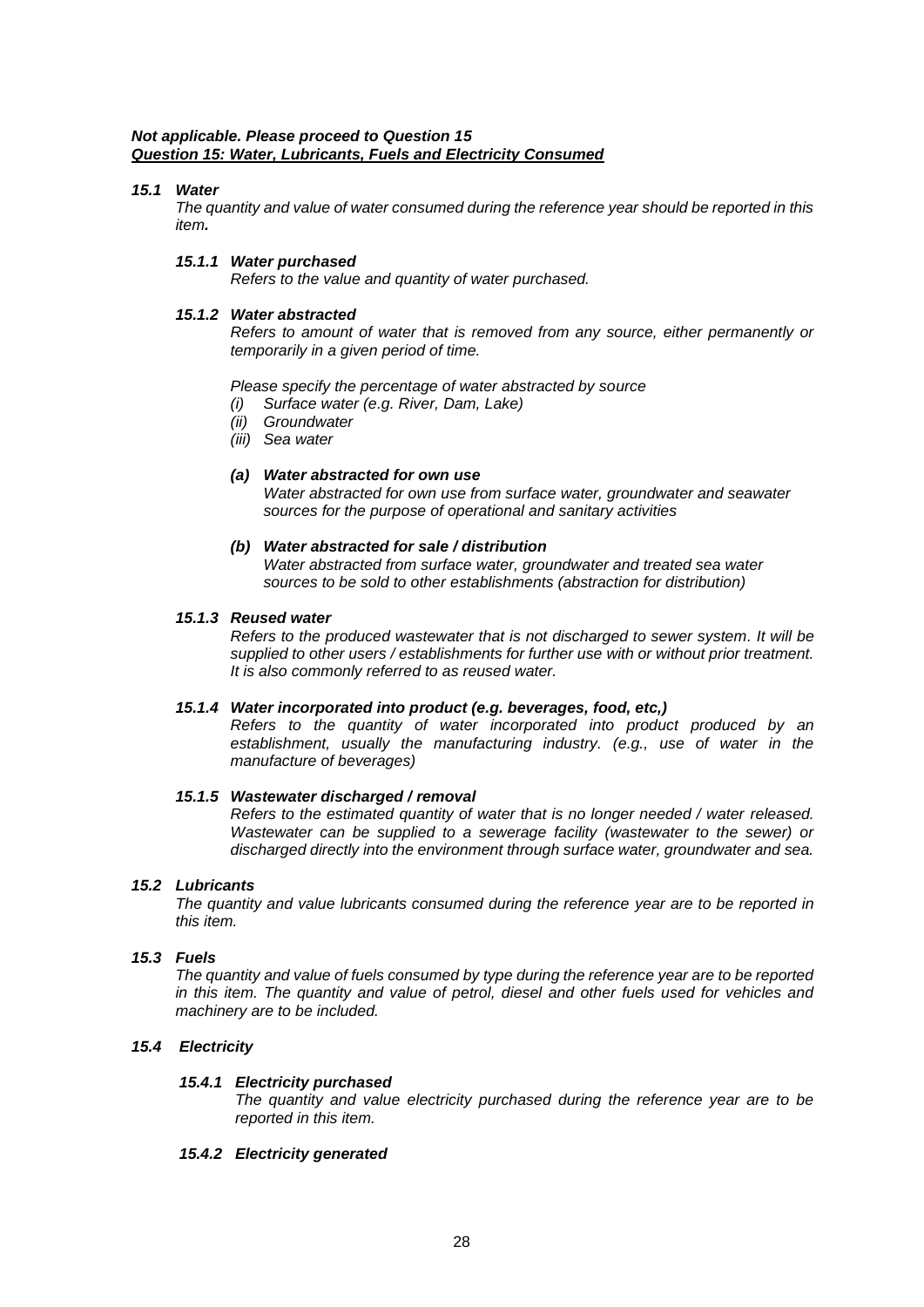*The quantity and value of electricity generated during the reference year are to be reported in this item. Quantity and value of hydropower, solar, biomass, biogas and other electricity generated.*

# *15.4.3 If question 15.4.2 are filled, please specify the percentage for own use*

# *15.5 TOTAL PLEASE TOTAL UP ITEM (15.1 to 15.4)*

# *SECTION A – Digital Economic Module*

# *Part 1: Usage of Information and Communication Technology (ICT)*

## *A1 Please report the use of computers by the establishment during the reporting period.*

*Computer refers to personal computer, portable computer, laptop, tablet and other portable devices such as smart phone.*

# *A2 Percentage of persons engaged using a computer at work.*



*Persons engaged include working proprietors, active business partners, unpaid family workers, short term employees, casual employees and all employees of the establishment who worked in the establishment.*

# *A3 Please report use of the internet in establishment during the reporting period.*

**Internet** refers to worldwide public computer network. It provides access to multiple *communication services including the World Wide Web (WWW), e-mail, news, entertainment, data files etc.*

# *A4 Percentage of persons engaged using the internet at work.*



*Persons engaged include working proprietors, active business partners, unpaid family workers, short term employees, casual employees and all employees of the establishment who worked in the establishment.*

## *A5 Please report the use of fixed broadband to access / internet connection used by establishment during the reporting period.*

*Fixed broadband refers to technologies of high-speed internet access services to homes and commercial premises provided by fixed network operators.* 

*A6 Please report the use of mobile broadband to access / internet connection used by establishment during the reporting period.*

*Mobile broadband refers to technologies of high-speed wireless internet access services provided by mobile network operators.*

- *A7 Please report the access / internet connection used by establishment.*
	- *(a) Intranet*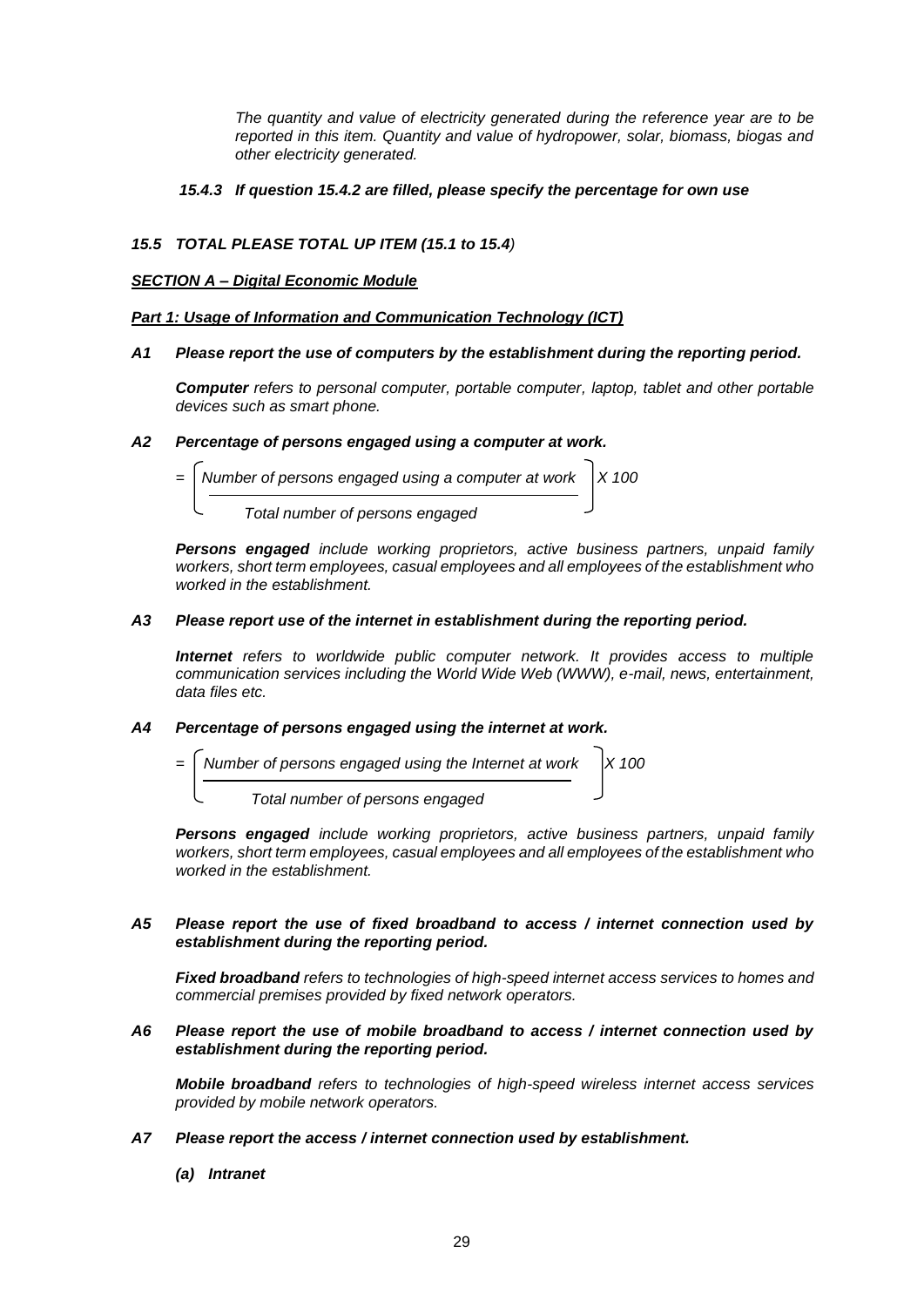*Refers to the internal communications network using internet protocols and allowing communication within the organisation. Intranet is a private network that provides services similar to internet services, such as World Wide Web (WWW), File Transfer Protocol (FTP), e-mail and etc. within organisation. It is not necessarily connected to the internet.*

# *(b) Extranet*

*Refers to a closed network that uses internet protocols to secure the sharing of business information with suppliers, vendors, customers or other business partners. It also can be part of a personal website business, where business partners can navigate after being confirmed in the login page. It is the extension of intranet of one organisation to the networks of selected organisations, customers, suppliers and mobile workers etc. in order for these parties to access the organisation's private data and applications.*

*(c) Local Area Network (LAN)*

*LAN is a data communication network (usually 100 Mbps) that connects personal computers, workstations and other devices into a limited area (such as a single building or campus within 1 km radius).*

# *(d) Wireless Local Area Network (WLAN)*

*WLAN is a type of local area network that uses high frequency radio waves rather than wires to communicate between network-enabled devices.*

# *(e) Wide Area Network (WAN)*

*WAN is a network that connects computers and associated devices within a wide geographic area, such as a region or country.*

# *(f) Others*

# *A8 Use of Web presence during the reporting period.*

*Web presence refers to web page, home page or presence on another entity's website (including a related business). Excluding any entry in the online directory at any other site where the business does not have control over the content of the webpage.*

# *A9 Please specify the purpose of use the internet for this establishment during the reporting period.*

*Please mark the purpose of using the internet for this establishment. Use of the internet for personal purpose is excluded.*

- *(a) Sending or receiving email*
- *(b) Telephoning over the internet (e.g. Skype, WhatsApp Call)*
- *(c) Posting information or instant messaging*
- *(d) Getting information about goods or services*
- *(e) Getting information from government organisations*
- *(f) Liaise with government organisations (includes downloading / requesting forms, making online payments)*
- *(g) Internet banking*
- *(h) Accessing other financial services (e.g. purchases of insurance)*
- *(i) Providing customer service*
- *(j) Delivering online products (refers to products delivered via the internet in digital form, e.g., reports, software, computer games and other online services such as computer related services or information services)*
- *(k) Internal or external vacant information*
- *(l) Staff training (e.g.: e-learning applications available on an intranet or website)*
- *(m) Others*

## *A10 Please indicate the adoption of digital technologies used at this establishment.*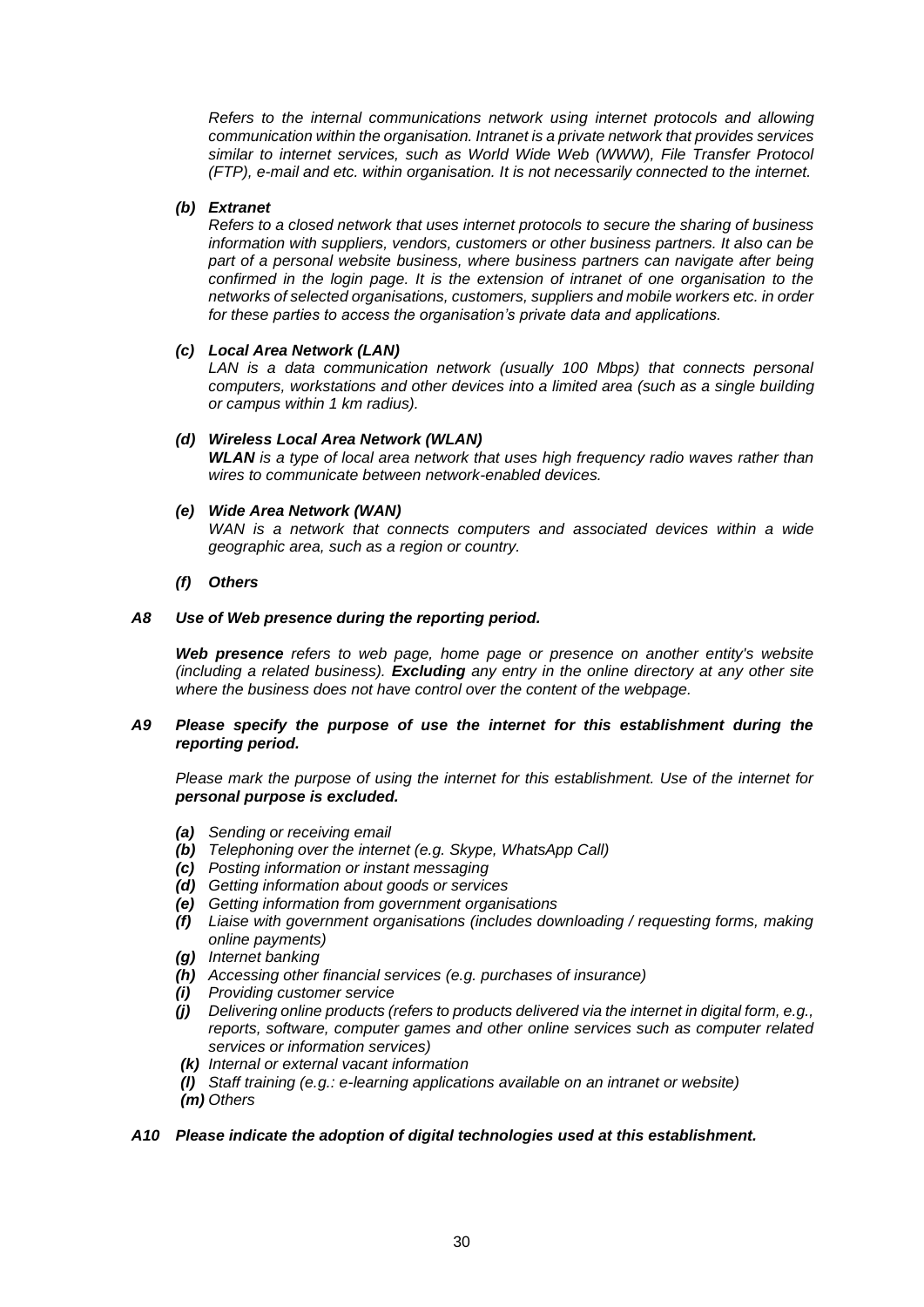- *(a) A website refers to a collection of related web pages, including multimedia content, typically identified with a common domain name, and published on at least one web server.*
- *(b) Social media refers to those that have user profile, an account or a user license depending on the requirements and the type of social media (e.g. Facebook, Instagram, Twitter,YouTube).*
- *(c) Mobile internet and technologies refer to activities where technology, platforms, business models and internet applications are combined with mobile communication technology (e.g., mobile IT equipment, Global Positioning System (GPS) equipment, wireless debit / credit payment terminals).*
- *(d) Cloud computing refers to the delivery of computing resources (hardware and software) by the service provider over the internet to a user. This delivery or provision is described as a "service" because the user merely "rent" the computing resources rather than actually acquiring them. It provides shared computing resources to achieve economies of scale similar to a public utility (like the electricity grid).*
- *(e) Data analytics refers to a data evaluation process that is useful for drawing conclusions from existing information.*
- *(f) Management software refers to computer software that help in increasing the productivity of business management.*
- *(g) Online collaborative platform refers to the platform used by establishment to collaborate digitally.*
- *(h) Usage of internet and 5G technology necessity refers to a mobile internet connection technology that offers faster speeds and more stable connections on mobile devices.*
- *(i) Others (Please specify)*
- *(j) Not related*
- *A11 Please indicate whether this establishment has provided financial allocation to implement the digital technology transformation plan.*

## *Part 2: Online services and e-commerce transactions*

*Online services are a term which can be used for any kind of business or commercial transaction that includes sharing information across the internet. Commerce constitutes the exchange of products and services between businesses, groups and individuals and can be seen as one of the essential activities of any business.* 

*Electronic commerce focuses on the use of ICT to enable the external activities and relationships of the business with individuals, groups and other businesses.*

*E-commerce transactions is the sale or purchase of goods or services over the network computing / internet with designed method for the purpose of receive or make a booking (purchase or sale). The transaction is between businesses, households, individuals, governments and organisations of other public / private.* 

- *A12 Please mark whether this establishments involved in sales or purchase transactions using internet during the reporting period.*
- *A13 Please indicate the type of platform use by this establishments use for online transactions (sales / purchase).*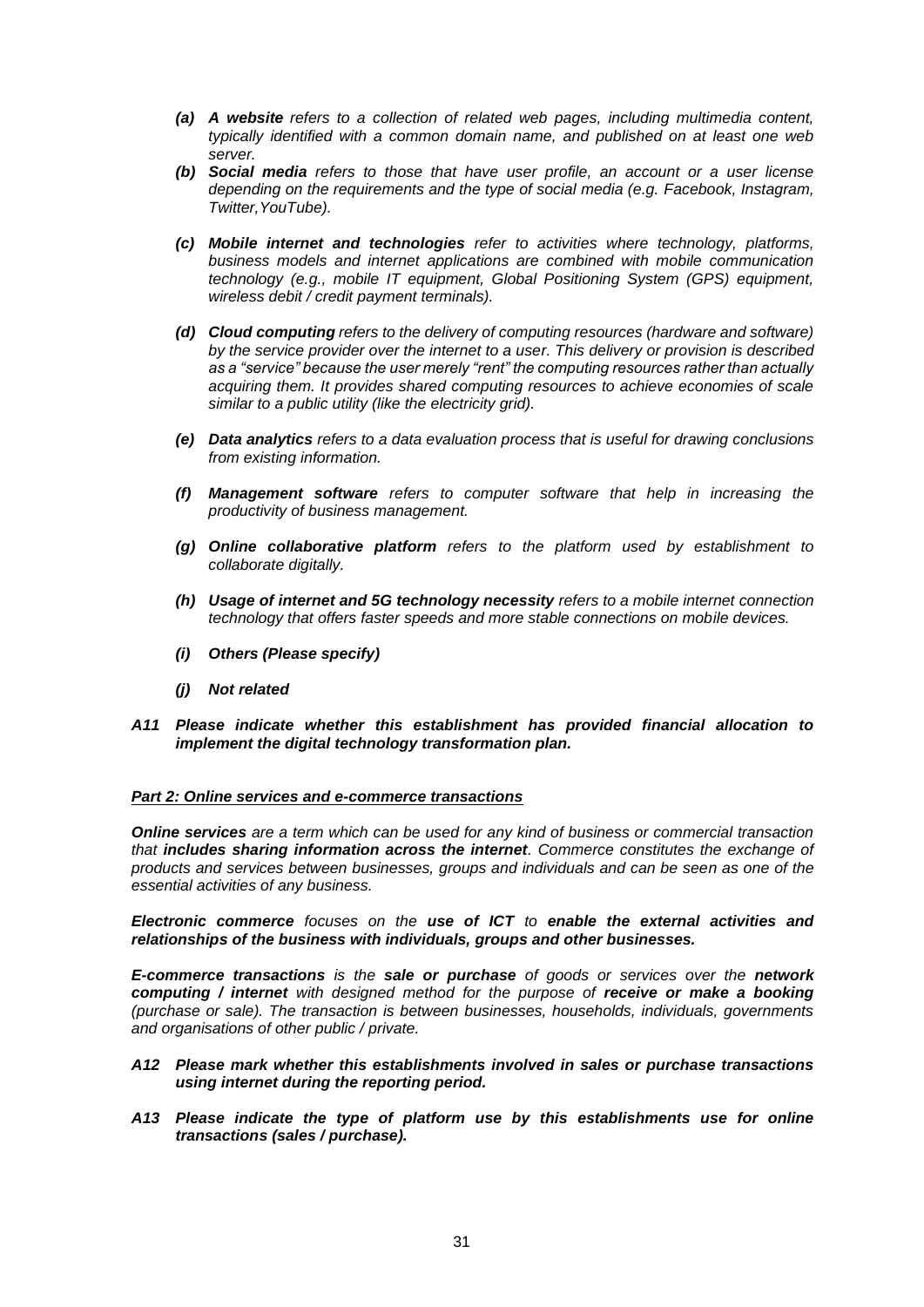- *(a) Social media refers to those that have user profile, an account or a user license depending on the requirements and the type of social media (e.g. Facebook, Instagram, Twitter, YouTube).*
- *(b) A website refers to a collection of related web pages, including multimedia content, typically identified with a common domain name, and published on at least one web server.*
- *(c) Online e-commerce marketplace refers to a type of e-commerce site where product or service information is provided by multiple third parties, whereas transactions are processed by the marketplace operator.*
- *(d) Designated private network refers to a communications network within an organisation or among a group of designated organisations. (e.g.: Electronic Data Interchange (EDI)).*
	- *EDI is the computer to computer exchange of business information in a standard format. It reduces the paperwork involved in trading procedures and improves efficiency.*
- *(e) Mobile Application refers to application (apps) that run on smartphones and other mobile devices. Mobile applications usually help users by connecting them to internet services more commonly accessed on desktop or notebook computers, or help them by making it easier to use the internet on portable devices. (e.g.: Grab app, Lazada app, Pop Meal app, Mudah app, Carousell app).*

# *A14 Please mark the method of payment that this establishment used for transactions using internet during the reporting period.*

- *(a) A payment gateway is a merchant service provided by an e-commerce application service provider that authorizes credit card or direct payments processing for e-commerce, online retailers or traditional business.*
- *(b) Cash on delivery is a type of transaction where the recipient pays at the time of delivery rather than using credit.*
- *A15 Please mark whether this establishment receive orders (make sales) for goods or services via the internet during the reporting period.*

## *A16 Please indicate an estimate of the percentage of total income that receive orders from sales of goods or services via e-commerce for reference year 2021.*

- *E-commerce income refers to value of e-commerce income transactions from services rendered and other transactions made during the reference year of 2021. It consists of operating and non-operating income and based on the Trading and Profit & Loss Account for the reference year.*
- *The percentage of e-commerce income transactions refers to the total value of online income transactions divided by the total income.*

## *A17 Please indicate the percentage of e-commerce income by platform of placing order:*

- *(a) Online ordering facility on the website of suppliers/vendors*
- *(b) Another website (online marketplace, e-commerce platform, agent's site etc.)*
- *(c) Electronic Commerce Transaction (e.g.: EDI and extranet)*
- *(d) Others (please specify)*

## *A18 Please indicate the percentage of e-commerce income by these categories:*

*(a) Other business*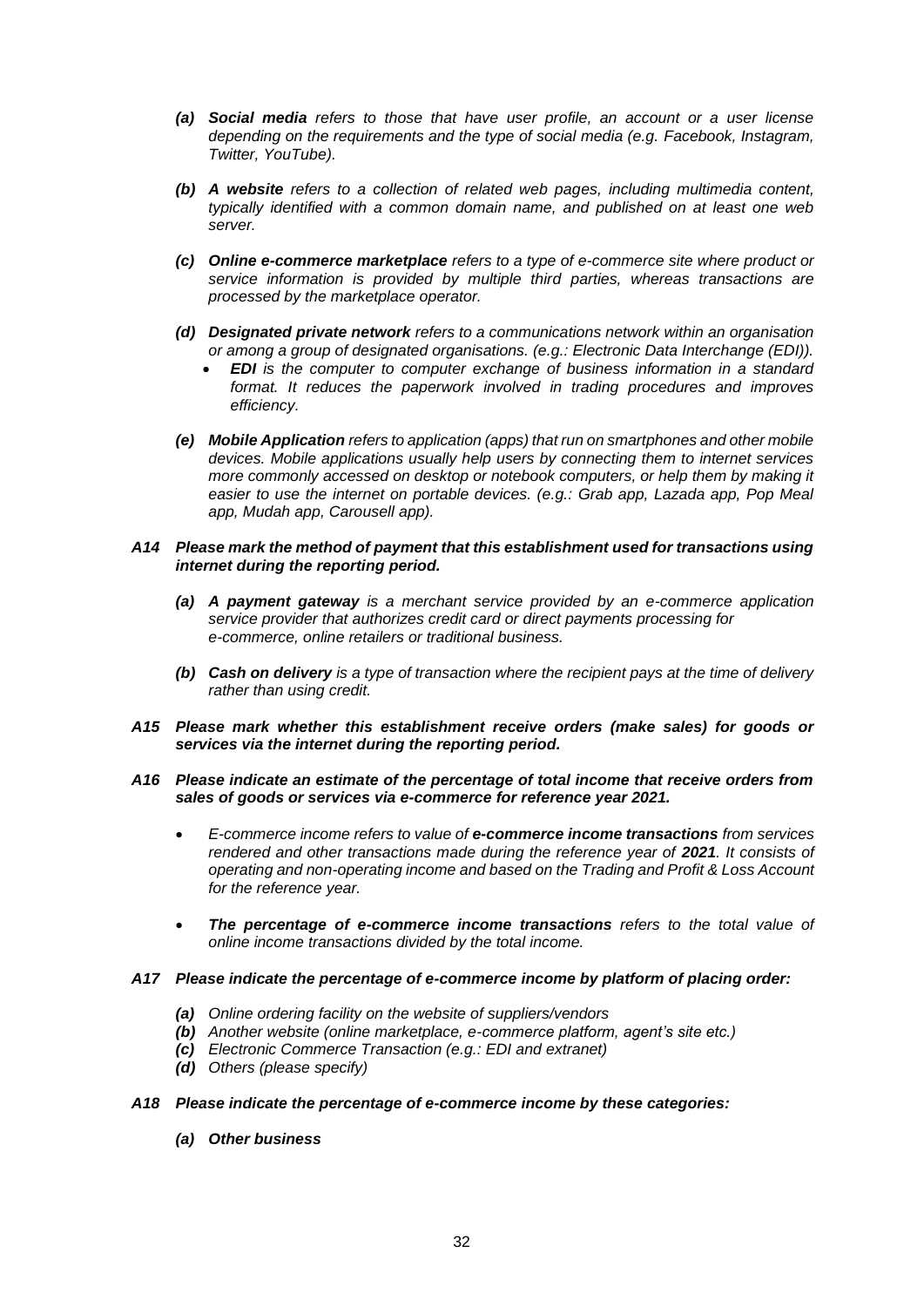*Business to Business (B2B) is a commerce transaction between businesses. In this case, one business sells products or services to another business. For example, a manufacturer can sell to a wholesaler, or a wholesale can sell to a retailer.*

# *(b) Individual consumers*

*Business to Consumers (B2C) is business marketing to consumers; business transaction sales/ purchase or service to consumers. Normally selling products directly to consumers at business premises but now sales / purchases between businesses and consumers are occur online.*

# *(c) Government and other non-business organisations*

*Business to Government (B2G) is a business model that refers to businesses selling products, services or information to governments or government agencies. B2G networks or models provide a way for businesses to bid on government projects or products that governments might purchase or need for their Organisations. This can encompass public sector organisations that propose the bids. B2G activities are increasingly being conducted via the internet through real-time bidding. B2G is also referred to as public sector marketing.*

*TOTAL - Please make sure that the sum of these percentages is equal to 100%.*

## *A19 Please indicate the percentage of e-commerce income by type of market:*

- *(a) Domestic - e-commerce transactions conducted in Malaysia.*
- *(b) International - e-commerce transactions are conducted between two countries (outside Malaysia).*

 *TOTAL - Please make sure the sum of the percentages is equal to 100%.*

- *A20 Please indicate the name of the country that has the highest international e-commerce income. If this establishment have more than three countries of e-commerce income, please provide additional attachment.*
- *A21 Please mark whether this establishment place order (make purchase) for goods or services via e-commerce during the reporting period.*
- *A22 Please indicate an estimate percentage of total expenditure for purchases of goods or services via e-commerce for reference year 2021.*
	- *E-commerce expenditure refers to the value of e-commerce expenditure transactions*  based on the Trading and Profit & Loss Account for the reference year of 2021.
	- *The percentage of e-commerce expenditure transactions refers to the total value of e-commerce expenditure transactions divided by the total expenditure.*

## *A23 Please indicate the percentage of e-commerce expenditure by type of customers:*

### **(a)** *Other business*

*Business to Business (B2B) is a commerce transaction between businesses. In this case, one business sells products or services to another business. For example, a manufacturer can sell to a wholesaler, or a wholesale can sell to a retailer.*

## **(b)** *Individual consumers*

*Business to Consumers (B2C) is business marketing to consumers; business transaction sales/ purchase or service to consumers. Normally selling products directly to consumers at business premises but now sales / purchases between businesses and consumers are occur online.*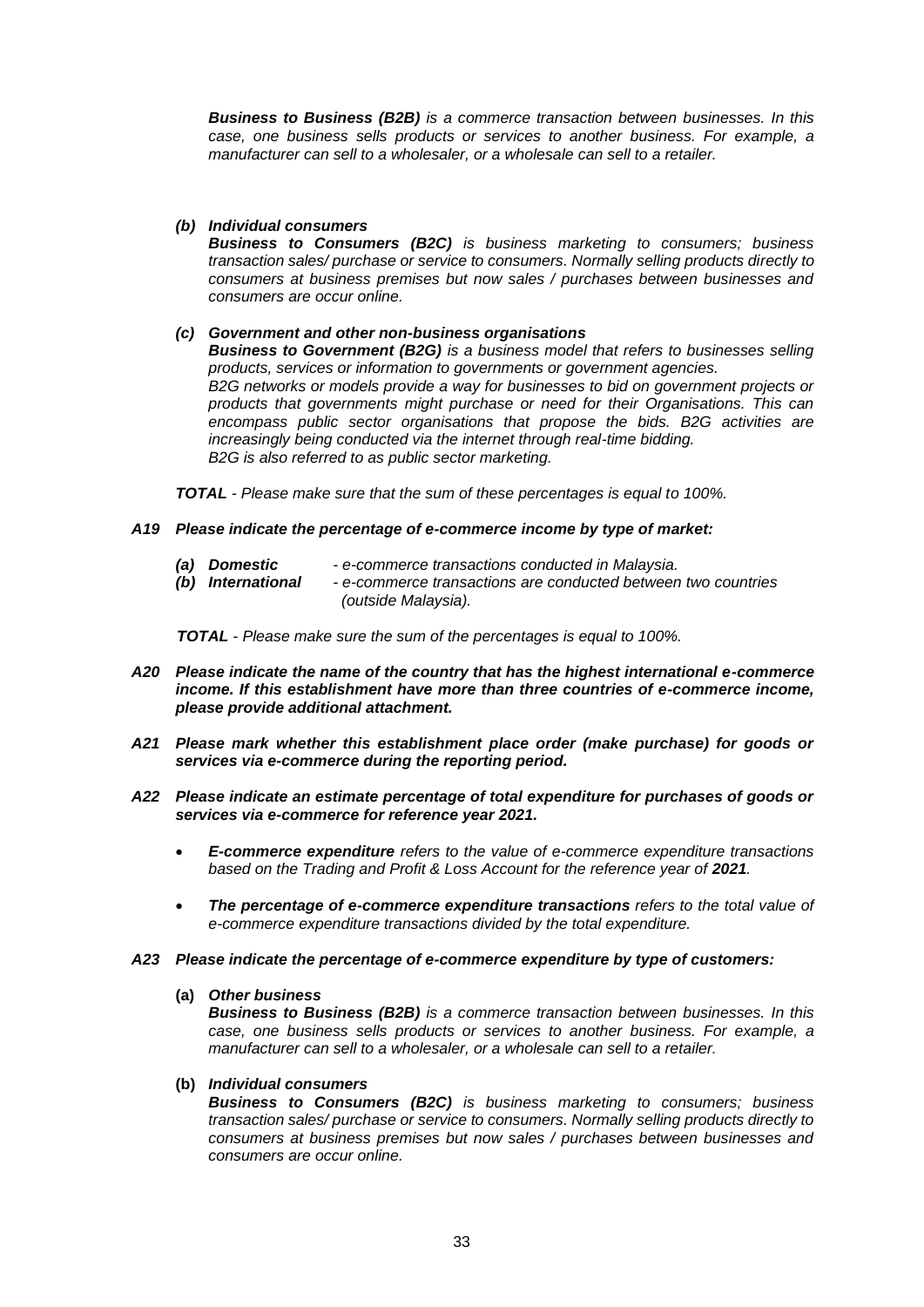#### **(c)** *Government and other non-business organisations*

*Business to Government (B2G) is a business model that refers to businesses selling products, services or information to governments or government agencies. B2G networks or models provide a way for businesses to bid on government projects or products that government might purchase or need for their Organisations. This can encompass public sector organisations that propose the bids. B2G activities are increasingly being conducted via the internet through real-time bidding. B2G is also referred to as public sector marketing.*

*TOTAL - Please make sure that the sum of the percentage is equal to 100%.*

#### *A24 Please indicate the percentage of e-commerce expenditure by type of customer:*

- *(c) Domestic - e-commerce transactions conducted in Malaysia.*
	- *(d) International - e-commerce transactions are conducted between two countries (outside Malaysia).*

*TOTAL - Please make sure that the sum of the percentage is equal to 100%.*

*A25 Please indicate the name of the country that has the highest international e-commerce expenditure with this establishment. If this establishment have more than three countries of e-commerce expenditure, please provide additional attachment*

#### *SECTION B - Access to Financing*

# *B1 Did your establishment apply for any new or additional external financing for business purposes?*

 *Please mark (X) for Yes or No if your establishment has applied to any new or additional funding from outside for the business purposes. If the answer is Yes, please go to Question B2 or if Not, please go to Question B3.*

*External financing includes among others, any application for financing, loans, lines of credit, credit cards, credit from suppliers, government grants / loans, venture capital and equity financing.*

#### *B2 Was the application approved?*

*Please mark (X) for Yes or No or Being processed for the application status.*

*If the answer is Yes or Being process, please go to Question B4 or if not, please go to Question B5.*

#### *B3 Why did your establishment not apply for any external financing? (May choose more than one)*

*Please mark (X) the reason(s) for not applying any external financing. Please go to Question B6.*

### *B4 What were the purposes of the financing? (May choose more than one)*

*Please mark (X) for the purposes of the financing. Please go to Question B6.*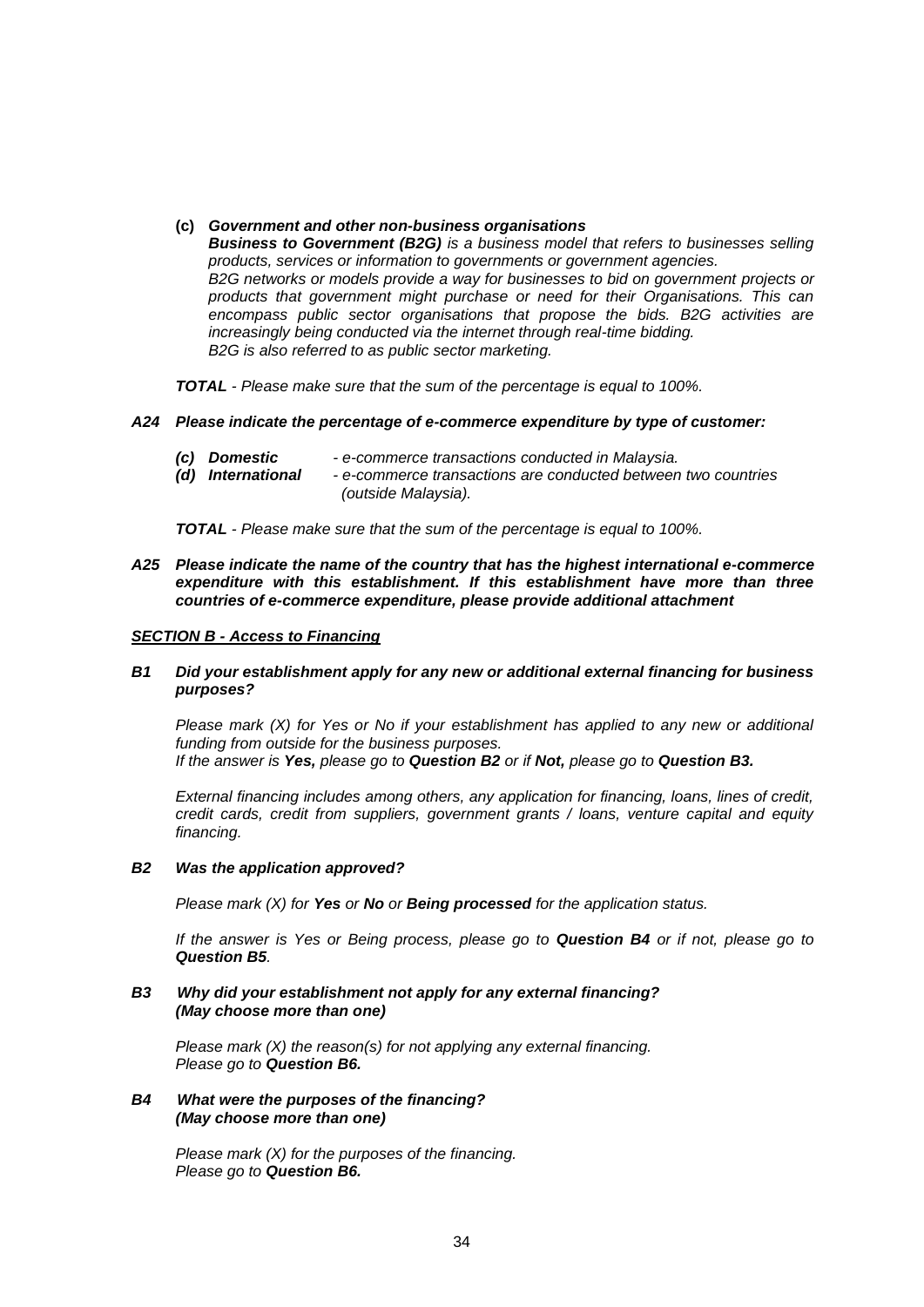## *B5 What were the reasons for rejecting the application of this establishment? (May choose more than one)*

*Please mark (X) for the reasons given in rejecting your application. Please go to Question B6.*

## *B6 Which of the following sources of finance did your establishment use to operate your business?*

## *(May choose more than one)*

*Please mark (X) the sources of finance used to operate your business.*

#### *B7 Did your establishment own / use financial facilities and products for business purposes as follows? (May choose more than one)*

*Please mark (X) the financial facilities and products used for business purposes.* 

*(a) Deposit account*

*Includes saving account, current account and fixed deposits.*

#### *(b) Credit card*

*Payment card facilities issued by the bank to allow cardholders to pay on goods and services based on the credit limit approved by the bank.*

#### *(c) Online banking*

*An electronic payment system that enables customers of a financial institution to conduct financial transactions through the financial institution's website.*

# *(d) Insurance*

*The compensation promised for future losses in exchange of periodic payments. It protects the financial well-being of individuals or establishment from unexpected losses.*

#### *(e) Export's facilities*

*The facilities provided by the government and the related agencies for the purpose of export of goods and services*

#### *SECTION C - Innovation and Research & Development*

#### *General Definition of Innovation*

*Definition: An innovation is the implementation of a new or significantly improved product (goods or services), or process, a new marketing method, or a new organisational method in business practices, workplace organisation or external relations (Oslo Manual 3rd Edition, 2005).*

## *Description:*

*Innovation is the result of a creative and innovative idea of finding new ways or methods to produce better products or services either through modifications or improvements.*

*Innovation (new or improved) must be new to your company, but it is not necessarily new to your sector or market. Innovation can also be originally developed by your company or by another company. The level definition of innovation activities are as follows:*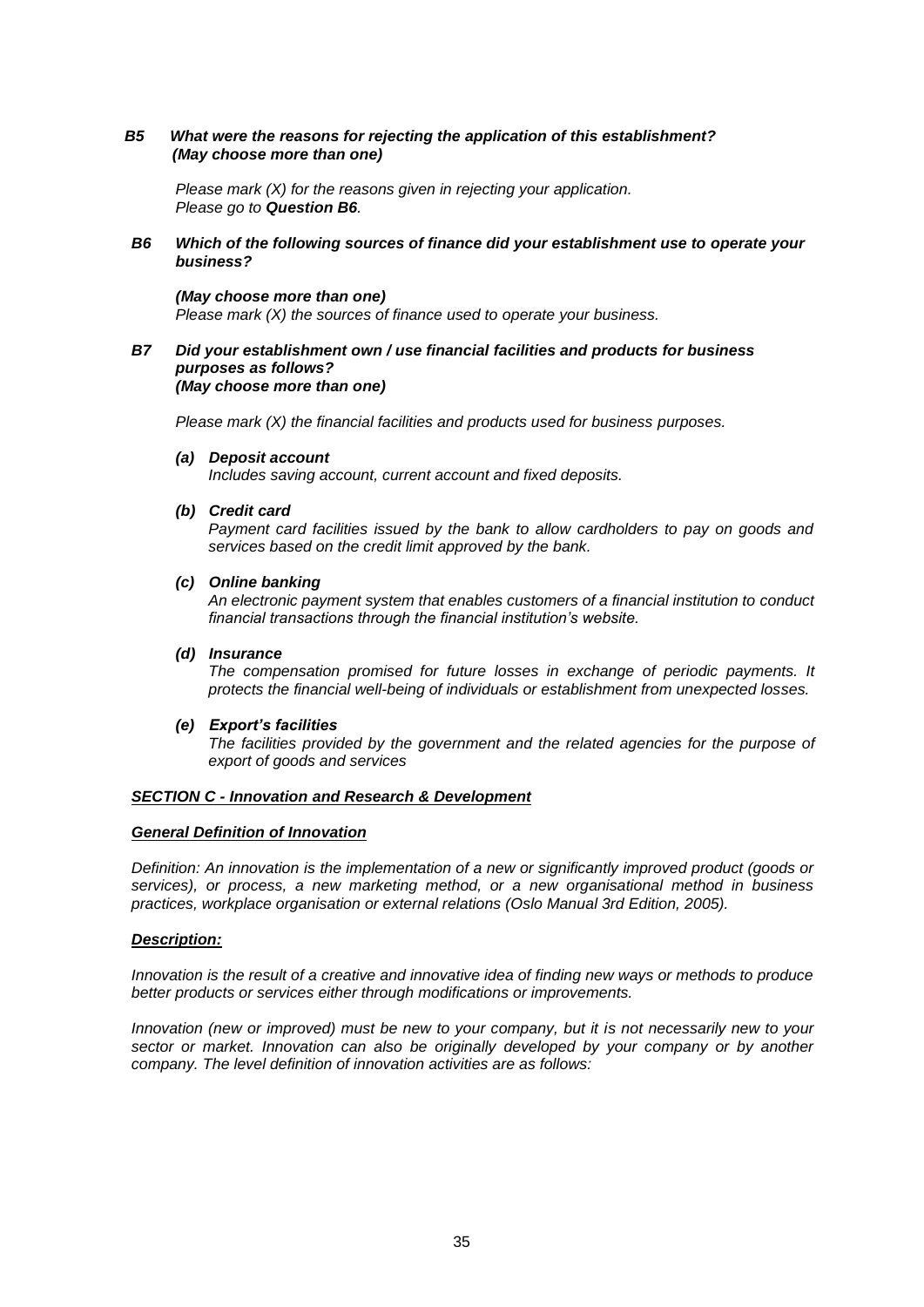| <b>Level of Innovation activity</b> | <b>Definition</b>                                                                                                                                                                                                             |
|-------------------------------------|-------------------------------------------------------------------------------------------------------------------------------------------------------------------------------------------------------------------------------|
| New to the world                    | Your company introduces new<br>or<br>improved goods or services that are the<br>pioneer of goods or services for all<br>markets and industries, domestic and<br>international (no company has previously<br>introduced them). |
| New to your market                  | Your company introduces new goods or<br>services or significant improvements to<br>your marketplace earlier than your<br>competitors.<br>(it may already be available in other<br>markets)                                    |
| Only new to your organisation       | Your company introduces new or<br>improved goods or services that are<br>already available from your competitors<br>in your market.                                                                                           |

## *C1 Did this establishment comply with any local and / or international accreditation? (May choose more than one)*

- *(a) Local recognition refers to the recognition issued by a legitimate bodies in terms of law.* 
	- *Quality Improvement Practice (APK) refers to Six Sigma, Productivity Audit etc.*
	- *National Mark of Malaysian Brand refers to recognition issued by SME Corp. Malaysia in collaboration with SIRIM QAS International Sdn. Bhd.*
	- *Malaysia Organic Scheme (SOM) and Malaysian Phytosanitary Certification Assurance Scheme (MPCA) are the recognition issued by the Department of Agriculture.*
	- *MeSTI (Makanan Selamat Tanggungjawab Industri) is a certification that is easy to obtain and meets the minimum requirements in the PPKM 2009.*
- *(b) International recognition refers to the recognition issued by international bodies.*
	- *ISO refers to International Organisation for Standardisation. It Includes ISO 9001:2000, ISO 14001:2004, ISO/IEC 27001:2005, ISO 22000:2005 etc.*
	- *HACCP refers to Hazard Analysis Critical Control Point.*
- *(c) Certification of Halal refers to the certification issued by Department of Islamic Development Malaysia (JAKIM) or State Islamic religious Department.*
- *(d) None*

## *C2. Did this establishment has any Intellectual Property (IP) Protection System? (May choose more than one)*

*Intellectual Property is the exclusive rights provided by law for a certain period of time to the creators of the works to control the use of their work. Intellectual property refers to patents, trademarks (including: brand registered / insured), copyright and related rights and others.*

*(a) Patent is an exclusive right granted by the Government for a new invention, whether it is a product or a process. The protection of a patent is 20 years from the filing date.*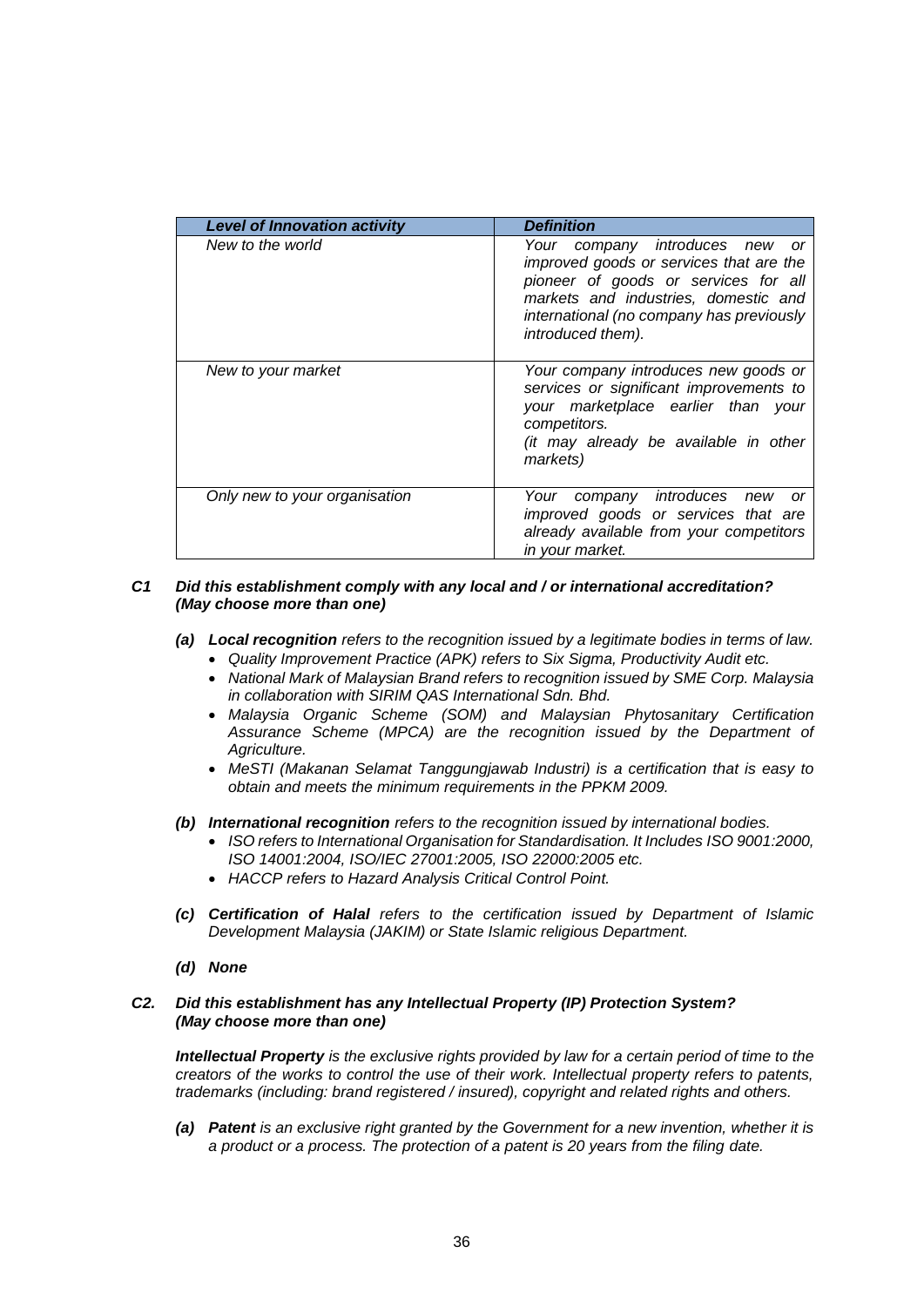- *(b) Trademark may consist of words, logos, pictures, names, letters, numbers or a combination of such elements. It is a marketing tool that allows users to recognise and associate a release with certain dealers. Also known as mark, brand, logo or trademark is a sign placed on goods or services produced by a manufacturer to identify and distinguish it from goods or services produced by other parties.*
- *(c) Copyright in Malaysia is a work automatically protected when it meets the following conditions:*
	- *Sufficient efforts have been made to make the work original in nature;*
	- *The works were written, recorded or made in the form of materials and the creator is a qualified person;*
	- *The works were made in Malaysia or the first publication of the work, is in Malaysia.*
- *(d) Others*
	- *Industrial design was the overall exterior appearance of an item or product. Shape or configuration is three dimensional aspects while decorative patterns or includes two dimensions. The characteristics of three dimensional or two or both which appear on finished goods shall be through the industrial method. These features will provide a unique appearance in an item or product.*
	- *Geographical indication is an indication which identifies any goods as originating*  from a country or territory, or a region or a place in the national territory or, where *quality is determined, or the reputation of the other characteristics of the goods is essentially attributable to their geographical origin. Geographical indications can be used above or natural or agricultural produce discharges or handicraft industry.*
	- *Layout Designs of integrated circuits is the three-dimensional arrangement of the elements of an integrated circuit and part or all of the relationships that integrated circuits or such three-dimensional arrangement prepared for an integrated circuit intended to be manufactured. The law that protects the layout design of integrated circuits is the Layout-Designs of Integrated Circuits Act 2000.*
- *(e) None*

## *C3 Did this establishment received advice / technical assistance from the following? (May choose more than one)*

- *(a) Government agencies*
- *(b) Institution of Higher Education*
- *(c) Private*
- *(d) None*
- *C4 Did this establishment introduce any new innovation or significant improvement during the reference year 2021? (May choose more than one)*
	- *(a) Product Innovation*

*The introduction of new goods or services or given tangible improvements and relates to the desired features or uses. This includes significant improvements in technical specifications, components and materials, combined software, user-friendly or other functional features. Product innovations can utilise new knowledge or technologies, or can be based on new uses or combinations of existing knowledge or technologies. The term "product" is used to cover both goods and services. Product innovations include both the introduction of new goods and services and significant improvements in the functional or user characteristics of existing goods and services.*

*Key words: improvements in the functional or user characteristic*

*Example:-*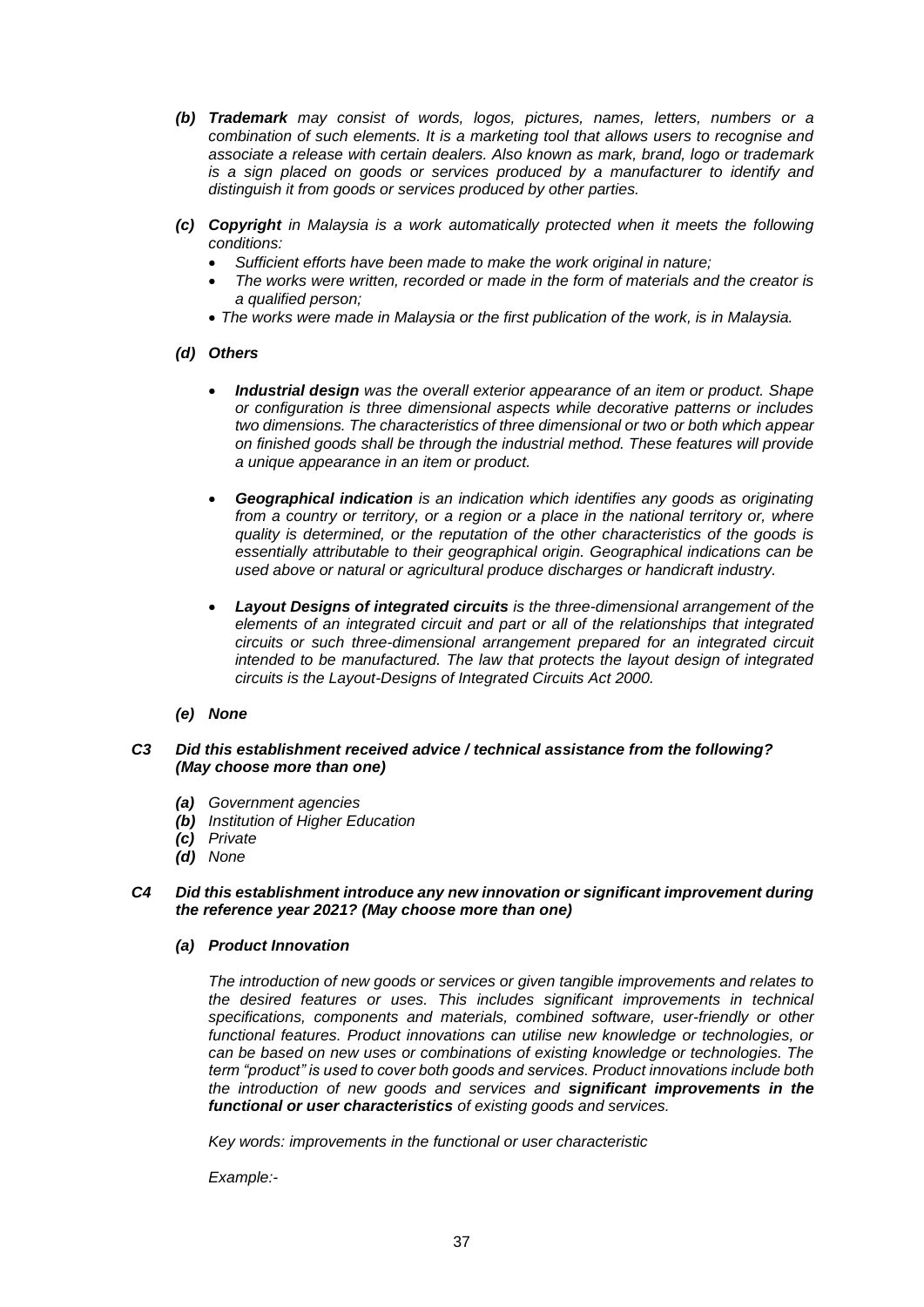- *1. The use of breathable fabrics in clothing is an example of a product innovation involving the use of new materials that improves the performance of the product*
- *2. Face cleansing with betel extract content not yet produced by other party*
- *3. Internet banking services with greatly improved speed and ease of use*

### *(b) Process Innovation*

*Execution of new production or delivery methods or with substantial improvements. This includes significant changes to techniques, tools and / or software. Process innovation can aim to reduce the cost of production or delivery units, to improve quality, or for the production or delivery of new products or real improvements.*

*Key words: production and delivery method*

*Example:-*

- *1. Some financial institutions have taken steps to facilitate the process of depositing money by requiring depositors to fill in the amount only.*
- *2. The company's ability to provide quick response and maintenance solutions to customers especially in emergency situations.*
- *3. Company receives certification from a certification body for example awarded with ISO 9001 and ISO14000 certificates.*
- *4. Treating water using its own design and system.*
- *5. The e-hailing system makes it easy to book a vehicle like Uber and Grab Car.*

### *(c) Organisational innovations*

*Implementation of new organizational methods in corporate business practices, workplace organizations or outside relationships. Organizational innovation aims to improve the company's performance by reducing administrative costs or transaction costs, increasing job satisfaction (employee productivity), gaining access to nonnegotiable assets (such as unauthorized external knowledge) or reducing supply costs.*

*Key words: Improve the quality and efficiency of work, enhance the exchange of*  information, and improve firms' ability to learn and utilise new knowledge and *technologies*

#### *Example:-*

- *1. Hiring temporary workers according to current needs to reduce recruitment costs. They are people who are experienced in the industry but do not want to be bound as permanent workers.*
- *2. Index / Waiting number system to deal with an organization can be taken online without having to go to the counter.*

#### *(d) Marketing Innovation*

*Implementation of new marketing methods involving significant changes in product design or packaging, product placement, product promotion or price. Marketing innovation aims to address customer needs, open up new markets, or introduce new company products in the market, with the intention to increase sales of the company.*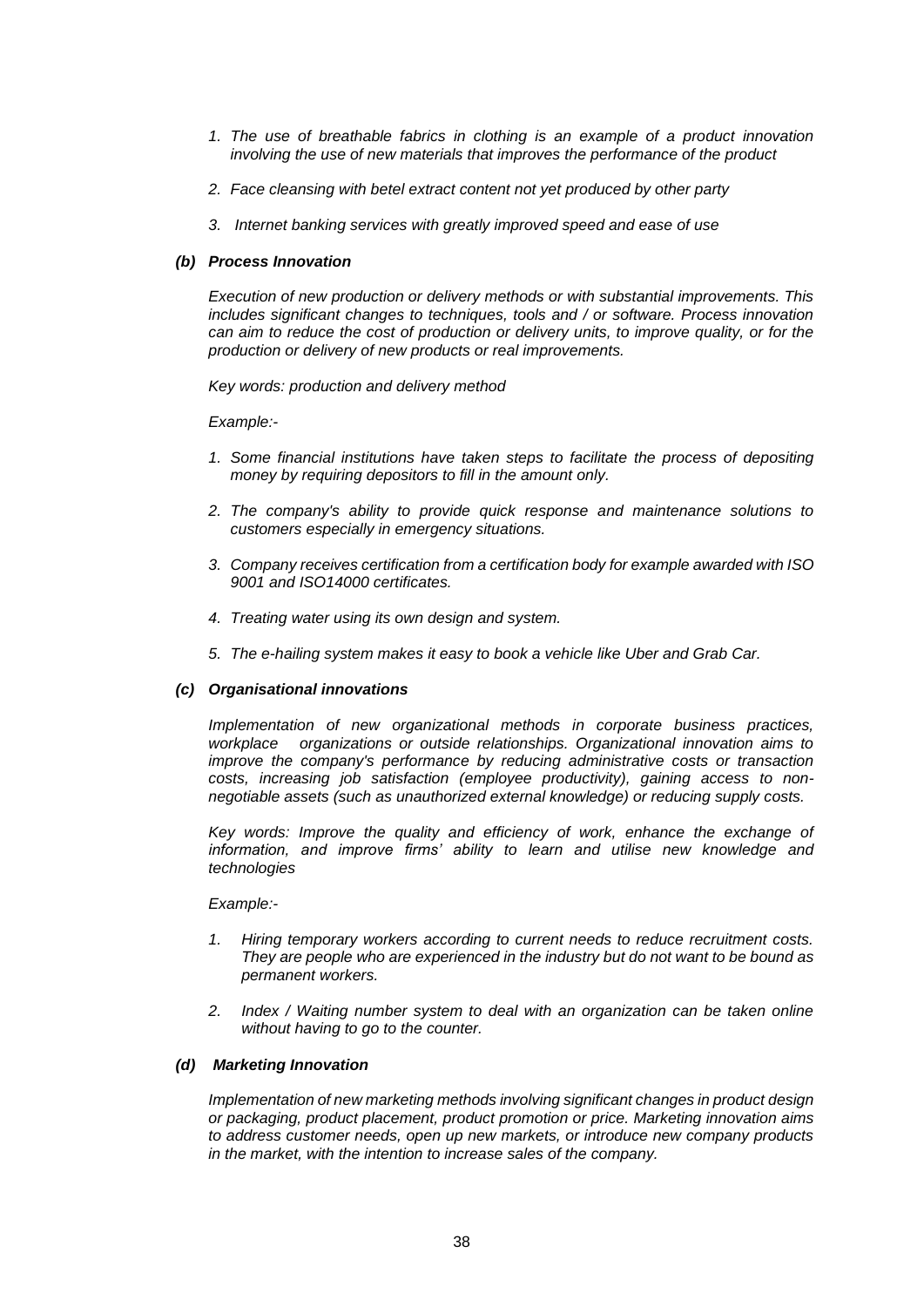*Key words: Orientation towards customers and markets, with a view to improving sales and market share. Changes in design, appearance and methods. Example:-*

- *1. Kuih Bahulu (traditional Malay cake) with strawberry jam, blueberry jam and chocolate chip as filling.*
- *2. The car perfume box changes according to themes such as ketupat in the festive season.*
- *3. Use stockists and agents to market the product.*
- *4. The hotel provides free shuttle service to tourist attractions.*
- *5. There are financial institutions that have made promotions by sponsoring and naming the university hall using their name.*
- *(e) None*

# *C5 Did this establishment receive funding from the following to support your innovation activities? (May choose more than one and state the amount)*

- *(a) Owned funds Owned funds / from own institution – Include: equity, reserves and loans.*
- *(b) Business Enterprises Funds obtained from other private companies / establishments.*
- *(c) Government Funds obtained from sources of federal, state or local governments.*
- *(d) Higher Learning Institutions Funds obtained from public and private higher learning institutions (HLIs).*
- *(e) Foreign funds Funds obtained from overseas entities / organisations.*
- *(f) Other funds Funds obtained from sources other than (a) to (e).*
- *(g) None*

## *General Definition of Research and Development (R&D)*

*Definition: Research and experimental development (R&D) comprise creative and systematic work undertaken in order to increase the stock of knowledge and to devise new applications of available knowledge (Frascati Manual, OECD 2020).*

# *Description:*

*R&D activities should have the following features:*

- *1. Novel (aimed at new discoveries)*
	- *New discoveries in research that have not been applied in the industry. (Examples: systematic testing / activity conducted to produce new techniques / processes / designs / products that have not been / used in the industry aimed at solving problems / increasing industrial productivity.)*
	- *Exemption: Activities carried out for copying, imitating or reversed engineering as a way of acquiring knowledge, are not considered a novel discovery.*

# *2. Creative (including new concepts or ideas that improve existing knowledge)*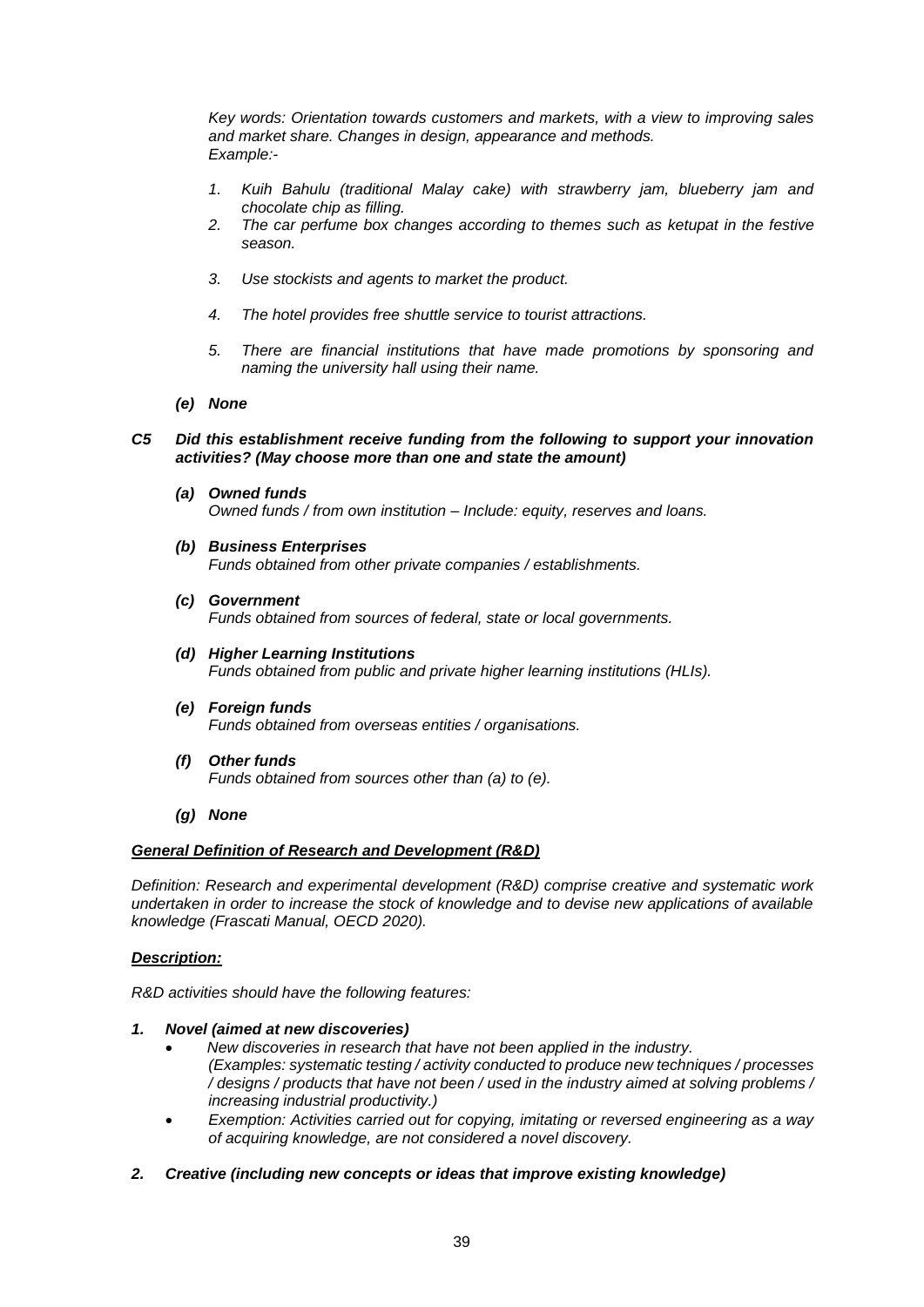- *Objective Objectives-oriented R&D activities and new concepts or ideas to improve existing knowledge. (Example: New methods developed for problem solving and increasing productivity in performing routine tasks. For example, data processing is non-R&D activity, unless it is part of a project to develop new methods for data processing.)*
- *Exemption: This excludes routine change of activity on the product or process.*

# *3. Uncertain results (uncertain)*

 *In general, R&D activities are dynamic, uncertain, especially in terms of the cost or time required to achieve the desired outcome and the results obtained cannot be precisely determined compared to the objective.*

*(Example: R&D prototype model used to test technical concepts and technologies in terms of usability has a high risk of failure, while non-R&D prototypes are often used to obtain technical or legal certifications.)*

# *4. Systematic (Planning carefully and cost is budgeted)*

 *R&D activities are conducted in a planned manner, with records related to processes, activities, human resources and financial resources. Example: Operating / activity manual availability, activity log book, financial and human resources related documents.)*

# *5. Transferable and / or can be reproduced*

- *Potential R&D activities to transfer new knowledge, ensure its use and enable other researchers to reproduce it as part of their R&D activities.*
- *Note: In a business environment, the nature of R&D activities will be protected by the secrecy or other means of intellectual property protection. However, the process and results of R&D activities will be recorded for use by other researchers*

# *R&D DOES NOT INCLUDE the following activities:*

- *1. Scientific and technical information services*
	- *Specific activities: collecting, composing, recording, classifying, disseminating, translating, analysing.*
	- *Examples: bibliographic service, patent service, scientific and technical advisory services, scientific conferences.*
- *2. Policy / policy related studies, management studies and efficiency studies, consumer survey, advertising and market researches*
	- *In this context, "policy" covers all policies at national level, international level and policies adopted in a business enterprise / industrial.*
- *3. Routine activities for quality control and testing*
	- *Includes the maintenance of national standards, calibration of secondary standards, routine testing and analysis of materials, components, products, processes, soils, atmospheres and others.*
- *4. Pre-production activities such as demonstration, prototype, equipment completion, and trial production runs*
- *5. Exploring, prospecting or drilling for minerals, petroleum or natural gas*
	- *Example: A geological test that provides initial information on exploration and mining.*
- *6. Cosmetic modification or style changes to existing products*
	- *Examples: Physical changes such as colours, packages and shapes.*
- *7. General purpose or routine data collection*
	- *Example: Routine activities for topographic mapping, geological survey, hydrology oceanographic r, meteorological and astronomy observations.*
- *8. Routine computer programming, system maintenance or software applications*
	- *Example: Routine activities such as maintenance of computers and software.*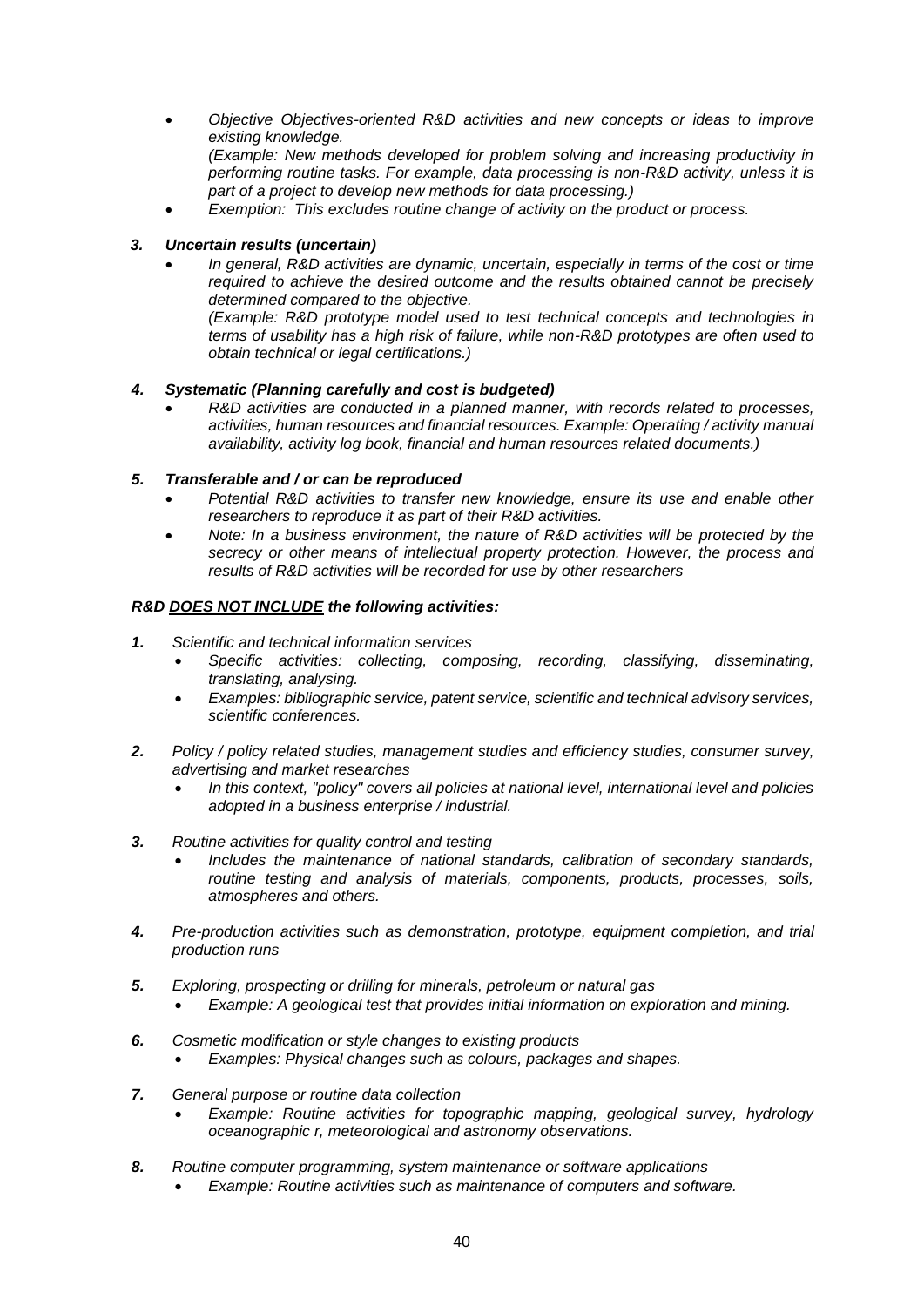- *9. Operations research and mathematical or statistical analysis*
	- *Routine statistical analysis activities (collected regularly) that apply the established model and method.*
	- *Example: Activities using labour's survey data to identify long-term unemployment trends.*
- *10. Commercial, legal and administrative aspects of patenting, copyrighting or licensing activities Examples: Patent application and licensing activities, market research, manufacturing start-up, fabricating and re-designing for manufacturing processes.*
- *11. Activities related to standards compliance* 
	- *Example: Routine compliance with public inspection controls, standard enforcement and others.*
- *12. Specialised routine medical care*
	- *Example: Routine service and diagnosis of the disease through organ checks, body fluids (urine, blood) and whole body (autopsy).*
- *C6 Please specify the total expenditure of R&D for the following reference year:*
	- *(a) 2018*
	- *(b) 2019*
	- *(c) 2020*
- *C7 Does your establishment run any R&D activities during the reference year? If YES, please fill in the information related to the R&D which has been conducted internally (in-house).*

## *C8 Current expenditure on R&D.*

## *(a) Labour Cost*

*Sum of the basic annual salary and other emoluments (such as EPF contributions, medical benefits, performance bonuses, special allowances, housing and car loans) of each personnel involved directly in R&D).* 

## *(b) Operating Cost*

*Such as consumables, repairs, maintenance, purchasing of materials, prototypes, subscription of reference databases and commissioned work.*

## *(c) Other recurrent cost*

*Wages and salaries of staff/personnel that indirectly supporting R&D. Include only part of their wages and salaries that are attributable to the indirect support of R&D (e.g. central finance, personnel services, and cleaning).*

*For example, those who prepare the payment, schedule meetings, prepare documents and so on. They may also be responsible for managing office supplies and contacting vendors and performing other administrative tasks.*

# *C9 Capital expenditure on R&D*

## *(a) Land, Building & Other structure*

*If the land and buildings purchased are also used for production, please include only the portion used for R&D.*

## *(b) Vehicles, plants, software, machinery & equipment*

*If the assets purchased are also used for production, please include only the portion used for R&D.*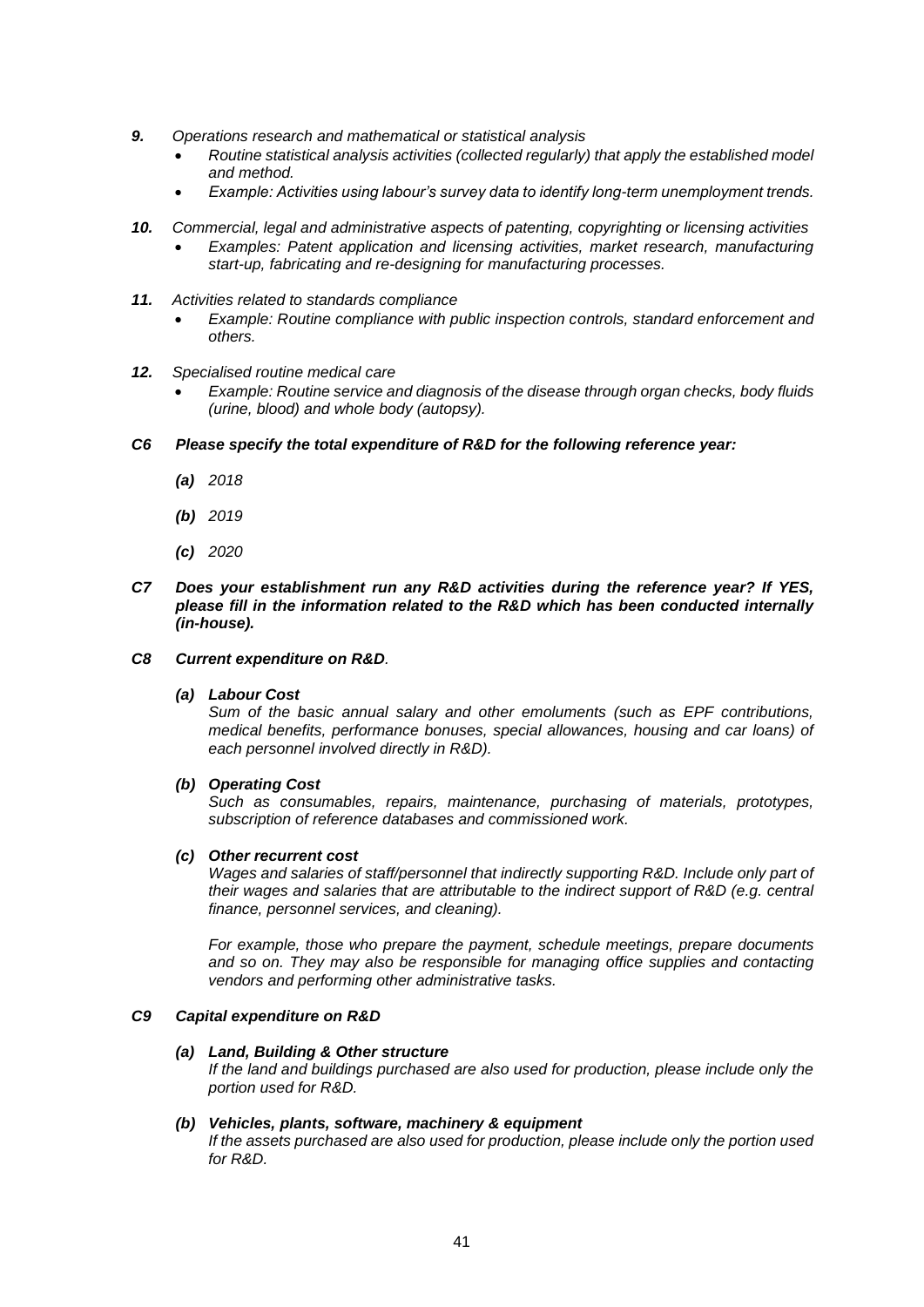## *(c) Others*

*Other assets other than those used for production (products etc), please include only parts used for R & D*

#### *C10 Source of funds for R&D*

- *(a) Owned funds Owned funds / from own institution – Include: equity, reserves and loans.*
- *(b) Business Enterprises Funds obtained from other private companies / establishments.*
- *(c) Government*

*Funds obtained from sources of federal, state or local governments.*

- *(d) Higher Learning Institutions Funds obtained from public and private higher learning institutions (HLIs).*
- *(e) Foreign funds Funds obtained from overseas entities / organisations.*
- *(f) Other funds*

*Funds obtained from sources other than (a) to (e).*

#### *C11 Please indicate the percentage by type of R&D activity*

## *(a) Basic Research*

*Experimental or theoretical work undertaken primarily to acquire new knowledge without a specific application in view (more academically). It is carried out without looking for any long-term economic or social benefits other than for the advancement of knowledge.*

*Example 1: Research on the properties of general algorithms for handling large amounts of real-time data.*

*Example 2: Research to identify biogas sources from animal waste.*

*Example 3: Research on the potential of oil palm as a new alternative source in the manufacturing industry.*

# *(b) Applied Research*

*Applied Research involves original activities in acquiring new knowledge with a specific application in view. It also involves research to determine possible uses from the findings of the basic research or to determine new methods or ways in achieving some specific or pre-determined objectives.*

*Example 1: Research to reduce the amount of spam by understanding the overall structure or business model of spam, behaviour and motivation of spammers for software product creation.*

*Example 2: Research to identify biogas production technology from animal waste for industrial use.*

*Example 3: Research to evaluate and identify oil palm ash (OPA) as a new filler for natural rubber compounds in manufacturing industry.*

## *(c) Experimental Research*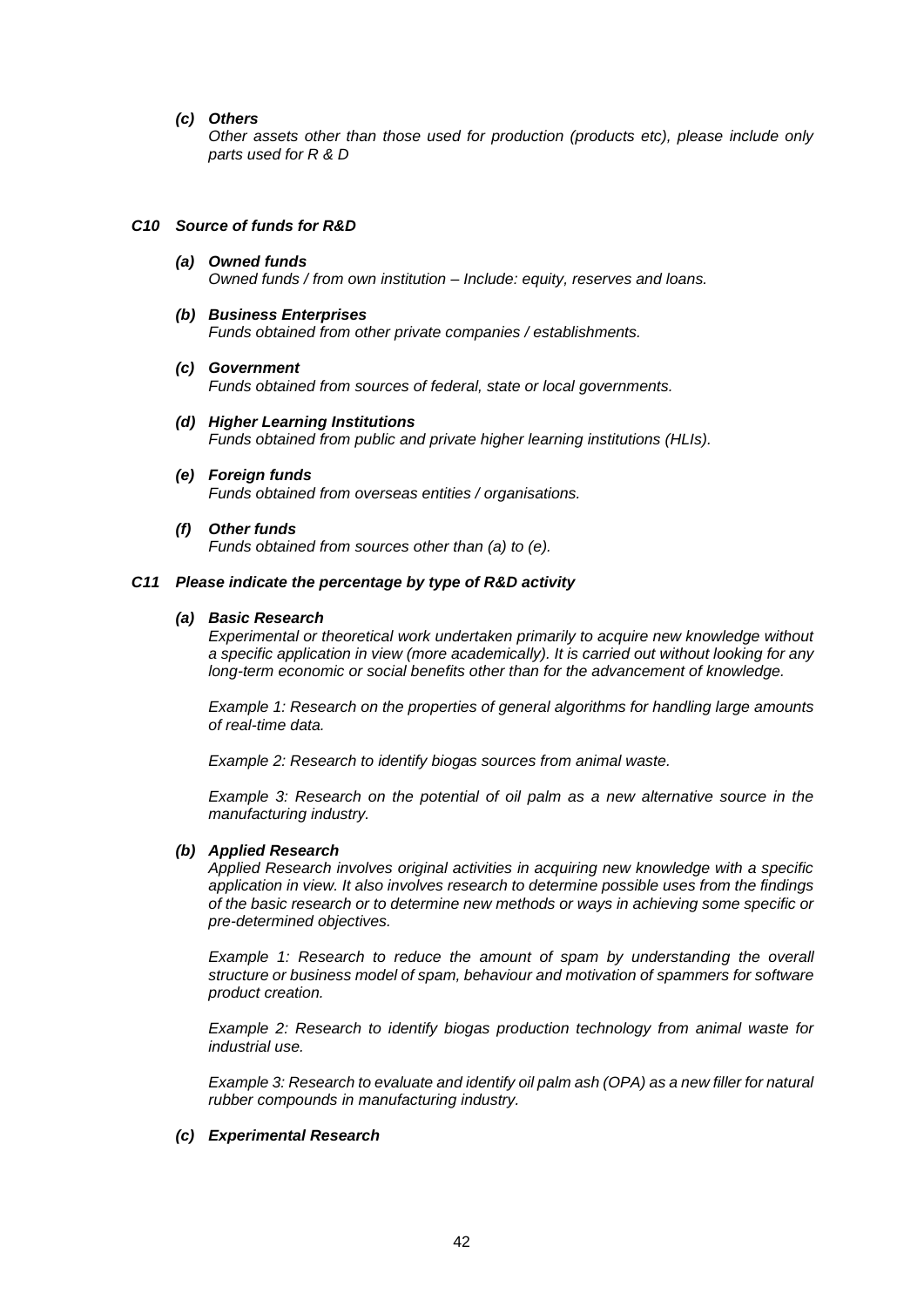*Research involving systematic activities using existing knowledge gained from research and/or practical experiences for the purpose of creating new or improved materials, equipment, products, systems, processes, or services.*

*Example 1: Start-up company adopts a computer programming code developed by researchers in the production of software products for online marketing and business development.*

*Example 2: A further study to develop a pilot plant (biogas production) from chicken manure for industrial use.*

*Example 3: Further study to produce new oil palm ash-based (OPA) products as a new filler of natural rubber compounds capable of enhancing strength and resilience to replace the use of carbon black and silica in the tyre manufacturing industrial sector.*

# *C12 Please indicate the number of employees and annual salaries & wages for employees involved in research and development*

## *(a) Researcher*

*Researchers are professionals, which engaged in the conceptualisation or creation of new knowledge, products, processes, methods and systems, and in the management of the projects concerned. Postgraduate students at Master's degree in research mode and PhD involved in R&D should be considered as researchers.*

# *(b) Technician*

*Technicians and equivalent staff are persons whose main tasks require technical knowledge and experience in one or more fields of engineering, physical and life sciences (Technicians) or social science and humanities (Equivalent staff). They participate in R&D by performing scientific and technical tasks involving the application of concepts and operational methods, normally under the supervision of researchers.*

# *(c) Supporting Staff*

*Other supporting staffs include consultants, skilled and unskilled workers, secretarial and clerical staffs who participate by supporting R&D projects or are directly associated with such projects. Also included in this category are managers and administrators dealing mainly in financial and personnel matters, and in general administration, insofar as their activities are a direct service to R&D. Do not include staff outside the R&D performing unit that provides indirect support.*

# *Note :*

| <i><b>Item</b></i>    | R&D                                                                                                                                   | <b>Innovation</b>                                                                                                                                                                                                                                                                                                            |
|-----------------------|---------------------------------------------------------------------------------------------------------------------------------------|------------------------------------------------------------------------------------------------------------------------------------------------------------------------------------------------------------------------------------------------------------------------------------------------------------------------------|
| Definition            | Systematic work undertaken in order<br>to increase the stock of knowledge<br>and to devise new applications of<br>available knowledge | innovation is<br>the<br>An<br>implementation of a new or<br>significantly improved product<br>(goods or services),<br><b>or</b><br>process, a new marketing<br>method. or a<br>new<br>organisational method in<br>business practices, workplace<br>organisation or external<br>relations (Oslo Manual 3rd<br>Edition, 2005). |
| Features              | Novel, creative, uncertain,<br>systematic and transferable and/or<br>reproducible results / products.                                 | Creative and innovative ideas<br>modifications<br>for to the form of the set of the set of the set of the set of the set of the set of the set of the set of the<br>or<br>improvements related<br>to<br>products / services.                                                                                                 |
| Example<br>(Activity) | Example 1: Research to identify<br>biogas production technology from<br>animal waste for industrial use.                              | 1: The<br>Example<br>οf<br>use<br>breathable fabrics in clothing is<br>an example of a product                                                                                                                                                                                                                               |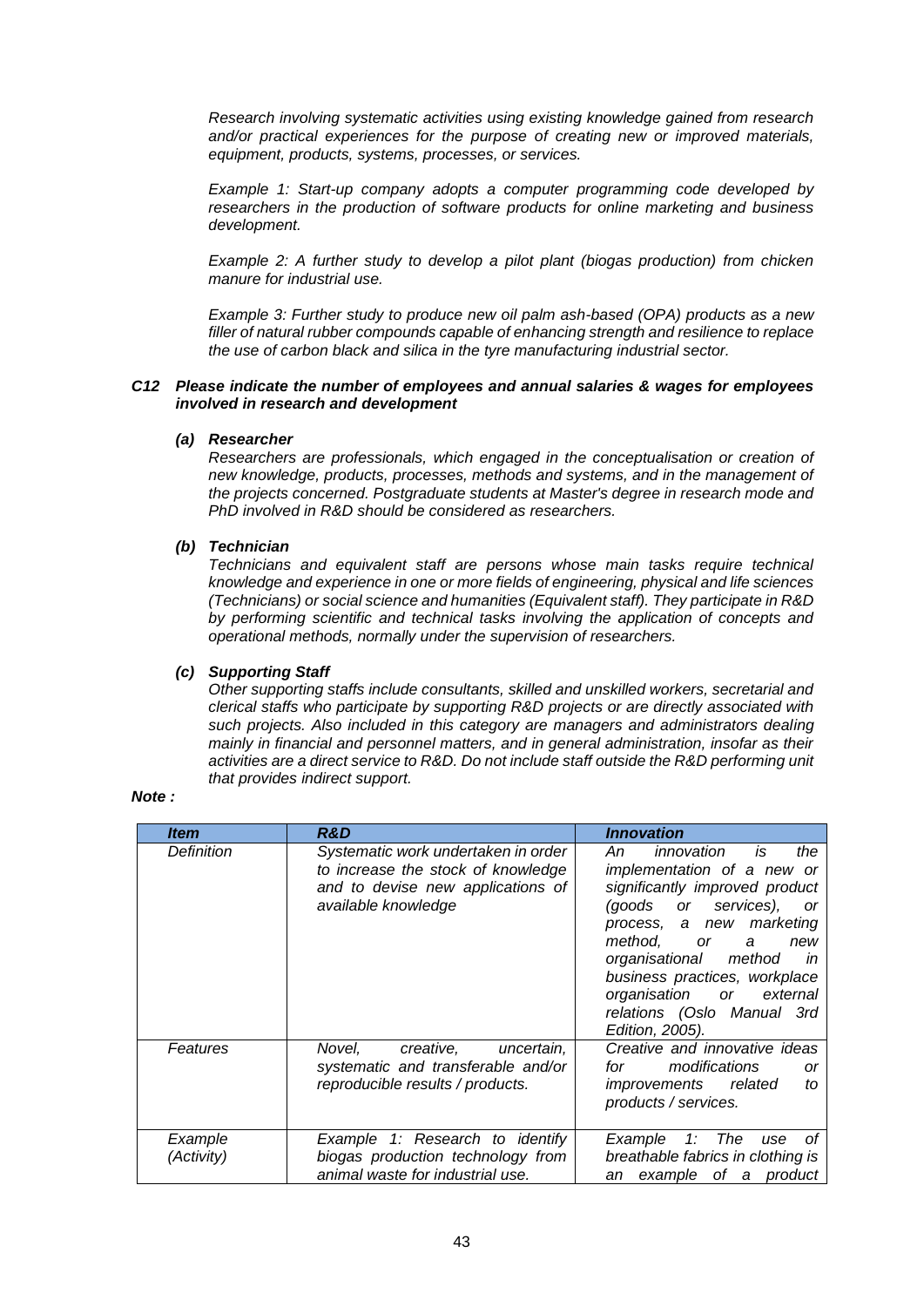| Example 2: Further study to produce<br>new oil palm ash-based (OPA)<br>products as a new filler of natural<br>rubber compounds capable of<br>enhancing strength and resilience to<br>replace the use of carbon black and<br>silica in the tyre manufacturing<br><i>industrial sector.</i> | innovation involving the use of<br>new materials that improves<br>the performance of the product<br>Example 2: The e-hailing<br>system makes it easy to book a<br>vehicle like Uber and Grab Car.<br>Example 3: Index / Waiting<br>number system to deal with an<br>organization can be taken |
|-------------------------------------------------------------------------------------------------------------------------------------------------------------------------------------------------------------------------------------------------------------------------------------------|-----------------------------------------------------------------------------------------------------------------------------------------------------------------------------------------------------------------------------------------------------------------------------------------------|
|                                                                                                                                                                                                                                                                                           | online without having to go to<br>the counter.<br>Example 4: The car perfume<br>box changes according to<br>themes such as ketupat in the<br>festive season.                                                                                                                                  |

# *SECTION D – Marketing and Promotion*

## *D1 Did this establishment use any marketing media to promote your business? Please indicate the medium used*

*Please indicate the type of marketing and promotion undertaken by this establishment such as advertising, brochures, etc. (May choose more than one)*

- *(a) Marketing agent refers to a registered company that works to promote products of other companies.*
- *(b) Advertisement (newspaper, TV and magazines)*
- *(c) Flyers, catalogues, etc.*

*.*

- *(d) Domestic expo and exhibition refers to the expo / exhibition made in the country.*
- *(e) Overseas expo and exhibition refers to the expo / exhibition made outside the country.*
- *(f) Online medium statement refers to the written or recorded statement distributed to the members for the purpose of marketing / promotion.*
- *(g) Search engine optimisation (e.g. Google, Yahoo) is a database which stores the links web page and a keyword or phrase that can be accessed via the internet.*
- *(h) Social networking website (e.g. Blog, Twitter, Facebook, etc.) is a platform to build social networks or social relations among people who share similar interests, activities, backgrounds or real-life connections.*
- *(i) Event sponsorship refers to the relationship which the company offers financing to other companies, corporation organisation, etc. in exchange of promotional opportunities.*
- *(j) Not applicable*

## *SECTION E – Imports and Exports*

# *E1 Please report the total amount of import and export based on the breakdown of goods and services.*

- *(a) Goods - Includes general trading components, merchandise for processing, maintenance services on goods, goods acquired by aircraft at airports and ports and non-monetary gold.*
	- *Imports of Goods - A goods brought into the country, either directly or stored in controlled warehouses regardless of whether the goods are for their own use, processed, used in manufacturing or re-exported to another country. It is also termed 'general import'.*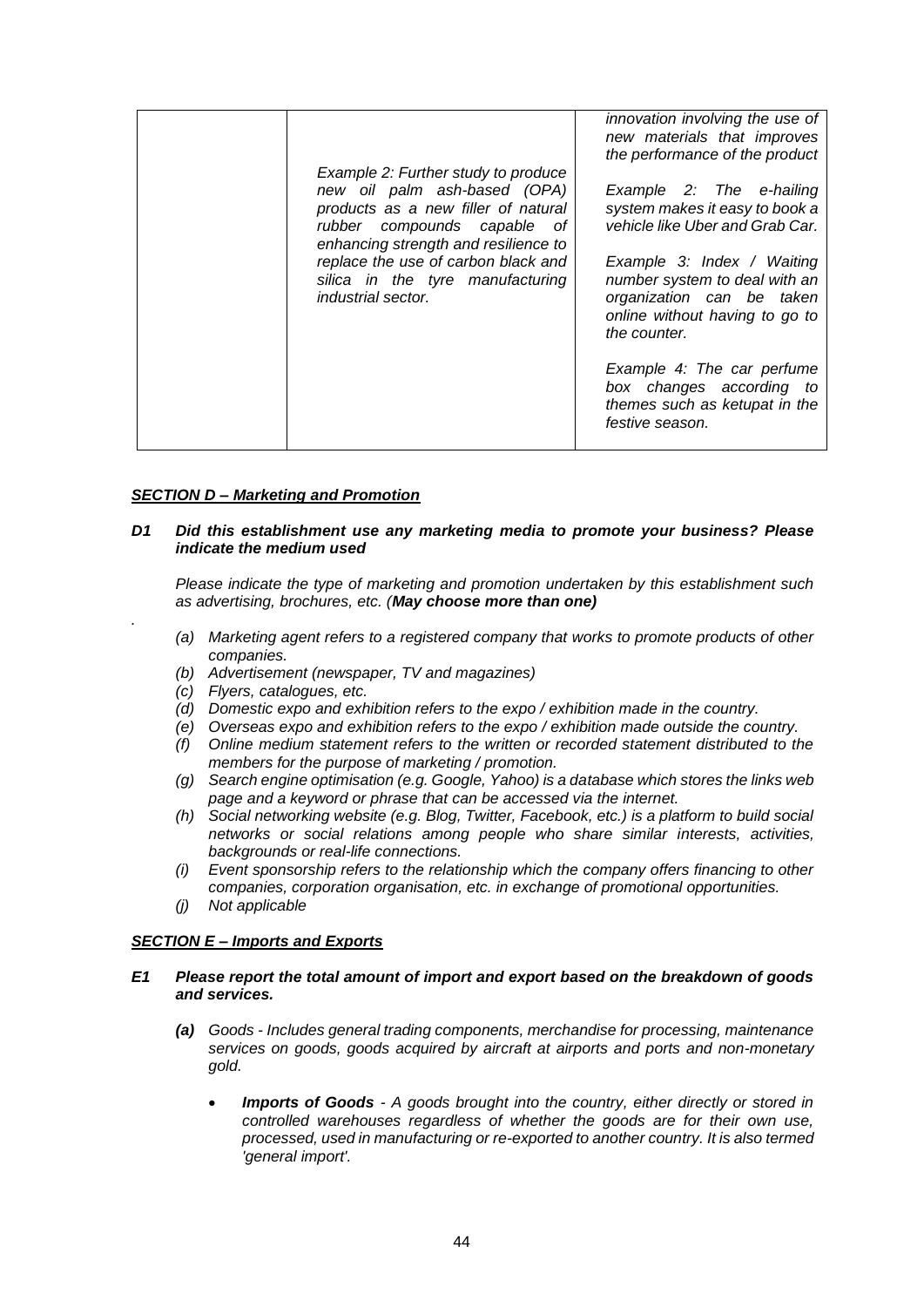- *Exports of Goods - Goods (locally produced or manufactured or imported for reexport) brought out of the country. It is also termed 'general export'*
- *(b) Services - service activities offered by your establishment such as accounting, banking, consulting, education, insurance, transport health.*
	- *Imports of services - Services derived from non-residents (refer to individuals, companies or overseas institutions who live or reside in Malaysia for less than a year (12 months) who are brought into the country.*
	- *Exports of services - Services rendered and carried out by the Malaysian resident for less than one year (12 months).*
- *E2 Please provide the top three export countries of this establishment's halal products and the use of the Free Trade Agreement (FTA) for each country. The FTA is a trade agreement between two countries to reduce tariffs and import duties as well as promote trade in goods and services between the two countries.*
- *E3 Please indicate the name of country this establishment intend to diversity its halal export markets*

# *SECTION F – Environmental Protection Expenditure*

- *F1 Please indicate how this establishment manages waste and pollutants? (May choose more than one)*
	- *(a) Disposed by the establishment itself Waste and pollutants are disposed by the establishment itself, whether in private landfills or disposal sites owned by other establishments.*
	- *(b) Managed by the appointed contractor Establishment pays certain amount of expenditure to the appointed contractor to dispose the generated waste and pollutants.*
	- *(c) Using public bins The generated waste and pollutants are disposed of using public bins without spending any fees.*
	- *(d) Others*

*Other than the above options and should be specified.*

*Environmental protection expenditure refers to all operating and capital expenditure in relation to compliance or in anticipation of environmental regulations/conventions in Malaysia. This includes expenditure for preventing, reducing and rehabilitation of environmental degradation or preserving the environment.*

*Pollution management expenditure refers to fees incurred to ensure that pollutants produced during the production process do not harm the environment. It consists of environmental monitoring expenditure, site reclamation & decommissioning, pollution abatement & control and pollution prevention. These expenditures involve air media, surface water, soil & groundwater and noise, vibration & radiation.*

*Capital Expenditure refers to expenditure incurred in purchasing or installing parts / equipment in order to comply with environmental regulations in Malaysia.*

*Operating Expenditure refers to operational costs including labour cost, expenditure incurred in purchasing services, fuel and electricity supply, spare parts and supplies and all other cost to compliance with environmental regulations.*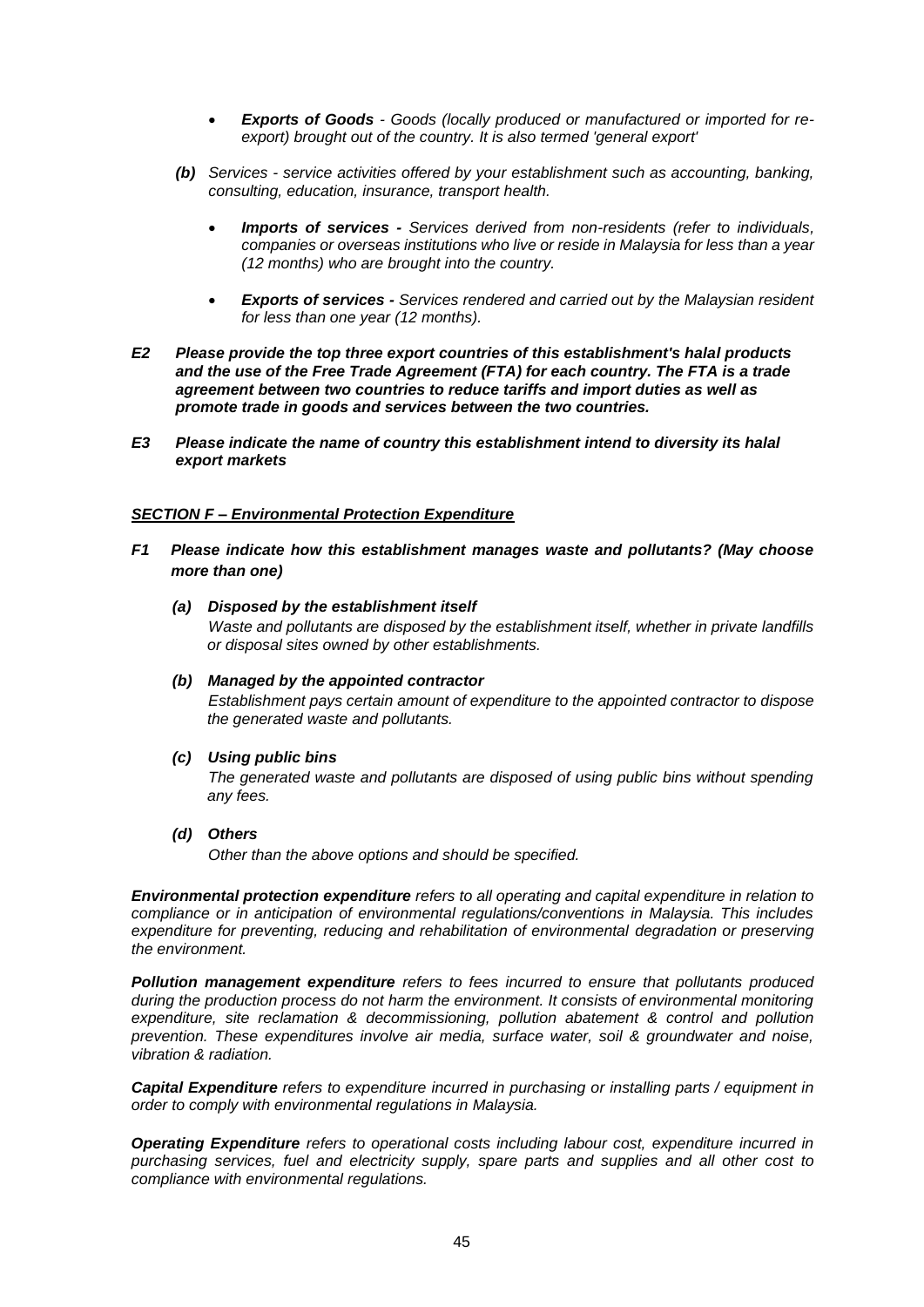# *F2 Environmental Monitoring*

*Costs related to equipment, supplies, labour and purchased services that are used in response to or in anticipation of regulations or conventions requiring the monitoring of pollutants emitted by establishment.*

*E.g. Install monitoring tools (CEMS) and pH meter*

### *F3 Pollution abatement and control*

*Capital and operating expenditure for equipment or facilities which are separately identifiable and which have been installed exclusively to prevent or to reduce emission of pollutants. Expenditure related to the operation of an incinerator centre or landfill site owned by establishment is also included.* 

*Example: Installation of smoke chimney, waste water treatment plant and noise boundary wall*

# *F4 Pollution Prevention*

*Utilization of technologies, equipment or processes that reduce or eliminate pollution and waste at the source instead of at the end-of-pipe or stack before the pollution or waste is created. Examples include the installation of more efficient processes that consume less energy or inputs, the redesign or reformulation of the production process to reduce pollution or emissions, reuse, recirculation or recycling of materials on-site.*

*Example: Use of silencers for generators and use of green technology equipment.*

## *F5 Site reclamation and decommissioning*

*Expenditure to clean up the environmental damage resulting from any establishment's operations and decommissioning expenditure but excludes any penalty or compound due to environmental damage or any provision for future environmental liability. E.g. Recovery of landfill for recreational park.*

# *F6 Waste management expenditure*

*Waste management and sewerage services include the collection, treatment, storage, disposal and recycling of all domestic, industrial, hazardous and non-hazardous waste and sewage, establishment, contractor, private and public sector.* 

*Examples: Payment made to Alam Flora, Kualiti Alam, recycling companies, etc.*

### *F7 Environmental assessment & audits expenditure and environmental charges*

- *(i) Environmental assessment and audits expenditure include:*
	- *(a) Expenditures for reviews of current operations for compliance with regulations (audits).*
	- *(b) Expenditures to evaluate the environmental impact of proposed programs or projects (assessments).*
	- *(c) Expenditures for associated legal and consulting costs.*
- *(ii) Environmental charges*
	- *(a) Permits, fees, levies, special assessments and related fees.*
	- *(b) Any fines, penalties or damage awards paid to government agencies or to individuals.*
	- *(c) Other charges paid to regulating bodies in order to allow operations to take place at this establishment.*

## *F8 Expenditure to protect wildlife and habitat from the effects of any establishment's operation*

*Expenditure made in compliance with environmental laws/regulations or conventions to protect wildlife and habitat from the effects of any establishment's operation/activity. Example: Providing special routes for wildlife on highways.*

# *F9 Other environmental expenditure*

*Other environmental expenditures include:*

- *(i) Environmental awareness campaign.*
- *(ii) Courses or conference related to environment.*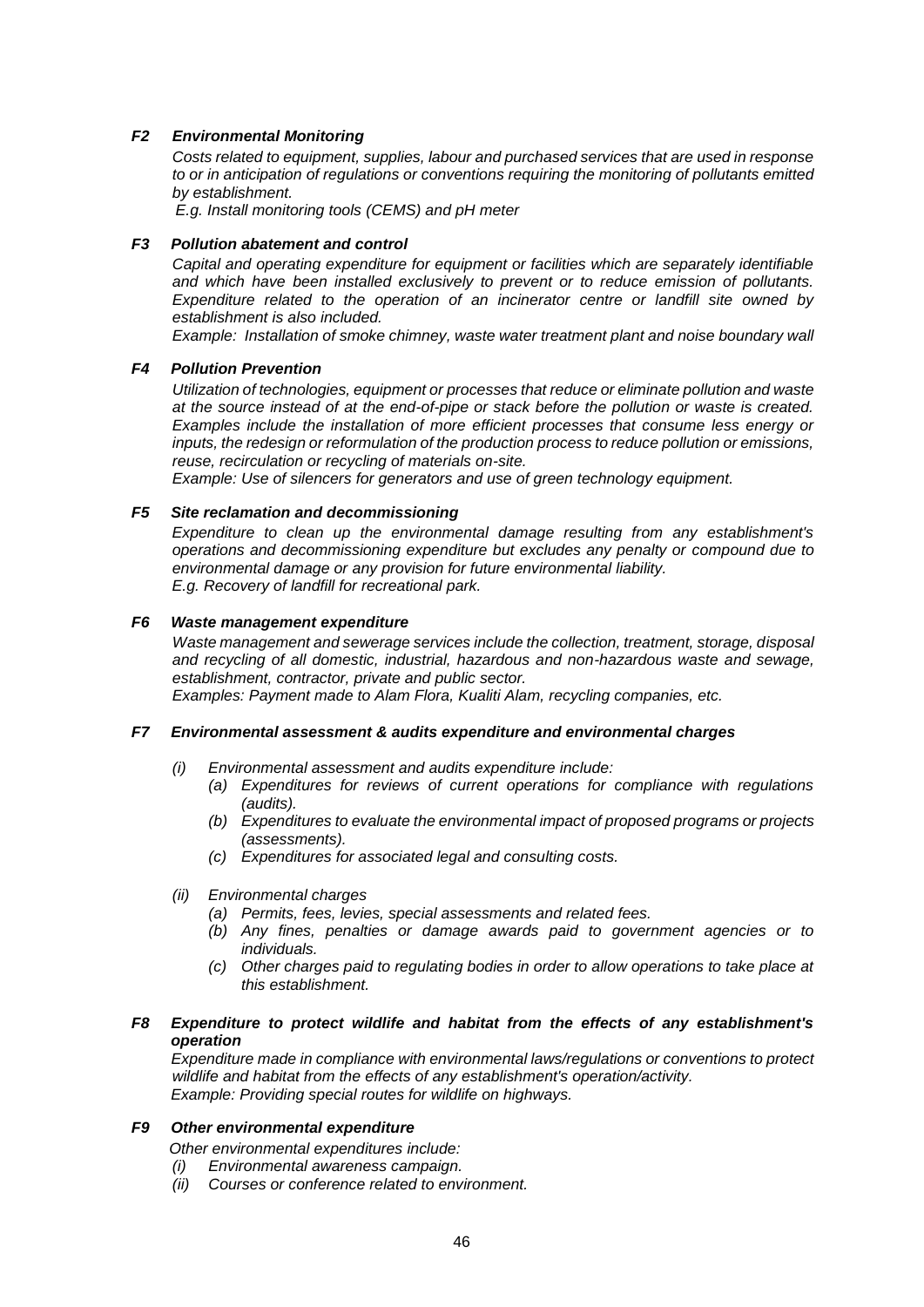- *(iii) Handing monetary funds to schools or agencies to implement environmental awareness programme and activities to protect the environment e.g. Earth Day, Recycle Campaign, planting mangrove tree or others.*
- *(iv) Cooperation with government agencies/NGO's/universities/colleges/schools or people in one place such as 'gotong-royong' to clean-up forest reserve area, Earth Day and so on. Excludes 'gotong-royong' by your establishment in your establishment area.*
- *(v) Sponsorship such as wild life conservation programmes in zoos (medicine or food sponsorship) or adopting rivers to monitor its cleanliness and well-being.*

# *F10 Did this establishment have environmental certifications? (May choose more than one)*

- *(a) ISO 14001 is an international standard environmental management. It provides a set of standard requirements for environmental management system (EMS). This also provides a framework for best practices of environmental management to aid the organisations to prevent pollution, reduce environmental impact, comply with environmental laws and develop businesses in a sustainable manner.*
- *(b) ISO 14004 provides guidance on the development, implementation, maintenance and improvement of environmental management system and their co-ordination with other management systems. The guidelines in this document are intended applicable to any organisation, regardless of size, type, location or maturity level. Although ISO 14004 guideline is aligned with ISO 14001 environmental management system model, it is not intended to meet the requirements of ISO 14001.*
- *(c) ISO 14064 aims to assist organizations in quantifying and reporting greenhouse gas (GHG) emissions.*
- *(d) Roundtable on Sustainable Palm Oil (RSPO) is a guarantee of sustainable palm oil production process and commodity production that does not bring any damage to the environment and harm to the community.*
- *(e) Malaysian Timber Certification Scheme (MTCS) is a certificate issued by Malaysian Timber Certification Council (MTCC). It is a voluntary scheme that provides an independent assessment about practices on forest management, to ensure a sustainable management of forests and natural forests, as well as to meet the demand for certified timber products.*
- *(f) Forest Stewardship Council (FSC) is a voluntary certification, which aims to ensure the forest products are being managed responsibly and benefically to environment, social and economy. There are two (2) types of certificates; forest management and chain-of-custody which involved the management of production for forest products all the way to the end user.*

# *(g) Other environmental certification.*

*Please specify environmental certificates other than those stated*

*(h) None*

*Does not have any Environmental certification*

## *F11 Did this establishment publish the Sustainability Reports?*

*Sustainability Report refers to the annual report issued in relation to sustainable management either in the form of a specific report or reported through part of the company's annual report (subsidiary and parent company). For subsidiary establishments, sustainability reporting to parent company can be considered if the parent company publishes the sustainability report.*

# *F12 Please indicate of use of recycled materials as production input*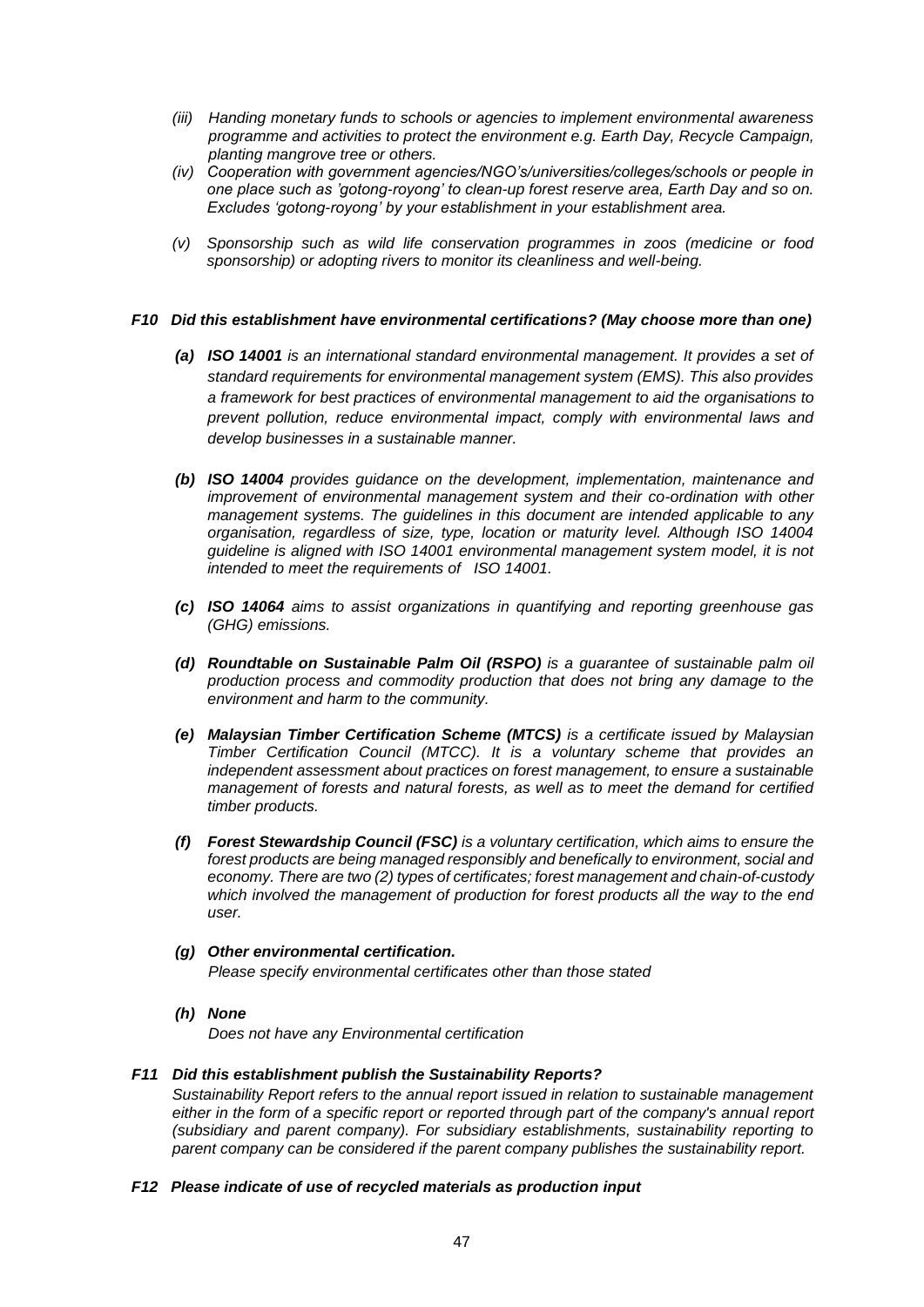*Please state the total purchase of recycled materials as raw materials for the Production process in value (RM) and quantity (metric tons). Recycled materials refer to materials that have been used (examples: paper, plastic, iron, rubber, glass, etc.) purchased from other establishments.*

# *F13 Please indicate percentage of use of recycled materials by type*

*If question F12 is answered, please state the percentage of use by type of material as follows:*

| а. | Plastics | е. | <b>Textiles</b> |
|----|----------|----|-----------------|
| b. | Paper    |    | Rubber          |
| C. | Metal    | a. | Others          |
| d. | Glass    |    |                 |

*The sum for all types of materials reported should amount to 100%.*

# *SECTION G – Technology and Fourth Industrial Revolution (4IR)*

# *G1 Please indicate the automation level of the production process for establishment*

### *(a) Smart automation (integrated)*

*Fully autonomous operation occurs in all situations and extends to supply chain partners. Require no human interaction at all*

#### *(b) Fully automation*

*Most assets operate autonomously and are synchronized to optimize production, safety,*  and maintenance under certain circumstances or conditions. It brings together *autonomous components with appropriate functionality to perform as a system. However, there is still a need for humans to perform many tasks as not all disciplines are integrated at this level. In addition, if the specific circumstances are not met, then the operators must take control of the operation.* 

# *(c) Mixed-mode automation*

*Automated systems take control in certain situations. System alerts to issues. Humans confirm proposed solutions or act as a fall-back.*

#### *(d) Semi-automation*

*The automation system takes control in certain situations when and as requested by a human operator, for limited periods of time. People are still fully responsible and heavily involved, monitoring the state of operation and specifying the targets for the limited control situations.*

#### *(e) Manual*

*No automatic actions are occurring, with operations relying on humans to make all decisions and perform all functions. Historically, most industrial operations began with significant human intervention required to run and maintain the operations.*

#### *G2 Did this establishment using the following technology.*

*Please select Yes or No. If Yes, please state the percentage (%) of usage*

# *(a) Biotechnology*

*Biotechnology is the application of science and technology to living organisms, as well as parts, products and models thereof, to alter living or non-living materials for the production of knowledge, goods and services.*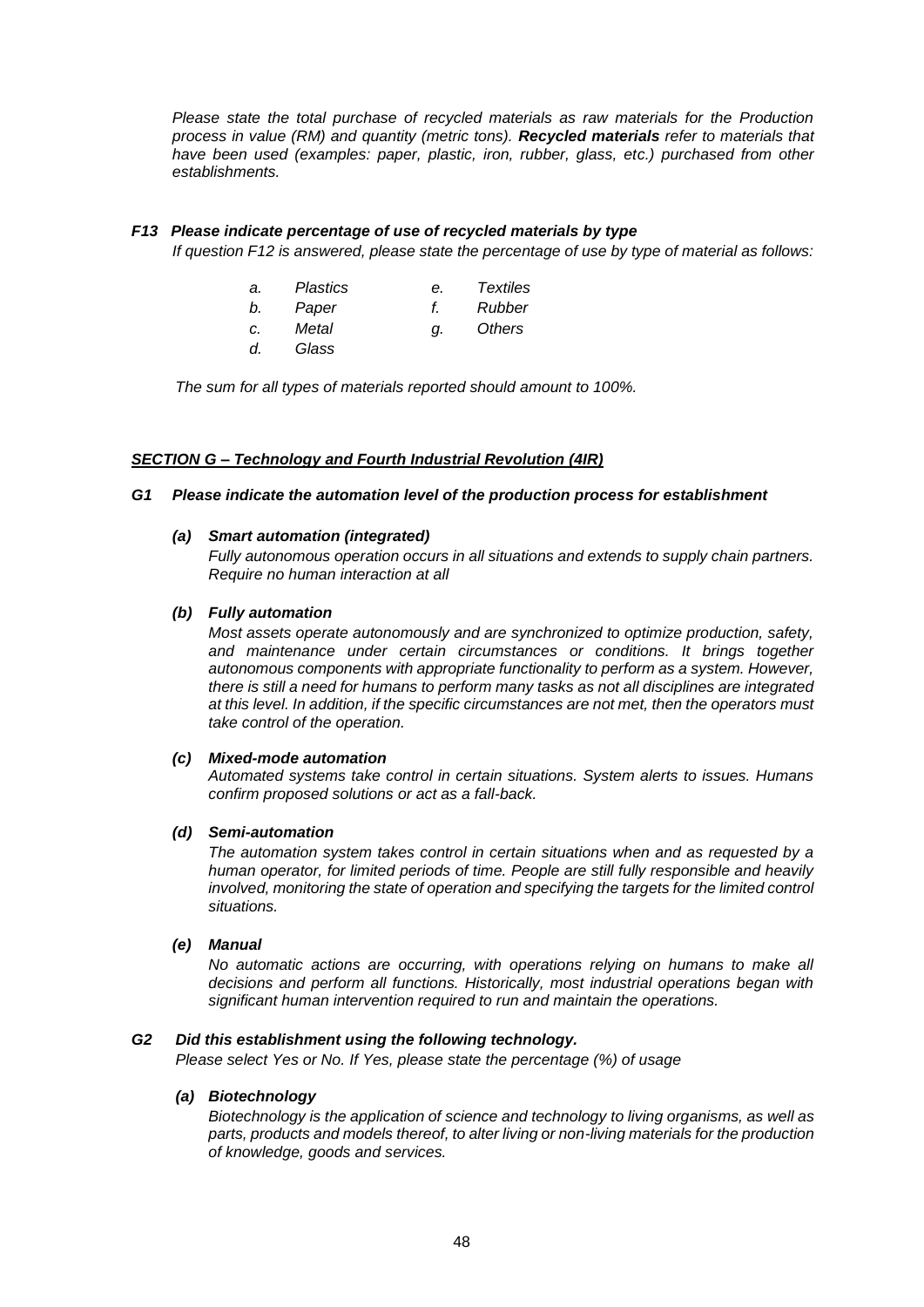# *(b) Nanotechnology*

*Nanotechnology is the understanding of processes and phenomena and the application of science and technology to organisms, organic and inorganic materials, as well as parts, products and models thereof, at the nanometre-scale (but not exclusively below 100 nanometres) in one or more dimensions, where the onset of size-dependent phenomena usually enables novel applications. These applications utilise the properties of Nano scale materials that differ from the properties of individual atoms, molecules, and bulk matter*  for the production of knowledge, goods and services, like improved materials, devices, *and systems that exploit these new properties.*

# *G3 Please indicate the technology or solution adopted by this establishment*

*Please mark whichever is applicable*

# *1. Production*

*Production is an activity carried out under the control and responsibility of an institutional unit that uses input of labour, capital and goods and services to produce outputs of good and services.*

# *(a) Enterprise Resources Planning (ERP)*

*Framework for organizing, defining, and standardizing the business processes necessary to effectively plan and control an organization so the organization can use its internal knowledge to seek external advantage.*

## *(b) Supply Chain Management (SCM)*

*The design, planning, execution, control, and monitoring of supply chain activities with the objective of creating net value, building a competitive infrastructure, leveraging worldwide logistics, synchronizing supply with demand, and measuring performance globally.* 

## *(c) Manufacturing Execution System (MES)*

*Programmes and systems that participate in shop floor control, including programmed logic controllers and process control computers for direct and supervisory control of manufacturing equipment; process information systems that gather past historical performance information, then generate reports; graphical displays; and alarms that inform operations personnel what is going on in the plant currently and a very short history into the past.*

# *(d) Supervisory Control and Data Acquisition (SCADA)*

*System operating with coded signals over communication channels in order to provide control of equipment and to acquire information about the status of the equipment.*

## *(e) Programmable Logic Controller (PLC)*

*An electronic device that is programmed to test the state of input process data and to set output lines in accordance with the input state.*

# *(f) Distributed Control System (DCS)*

*A development of a control system using computers and other electronic devices so that the controller of a system loop is more integrated and can be done by everyone quickly and easily.*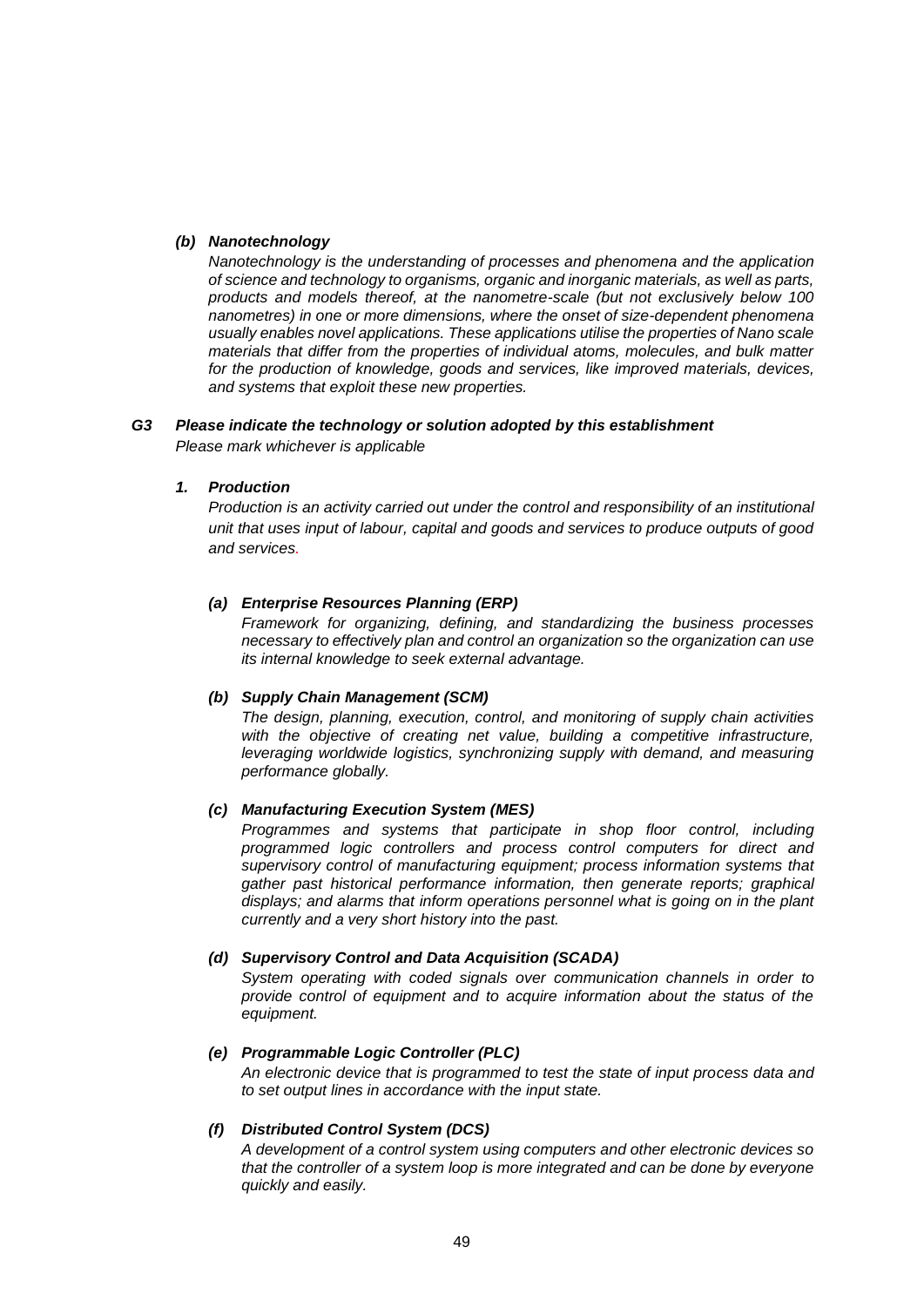# *(g) Computerised Numerical Control (CNC)*

*Method for automating control of machine tools through the use of software attached to the tool.*

# *(h) Computer-Aided Manufacturing (CAM)*

*The use of computers to program, directs, and control production equipment in the fabrication of manufactured items*

## *(i) Automation (robotics, conveyor belts, lifts, automated-guided vehicles (AGV), etc.)*

*The substitution of machine work for human physical and mental work continuously.*

*(j) In-line Quality Control (scanners, vision inspection, CCTV smart sensor, etc.) Process incorporates inspection points across the production line. These points inspect the product for quality in terms of various standards or specifications.*

## *(k) Additive Manufacturing (3D Printing, rapid prototyping, etc.)*

*A concept that refers to a group of technologies that builds physical objects directly from 3D (Computer-Aided Design – CAD) data. In additive manufacturing the object is built up by the consecutive addition of liquids, sheets or powdered materials in ultra-thin layers.*

## *(l) Internet-of-thing (IoT)*

*The Internet of Things includes all devices and objects whose state can be altered via the Internet, with or without the active involvement of individuals. While connected objects may require the involvement of devices considered part of the "traditional Internet", this definition excludes laptops, tablets and smartphones.*

## *(m) Big Data Analytic*

*A type of quantitative research that examines large amounts of data to uncover hidden patterns, unknown correlations and other useful information.*

# *(n) Artificial Intelligence*

*Computer-based applications that carry out functions typically associated with humans, such as visual perception, decision-making, and speech recognition. AI's most recent advances include machine learning (ML), in which algorithm-driven tools can self-correct and learn over time. Robotic process automation (RPA) is the application of robotics to the processes of an increasing range of white-collar jobs.* 

## *(o) Simulation*

*The technique of using representative or artificial data to reproduce in a model various conditions that are likely to occur in the actual performance of a system.*

## *(p) Others (please specify)*

# *2. Inventory*

*Inventory refers to the stock of items, component parts and raw materials a company uses in production.*

## *(a) Inventory Management*

*Business management concerned with related to the planning and controlling inventories as it is bought, manufactured, stored, and used.*

## *(b) Warehouse Management*

*A system that manages all processes that a warehouse carries out. These processes include receiving, picking, and shipping.*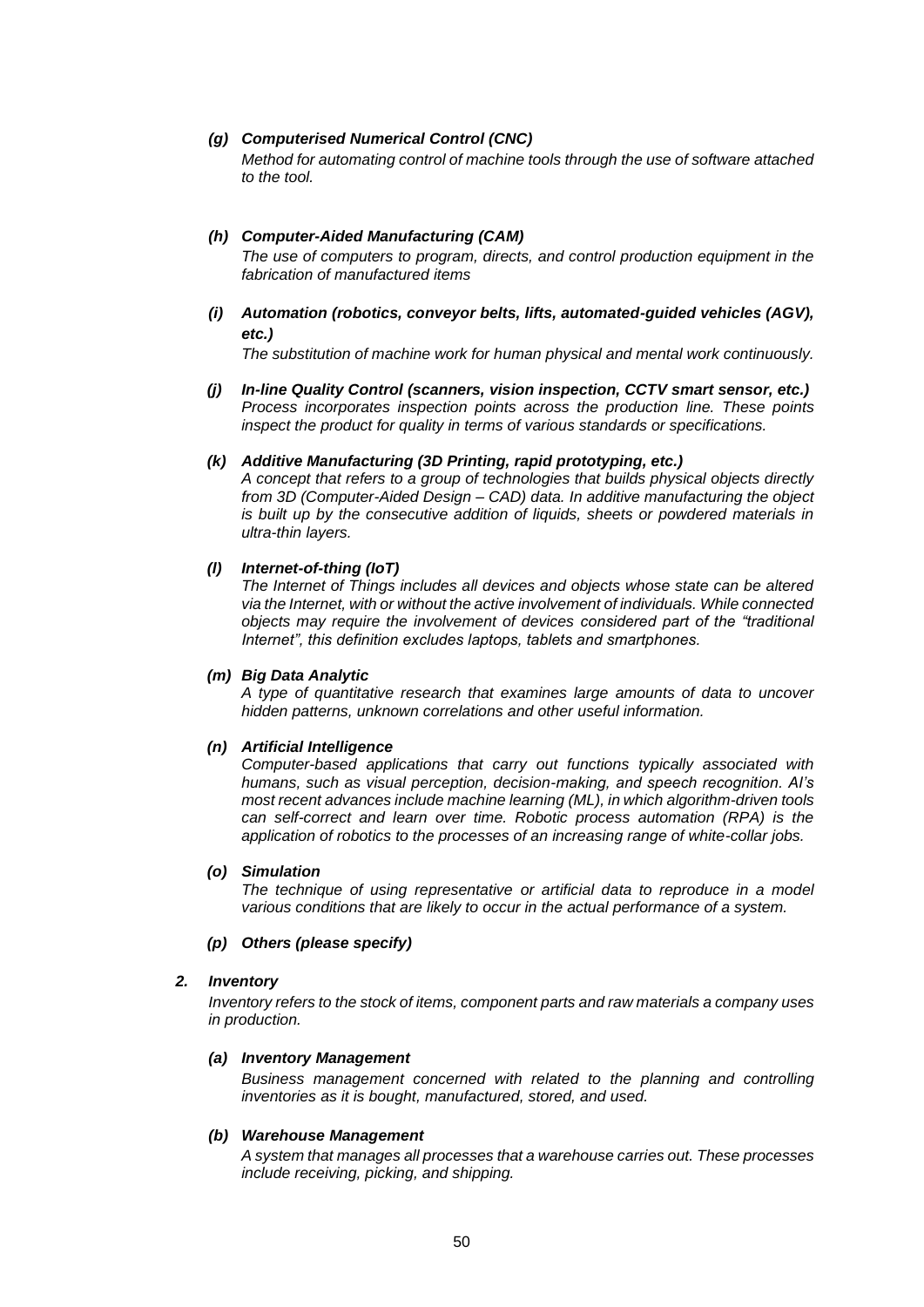# *(c) Automated Material Handling*

*Using robots and other computerized devices for moving, lifting, pulling, pushing, storing, and retrieving goods and products.*

## *(d) Barcode / QR Code*

*Type of barcode that can be read easily by a digital device and which stores information as a series of pixels in a square-shaped grid.*

## *(e) Radio-frequency identification (RFID)*

*Technologies that use wireless communication between an object (or tag) and interrogating device (or reader) to automatically track and identify such objects.*

## *(f) Internet-of-thing (IoT)*

*The Internet of Things includes all devices and objects whose state can be altered via the Internet, with or without the active involvement of individuals. While connected objects may require the involvement of devices considered part of the "traditional Internet", this definition excludes laptops, tablets and smartphones.*

#### *(g) Big Data Analytic*

*A type of quantitative research that examines large amounts of data to uncover hidden patterns, unknown correlations and other useful information.*

# *(h) Artificial Intelligence*

*Computer-based applications that carry out functions typically associated with humans, such as visual perception, decision-making, and speech recognition. AI's most recent advances include machine learning (ML), in which algorithm-driven tools can self-correct and learn over time. Robotic process automation (RPA) is the application of robotics to the processes of an increasing range of white-collar jobs.* 

# *(i) Others (please specify)*

## *3. Administration*

*Administration refers to the arrangements and tasks needed to control the operation of a plan or organisation.*

#### *(a) Word processing (MS Word, Google Docs, Pages etc.)*

*Device or computer program that provides for input, editing, formatting, and output of text, often with some additional features.*

#### *(b) Spreadsheet (MS Excel, Numbers, etc)*

*A software application capable of organizing, storing and analysing data in tabular form.*

#### *(c) Presentation (Power point, Keynote, Prezi, etc.)*

*Application software that is specifically designed to allow users to create a presentation of ideas by stringing together text, images and audio/video.*

#### *(d) Data & Document Management*

*System or software that allows the creation, storage, managing, indexing, protection, and retrieval of digital documents.*

#### *(e) Intranet*

*A privately-owned network that makes use of internet technology and applications to meet the needs of an enterprise. It resides entirely within a department or company,*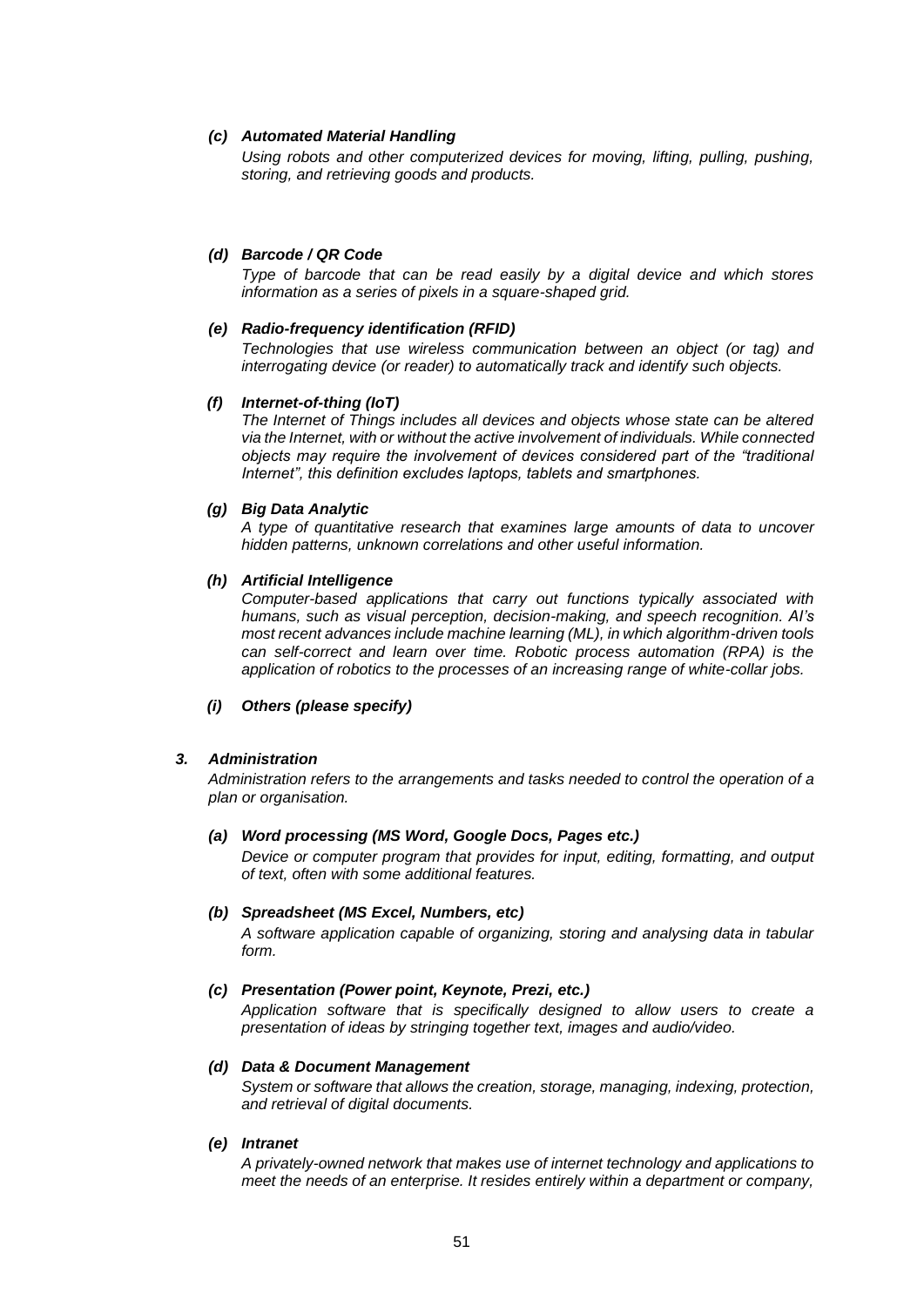*providing communication and access to information, similar to the internet, with web pages, and so on for internal use only.*

# *(f) Finance & Accounting*

*Process of recording, summarising and reporting a company's business transactions through financial statements.*

# *(g) Human resources management*

*Manages all employee in an organisation (hiring, training, compensating, developing policies and strategies related to human resources)*

## *(h) e-Banking*

*Process through which a customer is allowed to carry out, personal or commercial banking transactions using electronic and telecommunication network.*

## *(i) Attendance system (Fingerprints, Facial Recognition etc)*

*System that enables an employer to monitor their employees (time in, time out, rest time and absenteeism.*

# *(j) Big Data Analytic*

*A type of quantitative research that examines large amounts of data to uncover hidden patterns, unknown correlations and other useful information.*

# *(k) Artificial Intelligence*

*Computer-based applications that carry out functions typically associated with humans, such as visual perception, decision-making, and speech recognition. AI's most recent advances include machine learning (ML), in which algorithm-driven tools can self-correct and learn over time. Robotic process automation (RPA) is the application of robotics to the processes of an increasing range of white-collar jobs.* 

# *(l) Cloud computing*

*Cloud computing is a model for enabling ubiquitous, convenient, on-demand network access to a shared pool of configurable computing resources (e.g., networks, servers, storage, applications, and services) that can be rapidly provisioned and released with minimal management effort or service provider interaction.* 

## *(m) Simulation*

*The technique of using representative or artificial data to reproduce in a model various conditions that are likely to occur in the actual performance of a system.*

# *(n) Cloud based data storage service*

*System that allows you to save data and files in an off-site that you access either through the public internet or a dedicated private network connection*

# *(o) Cloud based software service*

*System that allows users access to software applications that run on shared computing resources (for example, processing power, memory, and disk storage) via the Internet.*

# *(p) Others (please specify)*

# *4. Security*

*Security is freedom from, or resilience against, [potential](https://en.wikipedia.org/wiki/Potential) harm (or other unwanted [coercive](https://en.wikipedia.org/wiki/Coercion) change) caused by others. Beneficiaries (technically [referents\)](https://en.wikipedia.org/wiki/Referent) of*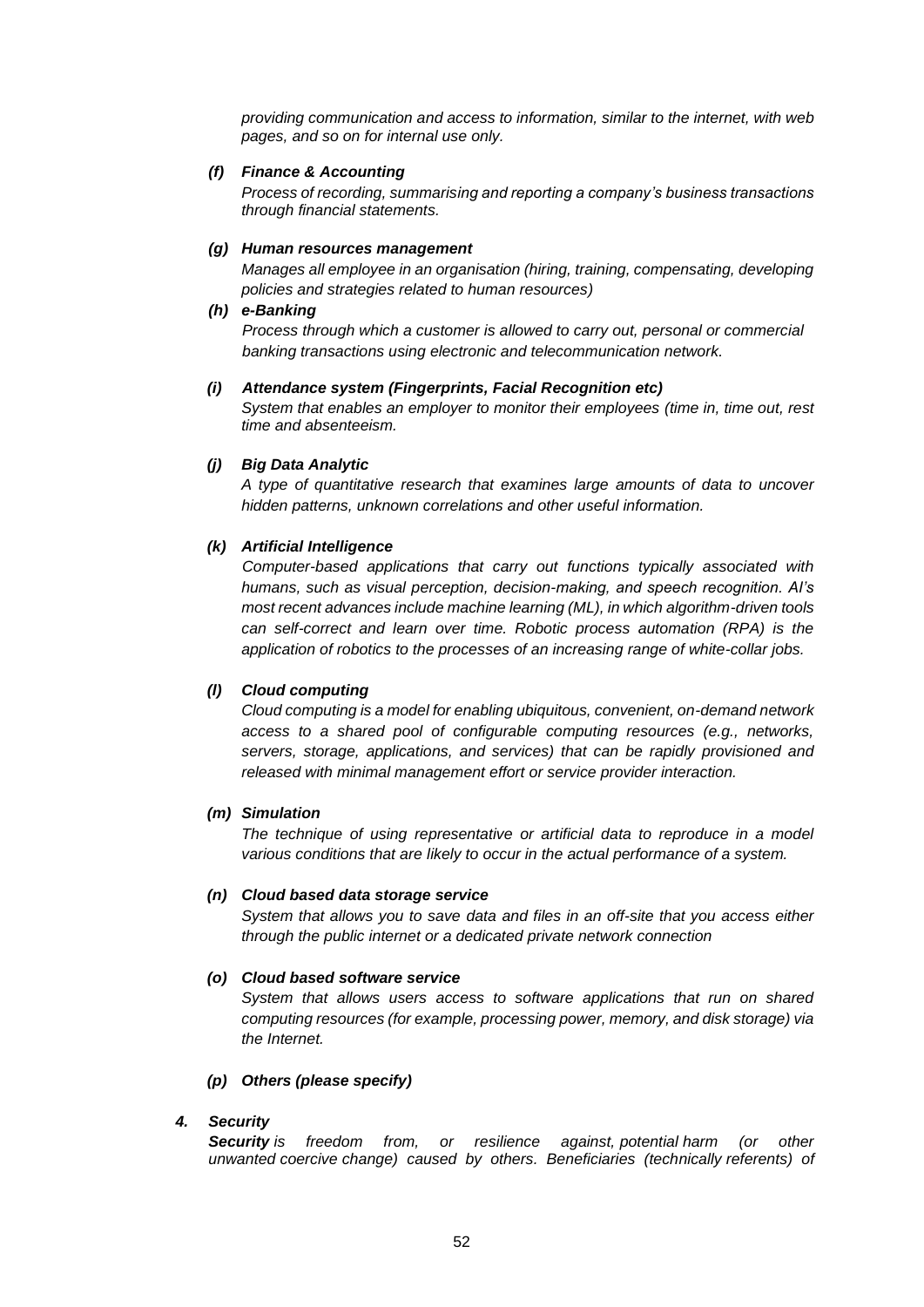*security may be of persons and social groups, objects and institutions, ecosystems or any other entity or phenomenon vulnerable to unwanted change.*

# *(a) Antivirus*

*Antivirus is a computer program that works to detect computer viruses, known as malware, in order to block, remove and prevent future virus infections.*

# *(b) Firewall*

*A firewall is a device used to control access to a company's data from the internet or other outside sources.*

# *(c) Anti-spam*

*Anti-spam is a way to address and protect mail servers from unsolicited electronic messages sent through various communication modes including but not limited to emails, mobiles short message or instant messaging services where there is no prior relationship between the sender and the recipient regardless of content whether commercial or non-commercial messages including malicious program and/or data.*

## *(d) Website security*

*Website security is the protection provided in technical and administrative terms to computer data so that the data is not intruded, destroyed or contaminated intentionally or not.*

# *(e) Data encryption*

*Data encryption is a way of translating data from plaintext (unencrypted) to ciphertext (encrypted). Users can access encrypted data with an encryption key and decrypted data with a decryption key.*

# *(f) Password*

*Password is a type of data combined with a number of characters used by users for the purpose of identification and self -authentication when accessing a computer network or resource to obtain or read the desired information.*

## *(g) Digital signature*

*A digital signature is an electronic signature used to verify the identity of the sender/signer of a message and is used to ensure that information is correct and valid in an electronic transaction.*

## *(h) Big data analytic*

*A type of quantitative research that examines large amounts of data to uncover hidden patterns, unknown correlations and other useful information.*

## *(i) Artificial intelligence*

*Computer-based applications that carry out functions typically associated with humans, such as visual perception, decision-making, and speech recognition. AI's most recent advances include machine learning (ML), in which algorithm-driven tools can self-correct and learn over time. Robotic process automation (RPA) is the application of robotics to the processes of an increasing range of white-collar jobs.* 

## *(j) Cloud computing*

*Cloud computing is a model for enabling ubiquitous, convenient, on-demand network access to a shared pool of configurable computing resources (e.g., networks, servers, storage, applications, and services) that can be rapidly provisioned and released with minimal management effort or service provider interaction.* 

# *(k) Others (please specify)*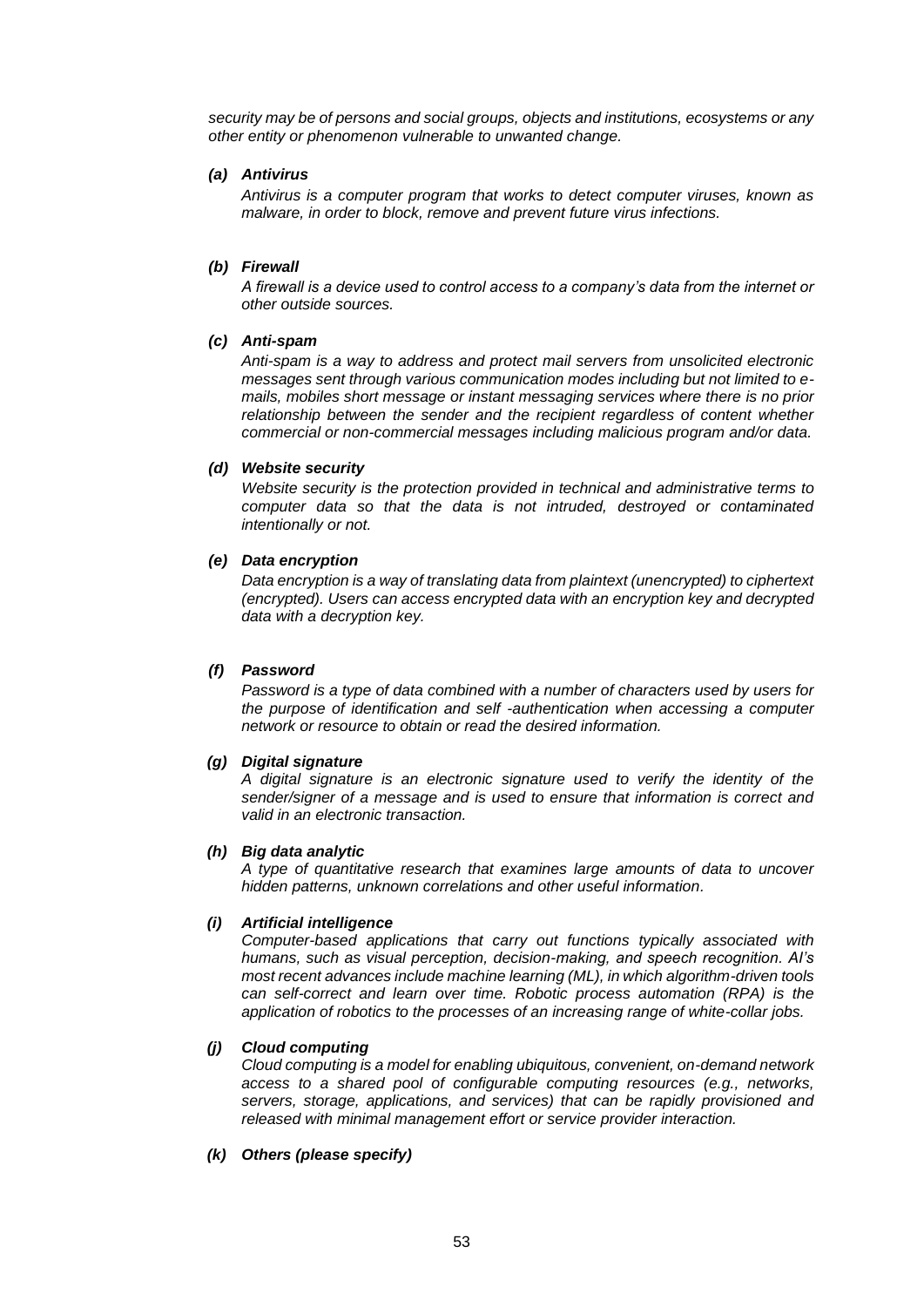# *5. Marketing and communication*

*Marketing is the design, pricing, promotion, and distribution of goods to create transactions between businesses and consumers.*

*Communication is a process of transferring information, feelings, ideas and thoughts of an individual to another individual or group of individuals. It is a process of meaningful interaction between living things and involves the act of transmitting information and the process of exchanging meanings in order to produce understanding.*

# *(a) Email*

*Email is a technology for handling mail electronically.*

## *(b) Social media (Facebook, Instagram, Twitter, dll.)*

*Social media are considered those that have user profile, an account or a user license depending on the requirements and the type of social media. Types of social media are social networks (e.g. Facebook), Enterprise's blog or microblogs (e.g. Twitter) and multimedia content sharing websites (e.g.: YouTube, Flickr, SlideShare).*

# *(c) Establishment's website*

*Establishment's website is an establishment's file that contains text, audio and/or visual data accessible on the World Wide Web by a single Uniform Resource Locator (URL).*

# *(d) E-commerce*

*E-Commerce transaction is the sale or purchase of goods or services over the network computing / internet with designed method for the purpose of receive or make a booking (purchase or sale). The transaction is between businesses, households, individuals, governments and organisations of other public / private. The method of payment and the delivery of goods or services e-Commerce transactions can be carried out either through network computing / internet or not. E-Commerce transactions, including orders placed on the website, extranet or Electronic Data Interchange (EDI). However, the transactions made by telephone, fax, email and the like are not been categorised as e-Commerce transactions.*

## *(e) Customer Relationship Management (CRM)*

*Customer Relationship Management (CRM) is a marketing philosophy based on putting the customer first. The collection and analysis of information designed for sales and marketing decision support (as contrasted to enterprise resources planning information) to understand and support existing and potential customer needs. It includes account management, catalogue and order entry, payment processing, credits and adjustments, and other functions.* 

## *(f) Video / Web conference (Skype, GoToMeeting etc)*

*Used as an [umbrella term](https://en.wikipedia.org/wiki/Umbrella_term) for various types of online [conferencing](https://en.wikipedia.org/wiki/Conference) and collaborative services including webinars (web seminars), [webcasts,](https://en.wikipedia.org/wiki/Webcasts) and web meetings.*

## *(g) Big data analytic*

*A type of quantitative research that examines large amounts of data to uncover hidden patterns, unknown correlations and other useful information.*

## *(h) Artificial intelligence*

*Computer-based applications that carry out functions typically associated with humans, such as visual perception, decision-making, and speech recognition. AI's most recent advances include machine learning (ML), in which algorithm-driven tools can self-correct and learn over time. Robotic process automation (RPA) is the application of robotics to the processes of an increasing range of white-collar jobs.* 

## *(i) Cloud computing*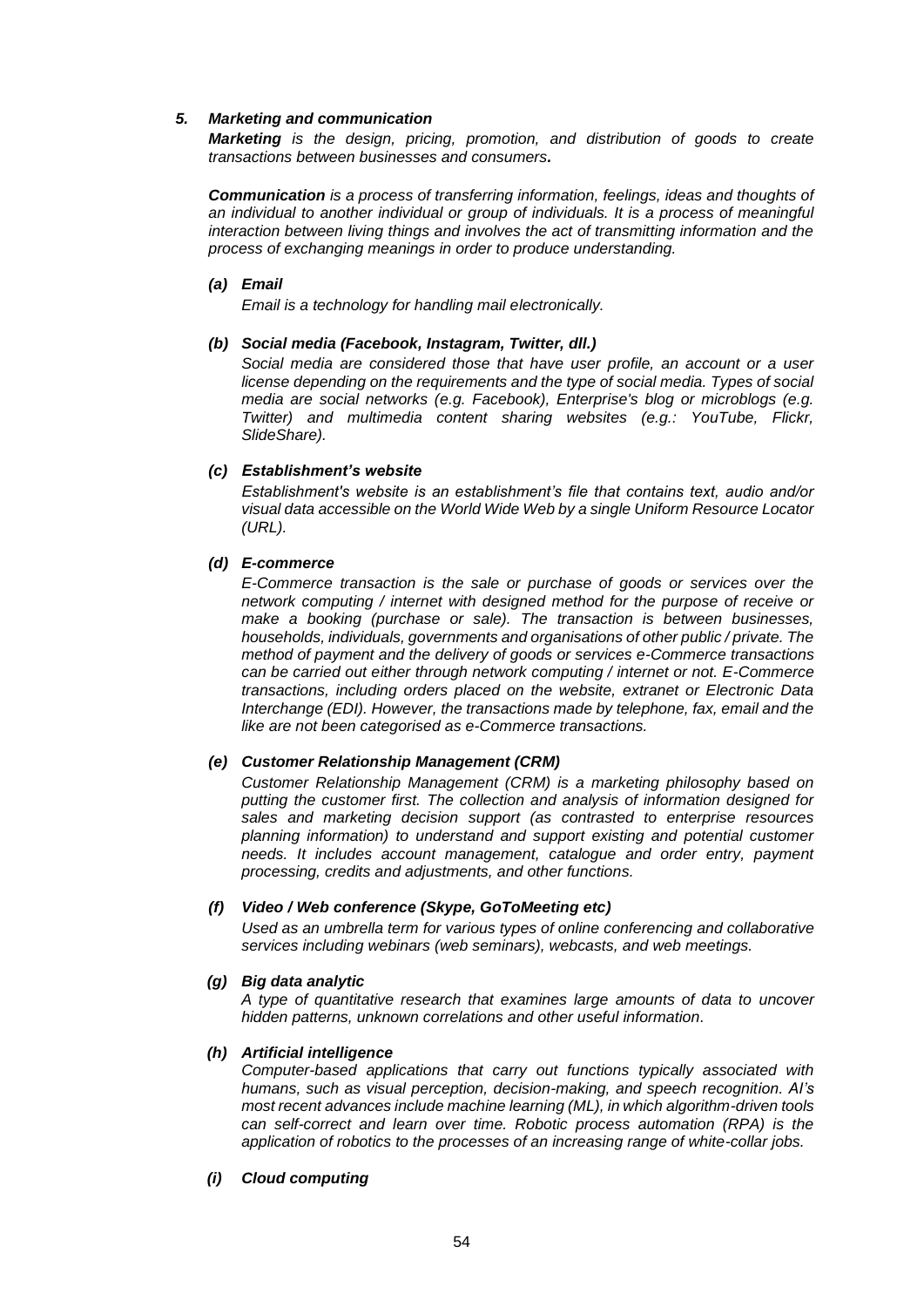*Cloud computing is a model for enabling ubiquitous, convenient, on-demand network access to a shared pool of configurable computing resources (e.g., networks, servers, storage, applications, and services) that can be rapidly provisioned and released with minimal management effort or service provider interaction.*

### *(j) Simulation*

*The technique of using representative or artificial data to reproduce in a model various conditions that are likely to occur in the actual performance of a system.*

# *(k) Others (please specify)*

## *6. Research, development and design*

*Research is creative and systematic work carried out to improve knowledge, and the use of this knowledge to design new applications.*

*Development can be understood as the process of evolution, change and growth related to a particular object, person or situation.*

*Design is the conversion of a need or innovation into a product, process, or service that meets both the enterprise and customer expectations. The design process consists of translating a set of functional requirements into an operational product, process, or service.*

## *(a) Computer-Aided Design (CAD)*

*Computer-Aided Design (CAD) is the use of computers in interactive engineering drawing and storage of designs. Programs complete the layout, geometric transformations, projections, rotations, magnifications, and interval (cross-section) views of a part and its relationship with other parts.*

### *(b) Prototyping*

*Prototyping is a specialized product design and development process for developing a working model of a product or a specialized system development process for performing a determination where user needs are extracted, presented, and developed by building a working model of the system. Generally, these tools make it possible to create all files and processing programs needed for a business application in a matter of days or hours for evaluation purposes.*

### *(c) Lab Solutions*

*Features an innovative operating environment and provides complete data management to ensure secure information in networked laboratories.*

#### *(d) Simulation*

*The technique of using representative or artificial data to reproduce in a model various conditions that are likely to occur in the actual performance of a system.*

#### *(e) Big data analytic*

*A type of quantitative research that examines large amounts of data to uncover hidden patterns, unknown correlations and other useful information.*

#### *(f) Artificial Intelligence*

*Computer-based applications that carry out functions typically associated with humans, such as visual perception, decision-making, and speech recognition. AI's most recent advances include machine learning (ML), in which algorithm-driven tools can self-correct and learn over time. Robotic process automation (RPA) is the application of robotics to the processes of an increasing range of white-collar jobs.* 

# *(g) Cloud computing*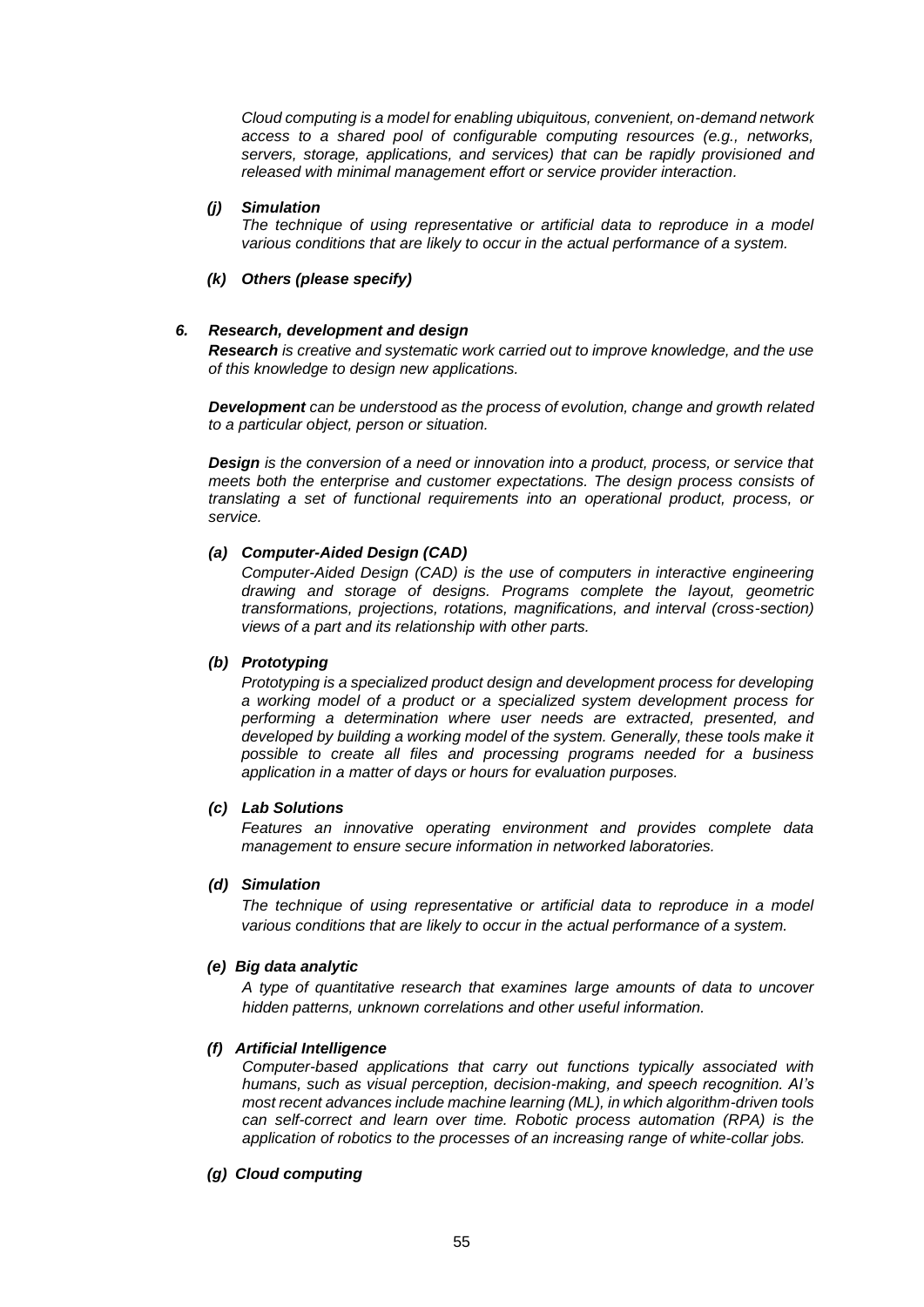*Cloud computing is a model for enabling ubiquitous, convenient, on-demand network access to a shared pool of configurable computing resources (e.g., networks, servers, storage, applications, and services) that can be rapidly provisioned and released with minimal management effort or service provider interaction.*

## *(h) Others (please specify)*

## *G4 Did this establishment analyse production data?*

*Data analysis is a process of inspecting, [cleansing,](https://en.wikipedia.org/wiki/Data_cleansing) [transforming,](https://en.wikipedia.org/wiki/Data_transformation) and [modelling](https://en.wikipedia.org/wiki/Data_modeling) [data](https://en.wikipedia.org/wiki/Data) with the goal of discovering useful information, informing conclusions, and supporting decision-making.*

*Production is an activitiy carried out under the control and responsibility of an institutional unit that uses input of labour, capital, and goods and services to produce outputs of goods or services.*

*Please select Yes or No. If Yes, please indicate the analysis for the production data of this establishment*

# *(a) Production Rate (Plan vs Actual)*

*The rate of production usually expressed in units, cases, or some other broad measure, expressed by a period of time (e.g. per hour, shift, day, or week).*

## *(b) Failure/defect rate*

*Product failure/defect is when a product produced does not meet the specifications*  required by the customer. The failure/defect rate is a calculation based on the number of *failures/defects versus the total production.*

# *(c) Overall Equipment Effectiveness (OEE)*

*Overall equipment efficiency (OEE) is a series of metrics used to measure the use of a manufacturing operation or equipment. Metrics can be used on a daily basis to identify how equipment is working but can also be used as a goal that an organization wants to achieve.*

# *(d) Productivity*

*An overall measure of the ability to produce a good or a service. It is the actual output of production compared to the actual input of resources. Productivity is a relative measure across time or against common entities (labour, capital, etc.). In the production literature, attempts have been made to define total productivity where the effects of labour and capital are combined and divided into the output. One example is a ratio that is calculated by adding the dollar value of labour, capital equipment, energy, and material, and so forth and dividing it into the dollar value of output in a given time period. This is one measure of total factor productivity. In economics, the ratio of output in terms of dollars of sales to an input such as directs labour in terms of the total wages. This is called single factor productivity or partial factor productivity.*

# *(e) Inventory level*

*Inventory refers to the act of listing or counting items available within a business. By keeping information on what is happening with the amount of current assets, companies can ensure that they are ready to serve customers with the right amount of finished product.*

# *(f) Others (please specify)*

## *G5 Did this establishment practise the Smart Operating Concept?*

*Smart Operating Concept integrates information and communication technology (ICT) in a management system or the process of producing a product or service. The process of producing this product or service will involve the process of transforming inputs into outputs.*

*If No, please got to question G8*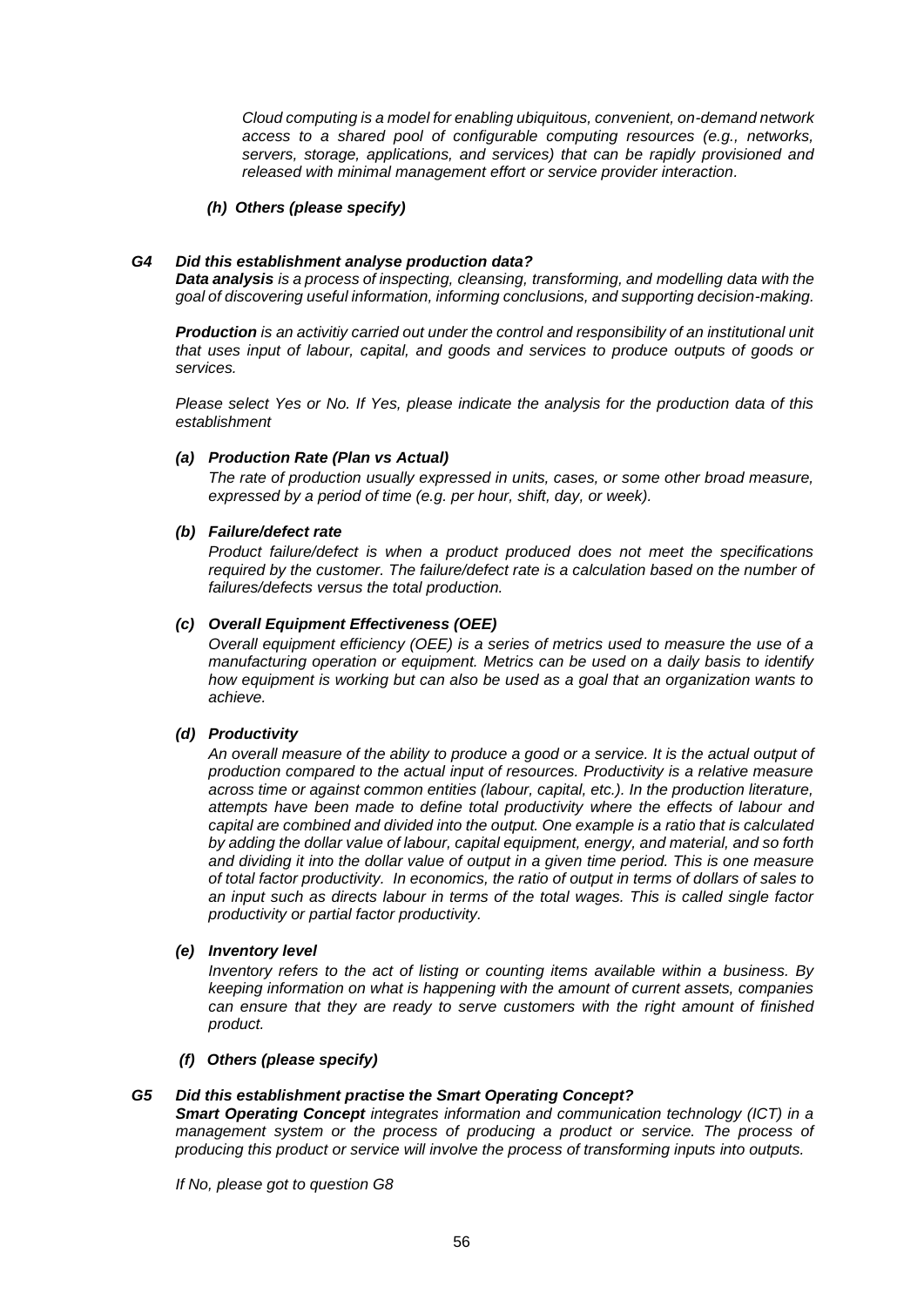*If Yes, what is the main objective of this establishment adopting the Smart Operating Concept? (Please select top three objectives)*

- *(a) Increase productivity level and products quality*
- *(b) Increase level of automation in production*
- *(c) Follow the global trend of Fourth Industrial Revolution*
- *(d) Transform and survive as a manufacturer*
- *(e) Eligible for government incentives*
- *(f) Reduce dependency on labour*
- *(g) Others (please specify)*

#### *G6 How smart operating affect this establishment?*

*Please indicate whether increasing, no change and decreasing*

- *(a) Revenue*
- *(b) Operation cost*
- *(c) Productivity*
- *(d) Human resources*
	- *i. Local worker*
	- *ii. Foreign worker*
- *(e) Marketing*
- *(f) Raw materials cost*

### *G7 Please indicate the percentage (%) of expenses related to smart operating by the following categories*

- *(a) Current expenditure (e.g. labour cost and operating cost)*
- *(b) Capital expenditure (e.g. land, building, vehicles, plant, software, machinery, equipment)*

### *G8 Did this establishment receive funds / incentives / grants related to IR 4.0 from the Ministry / Agency (May choose more than one)*

- *(a) MITI: Ministry of International Trade and Industry*
- *(b) MOSTI: Ministry of Science, Technology and Innovation*
- *(c) MIDA: Malaysian Investment Development Authority*
- *(d) MIDF: Malaysian Industrial Development Finance Berhad*
- *(e) MATRADE: Malaysia External Trade Development Corporation*
- *(f) Bank Pembangunan: Bank Pembangunan Malaysia Berhad (BPMB) formerly known as Bank Pembangunan dan Infrastruktur Malaysia*
- *(g) Central Bank of Malaysia*
- *(h) CIDB: Construction Industry Development Board*
- *(i) EXIM Bank: Export-Import Bank of Malaysia*
- *(j) HRDF: Human Resource Development Fund*
- *(k) KPM: Ministry of Education*
- *(l) MAFI: Ministry of Agriculture and Food Industries*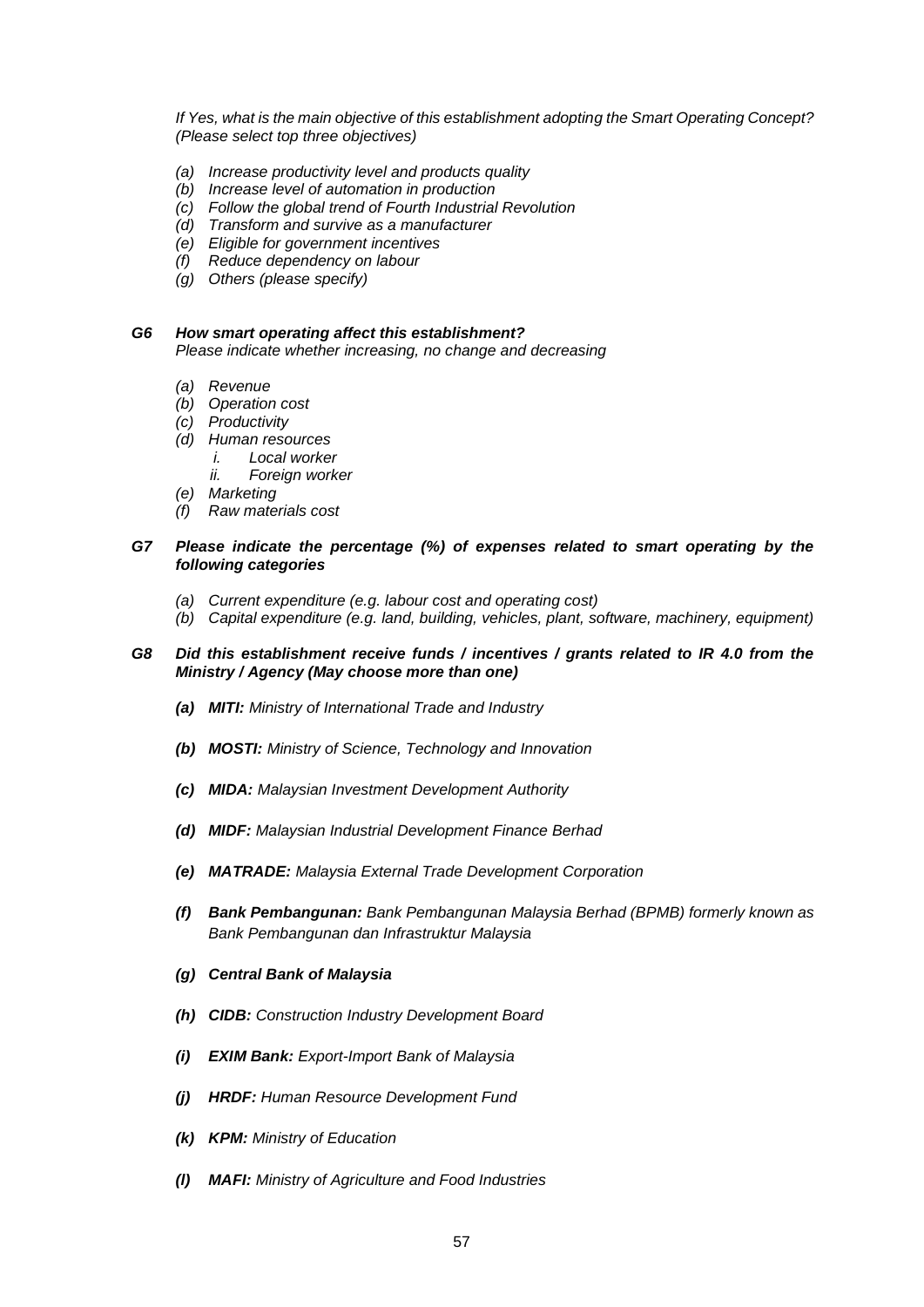- *(m) MIGHT: Malaysian Industry-Government Group for High Technology*
- *(n) MOF: Ministry of Finance*
- *(o) Others (please specify)*
- *G9 Did this establishment have plans to adopt the Smart Operating Concept / IR 4.0? Please select Yes or No. If Yes, what percentage of the following resources will be allocated to make the plan a success?*
	- *(a) Human resources*
	- *(b) Financial resources*
- *G10 Did this establishment already have a plan to reskilling and upskilling to its employees? Please select Yes or No. If Yes, please indicate the areas of reskilling and upskilling planned for the employees of this establishment.*

# *(a) Artificial Intelligence / Machine Learning / Deep Learning*

*Artificial intelligence (AI) is computer-based applications that carry out functions typically associated with humans, such as visual perception, decision-making, and speech recognition. AI's most recent advances include machine learning (ML), in which algorithm-driven tools can self-correct and learn over time. Robotic process automation (RPA) is the application of robotics to the processes of an increasing range of white-collar jobs.*

*Machine learning (ML) is the study of computer [algorithms](https://en.wikipedia.org/wiki/Algorithm) that improve automatically through experience and by the use of data. It is seen as a part of [artificial intelligence.](https://en.wikipedia.org/wiki/Artificial_intelligence)*

*Deep learning (also known as deep structured learning) is part of a broader family of [machine learning](https://en.wikipedia.org/wiki/Machine_learning) methods based on [artificial neural networks](https://en.wikipedia.org/wiki/Artificial_neural_networks) with [representation](https://en.wikipedia.org/wiki/Representation_learning)  [learning.](https://en.wikipedia.org/wiki/Representation_learning)*

## *(b) Big Data Analytic / Data Analytic*

*A type of quantitative research that examines large amounts of data to uncover hidden patterns, unknown correlations and other useful information.*

## *(c) Programming / Computer Science*

*Programming is a method of giving instructions or commands to a computer to perform a task (or any electronic machine). The method of giving instructions or commands is basically in the form of a binary or binary numeric code.*

# *(d) Robotics / Autonomous Devices*

*Machinery and robots are transformed towards their next generation. Robots can do more on their own, including learning on the job and teaming up with other robots and humans. This technology allows systems to think, act and react autonomously as well as conduct remote decision making. This can help contribute to a company's competitiveness, productivity and profitability.*

# *(e) Cybersecurity*

*The industrial communication is expanding and strongly connected, as such, digital security becomes a critical aspect that must not be overlooked in the industrial environment. It has now become more complex as it consists of connected devices and environments that cannot be protected by traditional cybersecurity approaches. Current cybersecurity has largely been developed for IT-centric devices and environment.*

# *(f) AR / VR Content Creation*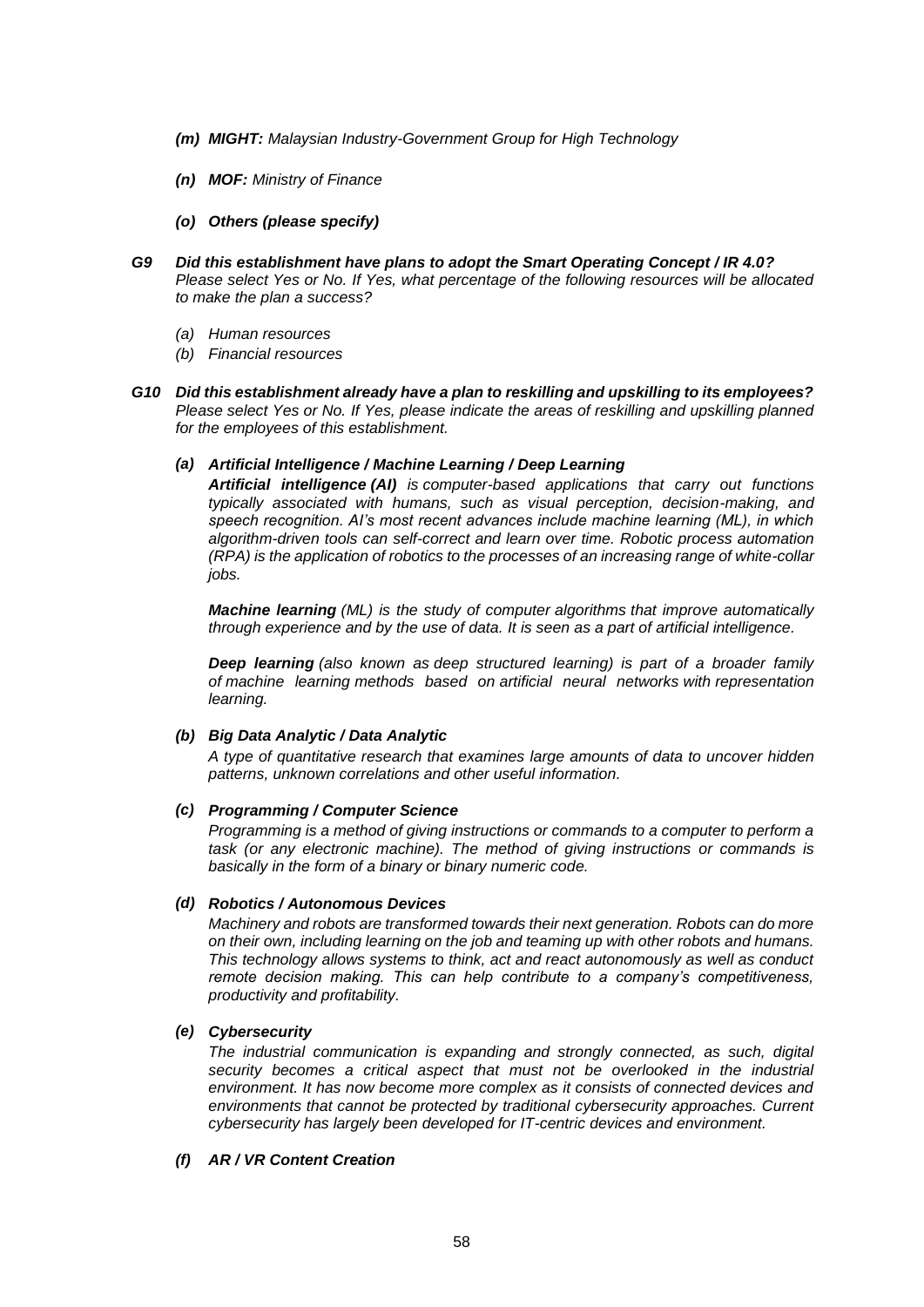*Augmented Reality (AR) overlays digital information onto the user's real-world environment in the form of words, images, video, and audio. Digital information is displayed using tablets, mobile phones, smart watches, and other wearables. Headsets that produce an AR experience, such as the Microsoft's HoloLens, are sometimes classified as Mixed Reality*

*Virtual Reality (VR) completely immerses the user in a computer-generated 3D*  environment, removing as much sensory connection as possible with the real world. *Visuals are displayed to users through VR headsets and head-mounted displays, which can be standalone or tethered to a computer, gaming console, or mobile phone. Spatial audio, haptics, interactive controllers, and other hardware can also be used to further intensify the experience.*

# *(g) Networking*

*Networking is developing relationships with people who may be able to enhance the performance of duties or responsibilities.*

*(h) PLC / SCADA*

*Programmable Logic Controller (PLC) refers to an electronic device that is programmed to test the state of input process data and to set output lines in accordance with the input state, thus providing control instructions or branching to another set of tests.*

*Supervisory Control and Data Acquisition (SCADA) refers to system operating with coded signals over communication channels in order to provide control of equipment and to acquire information about the status of the equipment for display or recording functions.*

# *SECTION H – Impact of COVID-19 Pandemic*

*H1 Please mark (X) whether this establishment affected by the COVID-19 pandemic. If Yes, please proceed to question H.2 to H.6 If No, END for this section*

# *H2 Please mark (X) in the box for the issues / challenges borne by your establishment during the COVID-19 pandemic.*

- *(a) Shortage of raw materials*
- *(b) Shortage of workers*
- *(c) Payment of salaries and wages*
- *(d) Payment of premises rental*
- *(e) Payment of bank loans*
- *(f) Storage of raw materials*
- *(g) No marketing agents*
- *(h) No customer*
- *(i) Shortage of working capital / cash flow*
- *(j) Limited hours of operation*
- *(k) Others (please specify)*

## *H3 Please mark for the estimated period of this establishment to recover.*

- *(a) Less than 6 months*
- *(b) 6 – 12 months*
- *(c) More than 12 months*
- *H4 Please indicate the total expenses for each of the following categories in the reference year:*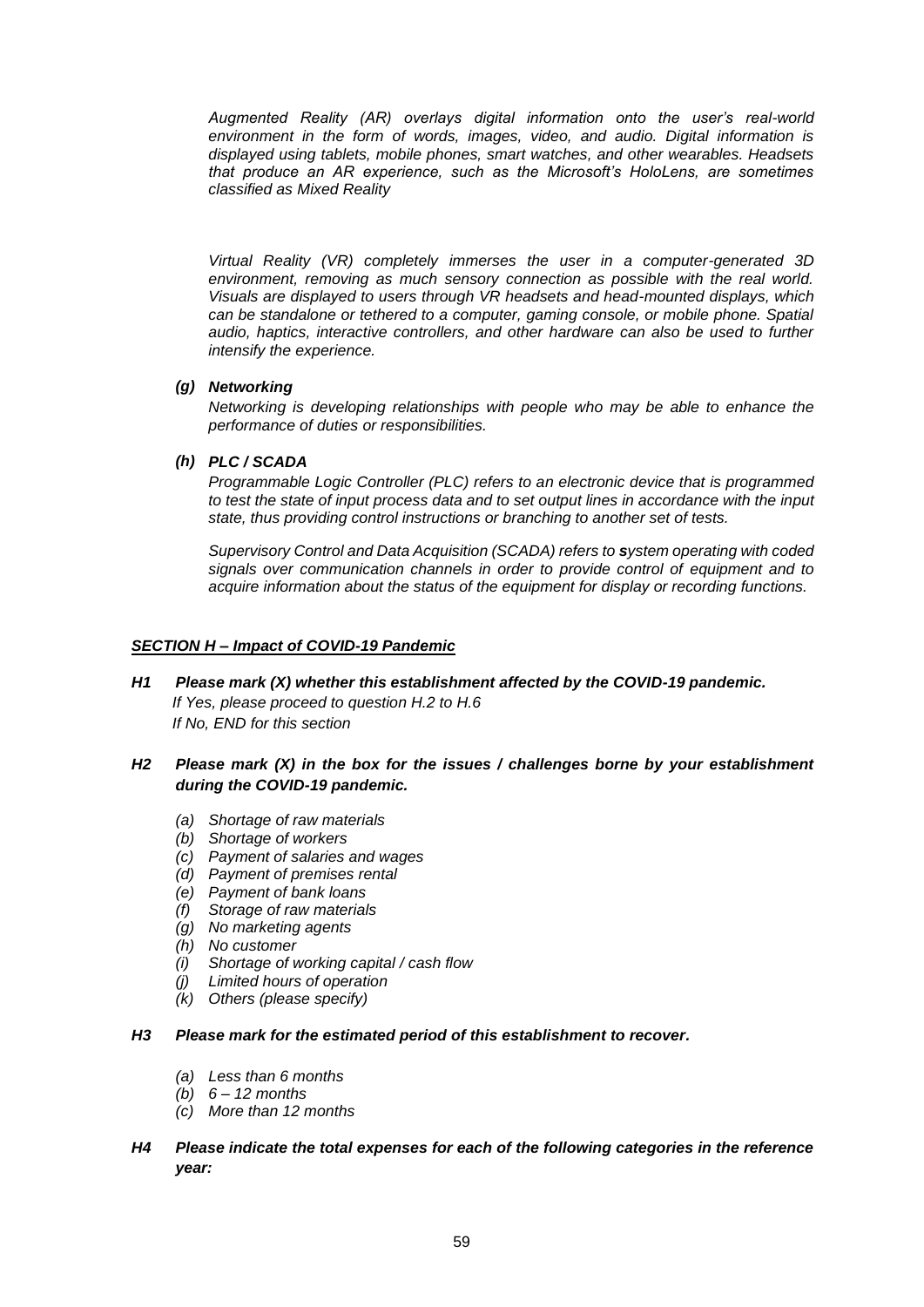- *(a) Vaccine*
- *(b) Swab test*
- *(c) Face mask*
- *(d) Hand sanitizer*
- *(e) Termometer*
- *(f) Others equipment, please specify*

# *H5 Please mark (X) in the box for the changes in the operation of this establishment during the COVID-19 pandemic*

# *1. Production*

- *a) Introduce or accelerate the introduction of new goods and services*
- *b) Downsizing business activities (e.g. reduce goods and services offered)*
- *c) Reduce costs other than labour costs*
- *d) Reduce import of goods and services and increase the use of local goods & services in production*

# *2. Marketing*

- *a) Develop new supply chain and market*
- *b) Increase prices of certain goods and services offered to customers*
- *c) Decrease prices of certain goods and services offered to customers*
- *d) Increase marketing budgets*
- *e) Reduce marketing budgets*
- *3. Human resources*
	- *a) Promote the remote work / work from home*
	- *b) Substitute labour with automation process and usage of robots in producing goods and services*
	- *c) Provide additional training to employees (e.g. job specific training, managerial training, new technology training, new business practices training, digital skills training, data literacy skills, other training and development)*
	- *d) Reduce labour costs (e.g. lay-off employees, giving unpaid leave and allowance deduction, reduce working hours, offer early retirement package)*
- *4. Use of informational technology*
	- *a) Enhance usage of information and communication technology (e.g. cloud-based computing systems and big data analytic)*
- *H6 Please mark (X) in the box whether this establishment receives public assistance to continue business operations during the COVID-19 pandemic If No, END for this section*

# *H7 Please specify the amount of financial assistance obtained by this establishment:*

- *(a)* PRIHATIN (*Wage subsidy programme, Special Prihatin Grant (GKP) and others)*
- *(b) Rental reduction of business premises*
- *(c) Others (Please specify)*

# *SECTION I – Human Resources*

*Please refer to page 12 until 14 for the further definitions regarding Categories of Workers*

- *I1 Number of job vacancies as at 31 December 2021 Vacancies refers to the unfilled jobs in December 2021. A specific position is considered empty if it meets the following criteria:*
	- *A specific job exists and ready to be filled. The position can be full-time/part-time, permanent, short-term or seasonal;*
	- *The job could start within 30 days, if qualified candidates are available within the period; and*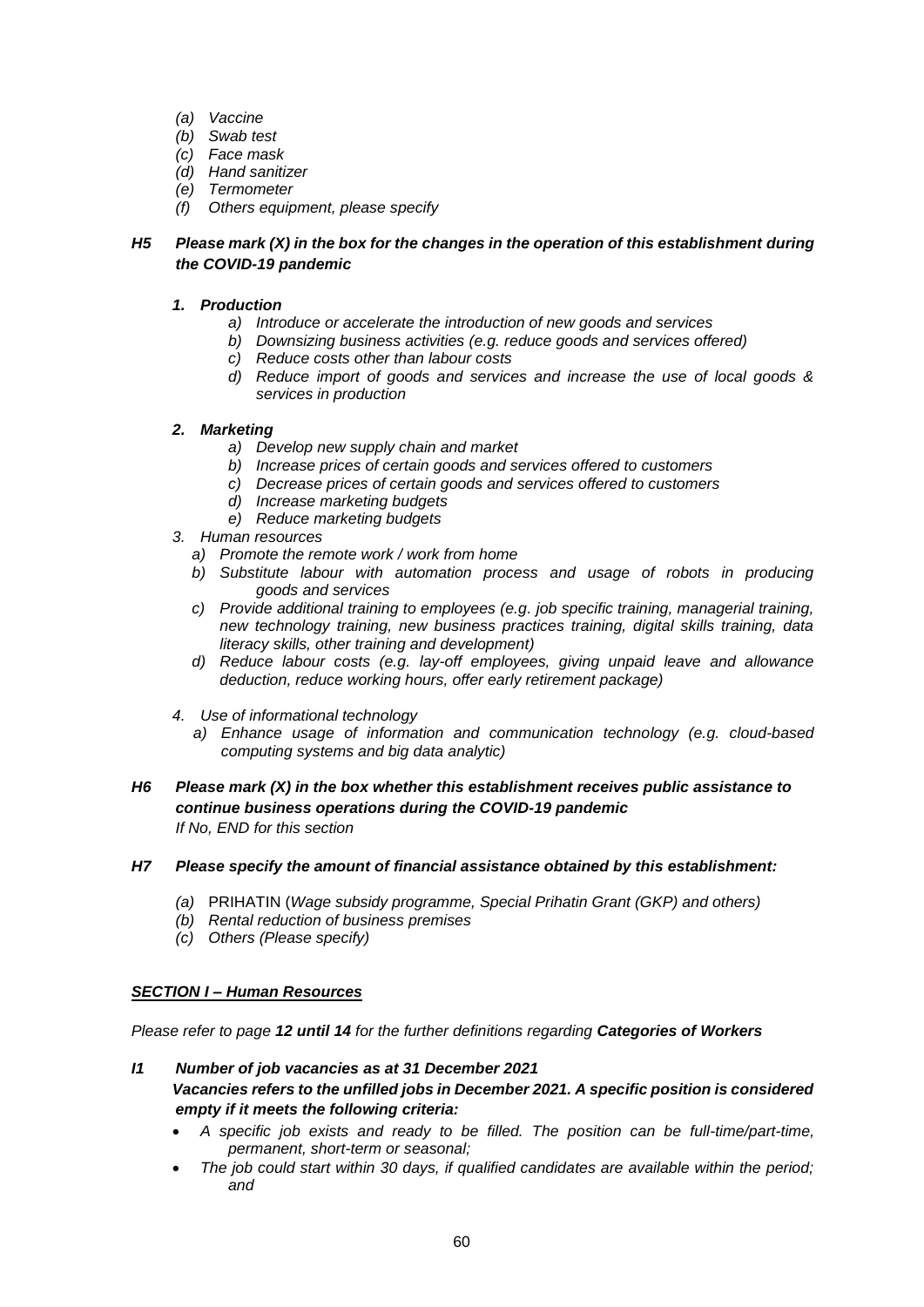*Employers are actively seeking candidates including advertising vacancies, issuing notices, informing public or private employment agencies or trade unions and/will contact or select the candidates who have applied.* 

# *Exclude:*

- *Jobs to be filled by existing employees due to internal transfers, promotions or demotions or recall from layoffs;*
- *Starting dates for the jobs is more than 30 days;*
- *Hiring has been made to fill in the jobs, but the employees have not reported for work; and*
- *Jobs to be filled by employees provided by other agencies such as subcontractors and consultants.*

# **Vacancies are divided into two:**

# **(i) New job created**

Jobs created refer to jobs created in an organisation which were not previously available, including newly created service schemes, jobs created for the promotion of existing employees and increase in the number of jobs from existing structure.

# **(ii) Existing vacancies**

Vacancies caused by retirement, termination or other reasons other than the Creation of New Posts.

# *I2 Please mark (X) for all reasons the job vacancies is difficult to fill*

# *I3 Please provide the recruitment record for full-time Malaysian citizens employees of this establishment in the reference year*

*(a) Total employees in 1st January 2021 / at the beginning of the accounting period.* 

- *(b) Number of new employees hired in 2021 / during accounting period*
- *(c) Number of employees separation in 2021 / during accounting period:* 
	- *(i) Number of employees resigned*

 *Employees who left voluntarily except for retirement and transfer to other locations.*

 *(ii) Number of employees retrenched/ terminated by the employers, including:* 

- *Layoffs with no intent to rehire;*
- *Employees suspended from payrolls for 7 days or more;*
- *Layoffs because positions were eliminated;*
- *Discharges resulting from mergers or downsizing of companies or closure of factories;*
- *Fired due to specific reasons and;*
- *Terminations of seasonal employees ((whether or not they are expected to return next season).*

## *(iii) Number of employees retired*

 *Refers to employees who have retired due to reaching a certain age, health factors or choose to permanently leave the workforce.*

## *(iv) Others*

 *Retirements, transfers to other location, separations due to employee disability or deaths.*

 *(d) Total employees in 31st December 2021 / at the end of the accounting period. The sum of fields 391399 must be equal to the sum of fields 052089 in question 5A and fields 052389 in Question 5B.* 

# *I4 Please provide the recruitment record for full-time non-Malaysia citizens employees of this establishment in the reference year*

- *(a) Total employees in 1st January 2021 / at the beginning of the accounting period.*
- *(b) Number of new employees hired in 2021 / during accounting period*
- *(c) Number of employees separation in 2021 / during accounting period:* 
	- *(i) Number of employees resigned*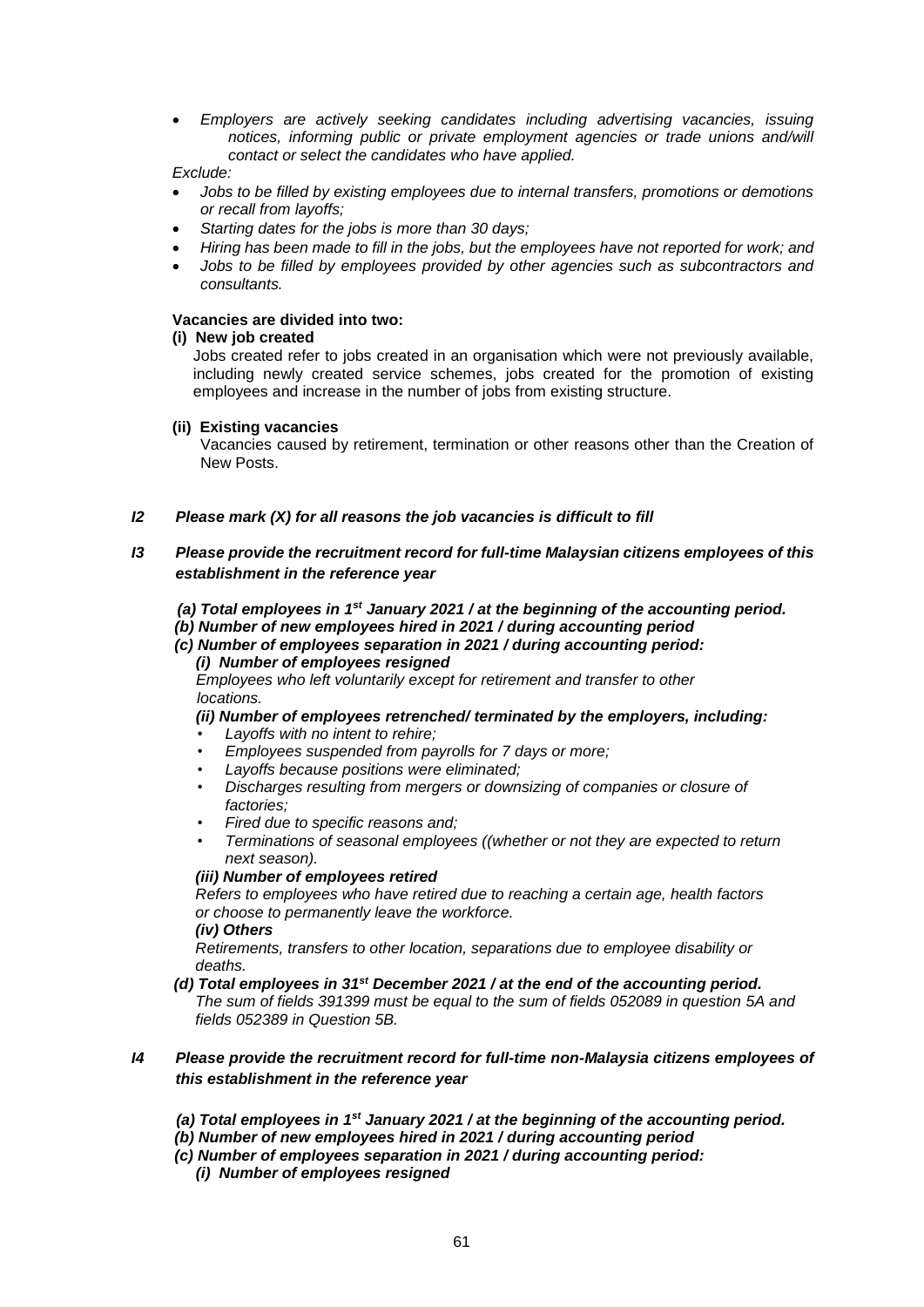*Employees who left voluntarily except for retirement and transfer to other locations.*

# *(ii) Number of employees retrenched/ terminated by the employers, including:*

- *Layoffs with no intent to rehire;*
- *Employees suspended from payrolls for 7 days or more;*
- *Layoffs because positions were eliminated;*
- *Discharges resulting from mergers or downsizing of companies or closure of factories;*
- *Fired due to specific reasons and;*
- *Terminations of seasonal employees (whether or not they are expected to return next season).*

# *(iii) Number of employees absconded*

 *Foreign workers can be categorized as absconded when leaving work place without notifying the employers with the intention to escape and not returning to work place after coming back from origin country*

# *(iv) Number of employees retired*

 *Refers to employees who have retired due to reaching a certain age, health factors or choose to permanently leave the workforce.*

 *(v) Others*

 *Retirements, transfers to other location, separations due to employee disability or deaths.*

 *(d) Total employees in 31st December 2021 / at the end of the accounting period. The sum of fields 391499 must be equal to the sum of fields 050689 in question 5A and fields 051589 in Question 5B* 

# *I5 Number of non-Malaysia citizen full-time employees by job category and type of pass*

*(a) Expatriate by Category of Pass*

*Foreigner who works in Malaysia with the highest level of management position / management and professional or technical skills occupation which requires experience and relevant technical skills approved by Expatriate Committee formed by agencies. (Excluding foreign coaches who provide training in Malaysia with special passes)*

*(i) Category I*

*Employment Pass (Category I) Expatriate*

- *a. Basic monthly salary of minimum RM10,000 per month*
- *b. Employment Contract up to 5 years*
- *c. Dependants allowed*
- *(ii) Category II*
	- *Employment Pass (Category II) Expatriate*
	- *a. Basic monthly salary of minimum RM5,000 to RM9,999 per month*
	- *b. Employment Contract up to 2 years*
	- *c. Dependants allowed*
- *(iii) Category III*

*Employment Pass (Category II) Knowledge/Skilled Worker*

- *a. Basic monthly salary of minimum RM3,000 to RM4,999 per month*
- *b. Employment Contract must not exceed 12 months*
- *c. Dependants NOT allowed*

# *(b) Temporary work visit pass worker Foreigner who works in Malaysia without professional qualification and technical skills as well as experience.*

*(c) Permanent resident*

*Foreign citizen who has been granted the Permanent Residency status in Malaysia under the Immigration Act and Regulations 1959/63. PR is exempted from all visa requirements to enter and remain in Malaysia.*